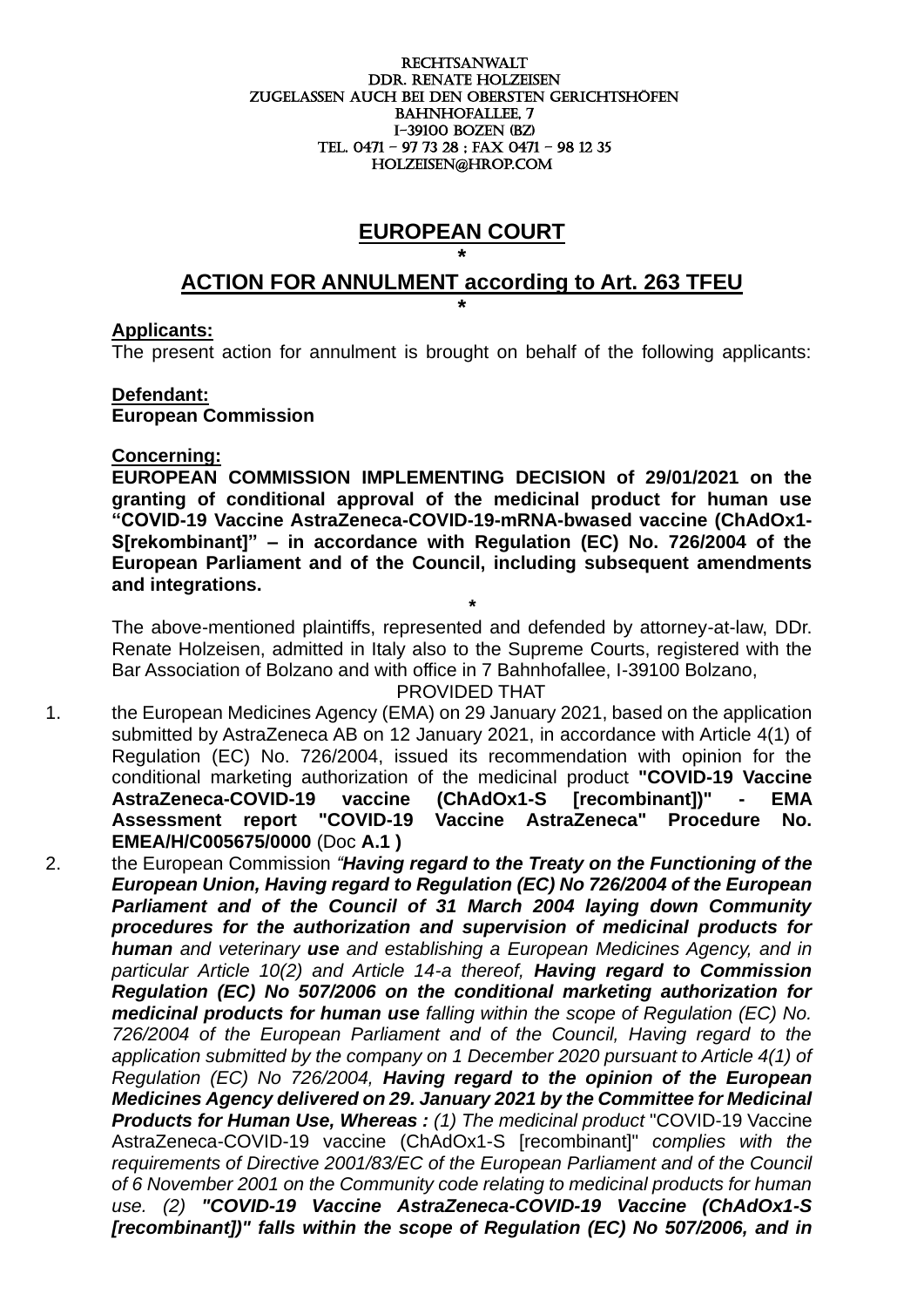*particular Article 2(1) thereof. Furthermore, the medicinal product fulfils the requirements set out in Article 4 of Annex IV to that Regulation for the grant of a conditional marketing authorization. (3) Marketing authorization for 'COVID-19 Vaccine AstraZeneca-COVID-19 vaccine (ChAdOx1-S [recombinant])' should therefore be granted subject to certain conditions laid down in Article 14-a of Regulation (EC) No 726/2004 and in Regulation (EC) No 507/2006. (4) The Committee for Medicinal Products for Human Use considered that 'chimpanzee adenovirus encoding SARS-CoV-2 spike glycoprotein (ChAdOx1-S)' is a new active substance. (5) The measures provided for in this Decision are in accordance with the opinion of the Standing Committee on Medicinal Products for Human Use" has adopted the following:*

*"Article 1 - A conditional marketing authorization in accordance with Article 3 and Article 14-a of Regulation (EC) No 726/2004 is granted for the medicinal product 'COVID-19 Vaccine AstraZeneca-19 vaccine (ChAdOx1-S [recombinant])', the characteristics of which are summarized in Annex I to this Decision." "COVID-19 Vaccine AstraZeneca-COVID-19 vaccine (ChAdOx1-S [recombinant])" is entered in the Union Register of Medicinal Products with the following number: EU/1/21/1529. Article 2 - The marketing authorization of the medicinal product referred to in Article 1 shall be subject to the obligations laid down in Annex II, which shall be reassessed annually. Article 3 - The labeling and package leaflet of the medicinal product referred to in Article 1 shall comply with the conditions listed in Annex III. Article 4 - The duration of the authorization shall be one year from the date of notification of this Decision. Article 5 - This Decision is addressed to AstraZeneca AB, 151 85 Södertälje, Sverige."*

*- European Commission Implementing Decision of Jan. 29, 2021, granting a conditional marketing authorization for the medicinal product for human use "COVID-19 Vaccine AstraZeneca-COVID-19 vaccine (ChAdOx1-S [recombinant])" in accordance with Regulation (EC) No. 726/2004 of the European Parliament and of the Council (Doc. A.2.1.).*

- 3. Four (IV) annexes are attached to the above-mentioned implementing decision of the European Union - Annex I (Summary of product characteristics), Annex II (A. Manufacturer of the active substance(s) of biological origin and manufacturer responsible for batch release), Annex III (Labeling and package leaflet), Annex IV (Conclusions of the European Medicines Agency on the granting of marketing authorization under "special conditions" (Doc. **A.2.2.**).
- 4. Due to serious side effects (blood clots, cerebral venous thrombosis resulting in death, hemorrhage, and platelet deficiency), allocation of the "vaccine" was suspended in many parts of the EU (including Italy - see Doc. **A.2.3.**) by the national medicines authorities pending the decision of the European Medicines Agency (EMA). Although international experts assume that the "Covid-19 vaccine AstraZeneca" can causally lead to blood clots and subsequently also to death (see below under point 2.1.2.), the EMA, based on the safety assessment by the Pharmacovigilance Risk Assessment Committee (PRAC), continues to claim a positive benefit-risk ratio of the "vaccine". However, **a warning has been included in the SmPC,** which is **de facto** at least a partial **acknowledgement of the serious risk affecting a wide population** (Doc. **A.2.4**.).
- 5. By implementing decision of the EU Commission dated March 19, 2021, the decision for the conditional approval of "Covid-19 Vaccine AstraZeneca" was therefore amended and the annexes were added accordingly (Doc. **A.2.5**.).
- 6. Having said all this, the above-mentioned plaintiffs hereby file an action for declaratory judgment and declaration of nullity pursuant to Art. 263 TFEU of the above-mentioned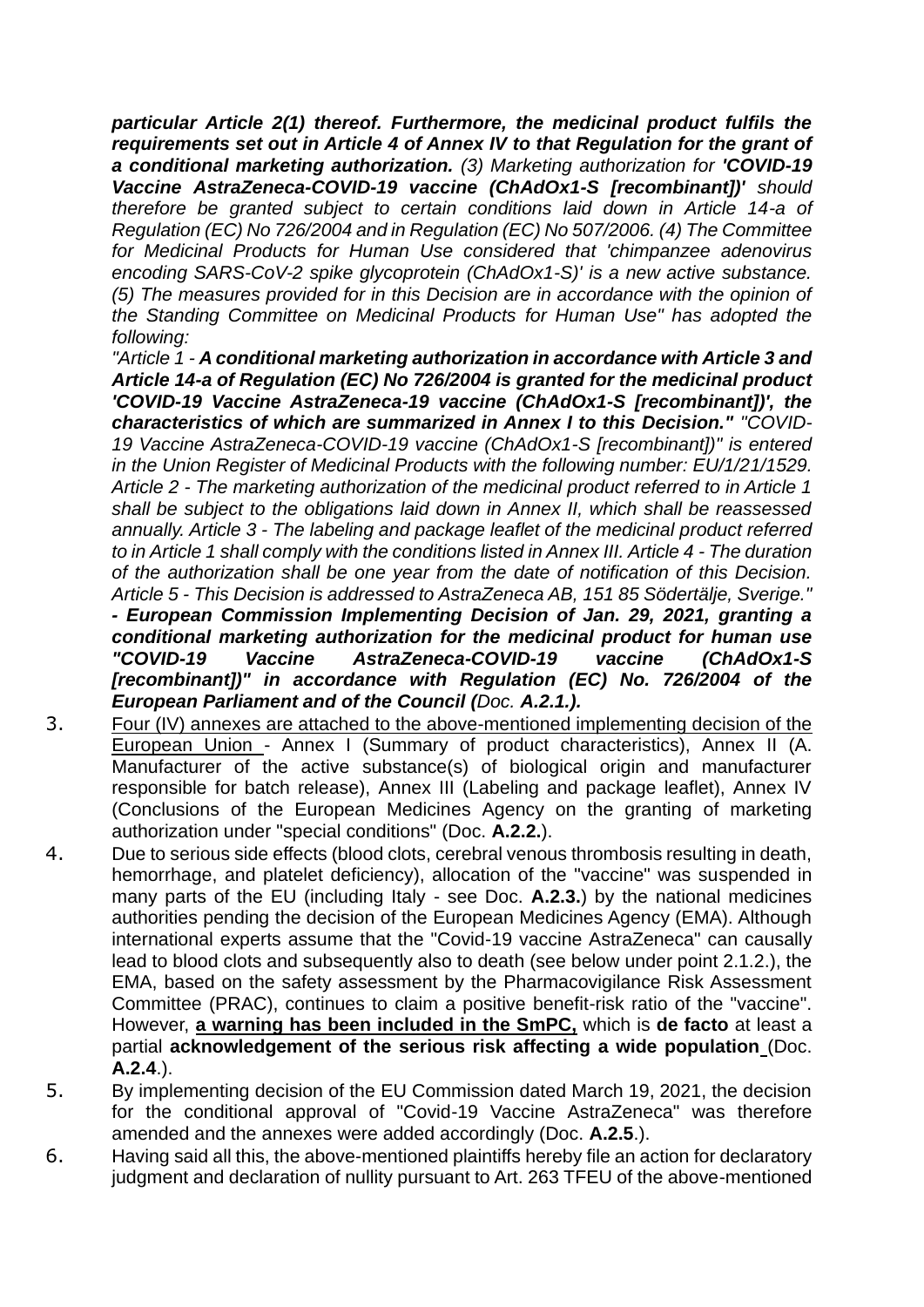Implementing Decision of the EU Commission of 29 January 2021, including all subsequent amendments and integrations, on the following grounds of action.

## **Right to bring an action pursuant to Art. 263 TFEU**

- 7. The plaintiffs are all working in the field of health care or care for the elderly and nursing as doctors, nurses, caregivers for the elderly, etc. and therefore have been exposed to a constantly growing pressure towards Covid vaccination for one and a half months now. Italy, like other EU member states, is also vaccinating the general population with the "COVID-19 Vaccine AstraZeneca".
- 8. **"COVID-19 Vaccine Zeneca"** is the third centrally GM-based substance **conditionally approved** by the European Commission in the EU as a so-called Covid "vaccine". The two other substances that have now been approved as so-called Covid "vaccines" (manufacturers: BioNTech and Moderna) are also experimental in nature and have nothing in common with a conventional vaccine.
- 9. The majority of the plaintiffs have already filed an action for annulment on February 16, 2021, and March 5, 2021, respectively, against the EU Commission's implementing decision of December 21, 2020, concerning the conditional approval of the experimental Covid "vaccine" "Comirnaty" (BioNTech) and against the EU Commission's implementing decision of January 6, 2021, concerning the conditional approval of the experimental Covid "vaccine" Moderna. The proceedings in question hang with the procedure numbers T-96/21 and T-136/21.
- 10. An immense pressure is exerted, especially on persons like the plaintiffs, who work in the field of health care and nursing, starting from a social moralizing pressure up to the threat of consequences under labor law, if they do not undergo the so-called Covid- "vaccination".
- 11. A number of virologists, who for a year now have been the exclusive advisors to the governments of the EU member states, have been publically calling to "legally prosecute" in particular those EU citizens who work in the field of health care and nursing and who, in view of the risks associated with the experimental Covid "vaccines" and the unproven benefits (see below), refuse to expose themselves to these substances based on genetic engineering (see in this respect article in the Italian-language South Tyrolean daily newspaper Alto Adige of 13/01/2021 - Doc. **A.3.1.**). Internal communications from the South Tyrolean Sanitary Authority as well as communications from the South Tyrolean Medical Association to doctors show how the Sanitary Authority or superiors and the Medical Association, respectively, call on, and exert pressure on staff (doctors, paramedics), as well as freely practising doctors registered with the Medical Association, to undergo Covid "vaccination".
- 12. Email correspondence from the South Tyrolean Health Service shows that, at the request of the Italian Ministry of Health, they had to report which staff members were participating in the Covid vaccination and which were not (Doc. **A.3.2**).
- 13. Italy, like other EU Member States, has started administering the Covid "vaccine" "COVID-19 Vaccine AstraZeneca" as foreseen in the Covid national "vaccination plan" of 7/12/2020 (Doc. **A.3.3.**). The plaintiffs in the health and care sector are accused of a lack of responsibility and solidarity towards the staff and the patients/caregivers entrusted to them (Docs. **A.3.4, A.3.5** and **A.3.6**).
- 14. Reports of Covid vaccination coercion are also received en masse from the rest of the country, to the detriment of health and care workers (Docs. **A.3.7.** and **A.3.8.**).
- 15. **The "refusers of the experimental Covid vaccines" among health and care workers are directly threatened with dismissal.** See the letter served on one of the plaintiffs by the employer. (Doc. **A.3.9.**)
- 16. **The centralised authorisation of "COVID-19 Vaccine AstraZeneca" on 29/01/2021 means that the European Commission has automatically authorised this active**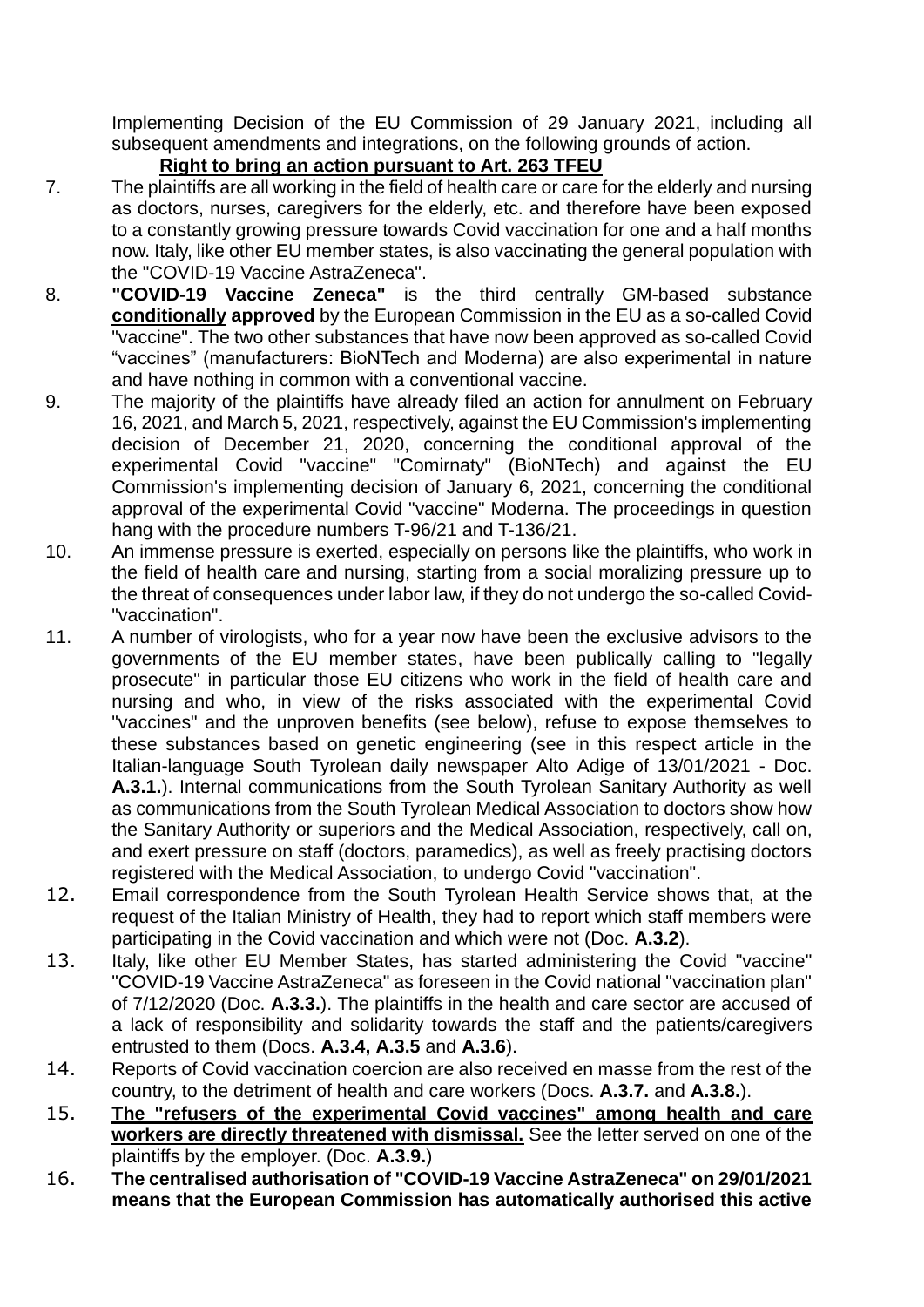**substance in every Member State, i.e. no further decision by the Italian Member State was required to authorise this active substance on Italian territory as well.**

- 17. Therefore, the above-mentioned plaintiffs clearly have standing to bring an action pursuant to Article 263 TFEU, since the contested implementing decision of the EU Commission and the preceding opinion of the EMA have a direct effect on the personal position of the plaintiffs protected by the EU Treaty and their fundamental right to physical integrity.
- 18. The applicants are **directly and personally affected** by the unlawful marketing authorisation of COVID-19 Vaccine AstraZeneca, as their fundamental rights to physical integrity (Article 3 of the EU Charter), to a high level of human health protection (Article 168 TFEU, Article 35 of the EU Charter) and to consumer protection (Article 169 TFEU, Article 38 of the EU Charter) are infringed by this implementing decision, as set out below.
- 19. Even before the implementing decision challenged here, individual plaintiffs sent a warning notice electronically on 19/12/2020 to the EU Commission and the EMA in particular, requesting them to refrain from authorising the mRNA-based experimental active substances due to the enormous risks, which currently cannot be assessed in their entirety (see warning letter of 19/12/2020 in **doc. A.4**). Incidentally, there was no reaction or response to this warning notice.
- 20. According to **Article 168 TFEU**, **a high level of human health protection** must be ensured in the definition and implementation of all Union policies and activities. EU citizens are entitled to the **fundamental right to physical integrity enshrined in Article 3 of the EU Charter** and the **fundamental right to a high level of human health protection enshrined in Article 35 of the EU Charter.**
- 21. It is the EU Commission that on 17 June 2020 presented a **"European vaccine strategy"** for the **rapid development**, production and dissemination of a Corona vaccine (Doc. **A.5.1**), under which a contract was concluded with the pharmaceutical company AstraZeneca, on 14 August 2020, for the purchase of a potential COVID-19 vaccine.
- 22. The "European vaccination strategy" specified by the EU Commission should aim at "**ensuring the quality, safety and effectiveness** of vaccines". The fact that the European vaccination strategy did not meet this legal requirement *al condicio sine qua non*, especially with regard to the approval of the active ingredient "COVID-19 Vaccine AstraZeneca", is explained and documented below.
- 23. **On 19/01/2021, the EU Commission presented a communication in which it calls on the member states to accelerate the EU-wide vaccination of the experimental "vaccines" already approved (there are now four: COVID-19 Vaccine Comirnaty, Moderna, AstraZeneca and Janssen). By March 2021, at least 80% of people over 80 and 80% of health and social care workers in all Member States are to be vaccinated.** By summer 2021, at least 70% of adults in the EU are to be vaccinated. **The EU Commission** is thus **exerting unmistakable and clear pressure towards vaccinating the population with experimental substances based on genetic engineering** (see below). Since the Member States (including Italy in particular) have become highly financially dependent on the European Community due to the disastrous economic effects of repeated lockdowns, lends the pressure exerted by the European Commission on the individual Member States towards covid vaccination a particular "quality" (Doc. **A.5.2**).
- 24. **The "European vaccination strategy" places health workers at the top of the list of priority groups to be "vaccinated".**
- 25. **On March 17, 2021, the EU Commission presented a draft regulation for the introduction of a digital green certificate** (Doc. **A.5.3**). **The digital green certificate**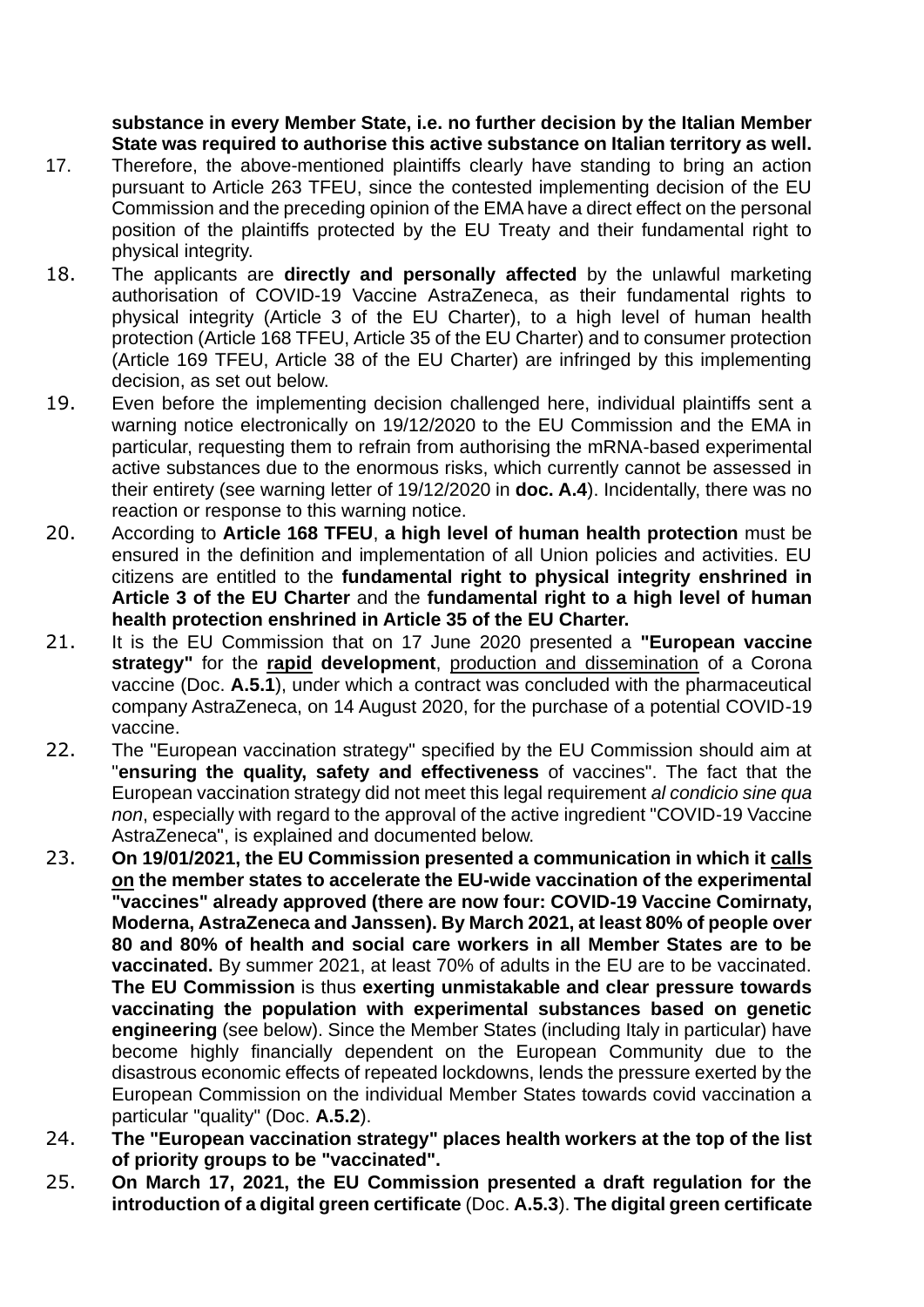**will serve as proof that a person has been vaccinated against COVID-19, has received a negative test result, or has recovered from COVID-19.**

- **The goal is said to provide a safe way to lift restrictions and travel in Europe. On March 25, 3021, the European Parliament decided to fast-track the introduction of the EU-wide vaccination certificate. Health Commissioner Stella Kyriakides urged EU countries to speed up their Corona vaccination campaigns. It was "crucial that there is no gap between doses delivered and doses administered and that no vaccines go unused" Kyriakides told an online conference of EU health ministers. The massive pressure that the EU Commission is exerting on EU member states towards compulsory vaccination is obvious.**
- **Therefore, there is no question that the digital vaccination passport will be introduced, and with it the discrimination of all those EU citizens who do not want to be "vaccinated" with the experimental, genetically based substances (such as COVID-19 Vaccine AstraZeneca).**
- 26. The plaintiffs are not only exposed to an enormous pressure which in concrete terms is condensed into a **direct, de facto general compulsory vaccination, demonstrably centralised and built up by the EU Commission** - but also, as EU citizens particularly affected by this (because they belong to a prioritised group of people in the vaccination programme specified by the EU Commission), for the following reasons, are exposed **to a concrete unacceptable enormous health risk in violation of EU law,** brought about by the EU Commission with the implementation decision contested here (including subsequent amendments and integrations).

### **GROUNDS FOR COMPLAINT**

#### 27. **Premise**

- 28. "COVID-19 Vaccine AstraZeneca" is an experimental substance based on **genetically modified carrier viruses (specifically DNA chimpanzee adenoviruses**), which has absolutely nothing to do with conventional vaccines in terms of mode of action and production.
- **These carrier viruses (also called vectors) are inserted the information for the formation of a viral protein of SARS-CoV-2**. That is, just as with the mRNA-based experimental "Covid vaccines" (such as Pfizer/BioNTech's Comirnaty and Moderna), **the generation of the viral protein in the "Covid-19 Vaccine AstraZeneca" occurs only in the human body after the virions of the vector virus have entered the cell.**
- After the vector virus, into which the gene sequence for the construction of a viral antigen has been inserted, is injected into the human body (upper arm muscle), the virions of the vector virus penetrate into the cells of the vaccinee and start a kind of infection process there. This infection process leads to the release of the genetic blueprint for a viral antigen of SARS-CoV-2 into the human cells of the "vaccinated" person.

**Through the gene expression** (see below) of our body, **viral mRNA finally ends up at the ribosomes and is fed to the protein biosynthesis, so that the viral antigen is formed.** The biological mode of action of this vector vaccine is based on **complex integration mechanisms in the human cells of the vaccinated person**. Protein biosynthesis is the central process of gene expression, i.e. the process in which our genes are expressed or become active in our organism, i.e., protein biosynthesis is the implementation of the information from our genes and thus, by definition, a genetic process. The genetic information lying dormant in the cell nucleus as DNA, which contains the blueprint for our proteins, must be continuously fed to protein biosynthesis, which takes place outside the cell nucleus in the so-called ribosomes. The ribosomes are, so to speak, our "protein factories", which are constantly in full operation and produce protein in various shapes, sizes and structures according to specific recipes. The ribosomes have a cleft on the outside where the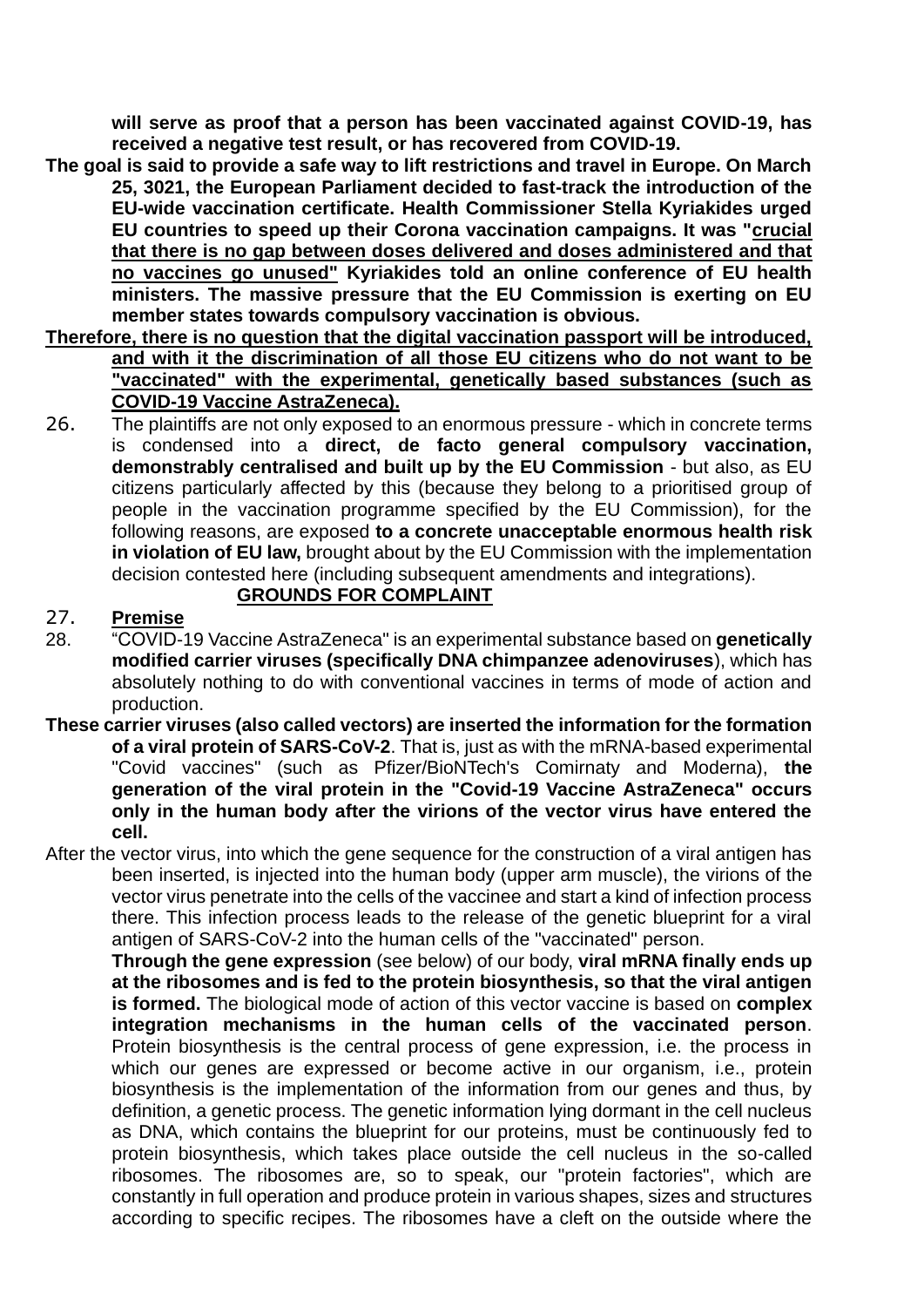recipes are read like in a scanner so that the protein that is needed at the moment can be produced correctly. The recipes are transported to this cleft by messengers. This task is performed by [messenger RNA (mRNA)]."<sup>1</sup>

The mRNA is a recombinant nucleic acid and is used to add a nucleic acid sequence to human cells to form the spike protein of SARS-CoV-2 that would not otherwise be present in the cells. By definition, RNA is also a nucleic acid (RiboNucleidAcid).

An **mRNA**, also known as **messenger RNA**, is a single-stranded ribonucleic acid (RNA) that carries genetic information for building a protein. In a cell, it is formed as the transcript of a section of deoxyribonucleic acid (DNA) belonging to a gene. With an mRNA, the building instructions for a certain protein are available in the cell; it transports the message from the genetic information (which is necessary for protein building) to the protein-building ribosomes,

**The prophylactic-therapeutic effect is directly related to the product resulting from the expression of this sequence: the spike protein, which the cells (whichever body cells) produce on the basis of the injected foreign mRNA and which is supposed to lead to antibody formation.**

29. **The active substance "COVID-19 Vaccine AstraZeneca" therefore factually constitutes a gene therapy drug.**

**The exclusion from the definition of "gene therapy medicinal product" in Commission Directive 2009/120/EC of 14 September 2009 of active substances, which in fact act like a gene therapy medicinal product, but which are declared as vaccines against infectious diseases (such as "COVID-19 Vaccine AstraZeneca"), in absolute disregard of the mode of action, is not justified in view of the precautionary principle which applies in the EU, particularly in the health sector, and the fundamental rights of EU citizens to a high level of health protection (Article 35 of the EU Charter), as well as to physical health. 35 EU Charter) and to physical integrity (Art. 3 EU Charter), it is incomprehensible and violates fundamental principles of EU law** (see plea no. 3 below).

- 30. Having said that, the pleas in law put forward here are primarily those which, irrespective of the legal assessment of whether the active substance "COVID-19 Vaccine AstraZeneca" is subject to the *lex specialis* consisting in Regulation (EC) No 1394/2007 of the European Parliament and of the Council of 13 November 2007, on novel therapies (advanced therapy medicinal products) and amending Directive 2001/83/EC and Regulation (EC) No. 726/2004 should have been applied, because the implementing decision contested here must also be considered as being contrary to EU law and thus void and declared null and void, irrespective of the assessment of this issue.
- 31. **1. Invalidity due to violation of Article 2 (Scope) of Commission Regulation (EC) No. 507/2006 of March 29, 2006.**
- 32. The EU Commission has **conditionally** authorised the active substance "COVID-19 Vaccine AstraZeneca" **for one year** on the basis of Regulation (EC) No 507/2006 of 29 March 2006.
- 33. Before a medicinal product for human use can be authorised for marketing in one or more Member States, it usually has to undergo extensive studies to ensure that it is safe, of high quality and effective when used in the target population. The rules and procedures to be followed to obtain a marketing authorisation are laid down in Directive 2001/83/EC of the European Parliament and of the Council of 6 November

 $1$  Clemens G. Arvay, Corona Impfstoffe, Rettung oder Risiko? Wirkungsweisen, Schutz und Nebenwirkungen der Hoffnungsträger, Quadriga, 2021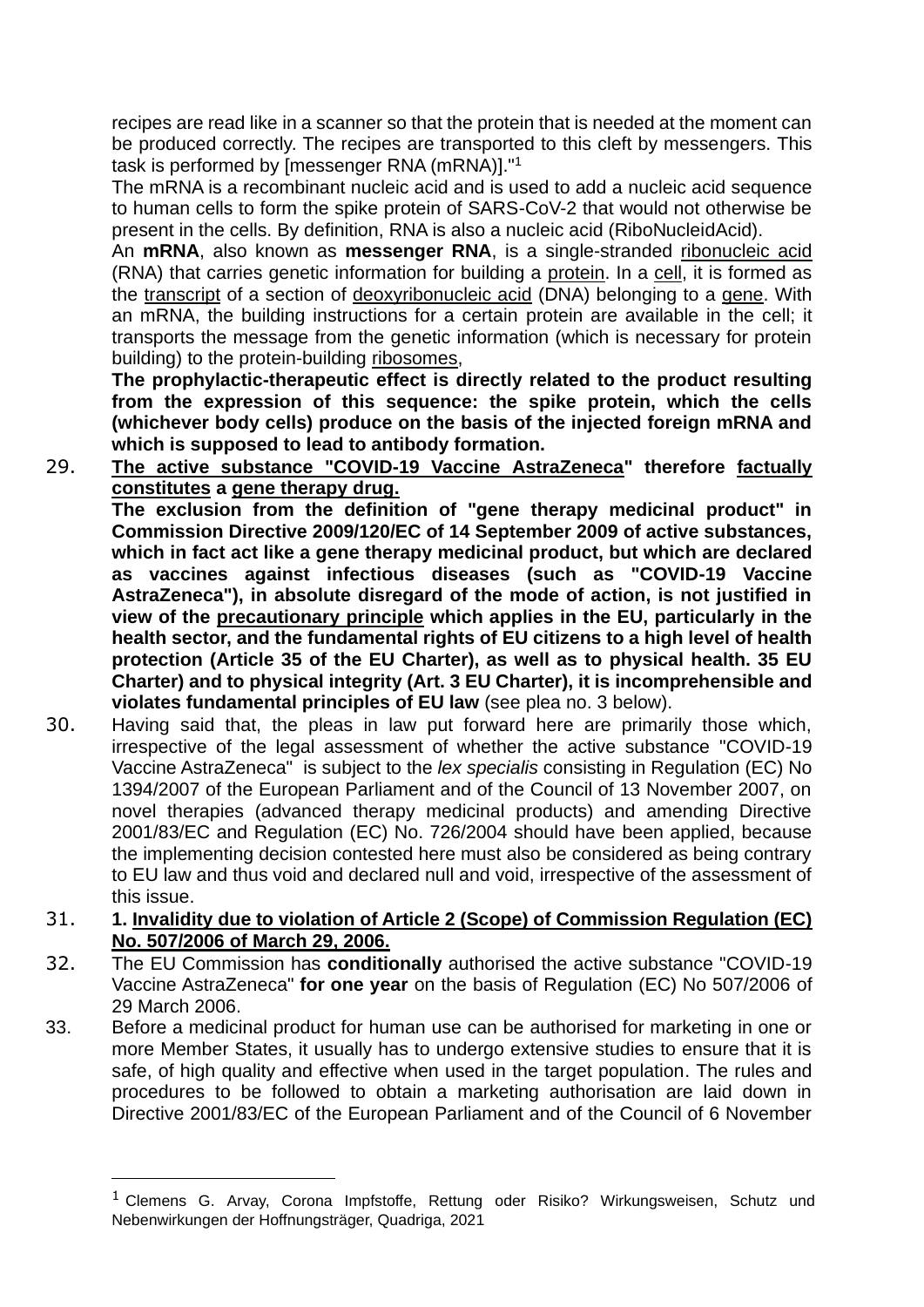2001 on the Community code relating to medicinal products for human use and in Regulation (EC) No 726/2004 (recital 1 Regulation EC No 507/2006).

- 34. In order to fill healthcare gaps and in the interest of public health, it may be necessary **for certain categories of medicinal products** to be granted marketing authorisations on the basis of less comprehensive data than would normally be the case and subject to certain conditions (hereinafter referred to as 'conditional marketing authorisations'). This should include those medicinal products ... intended to be used **in emergency situations against a public health threat duly identified either by the World Health Organisation or by the Community in the framework of Decision No 2119/98/EC of the European Parliament and of the Council of 24 September 1998 setting up a network for the epidemiological surveillance and control of communicable diseases in the Community ...** (Recital 2 Regulation EC No 507/2006).
- 35. Article 2 of Regulation (EC) No 507/2006 defines the scope of the provisions for the conditional marketing authorisation of medicinal products for human use as follows: "This Regulation shall apply to medicinal products for human use falling within the scope of Article 3(1) and (2) of Regulation (EC) No 726/2004 and belonging to one of the following categories:
	- 1. Medicinal products intended for the treatment, prevention or medical diagnosis of seriously debilitating or **life-threatening conditions**;

2. Medicinal products intended to be **used in emergency situations against a threat to public health duly identified either by the World Health Organisation or by the Community under Decision No 2119/98/EC;**

3. Medicinal products designated as orphan medicinal products in accordance with Article 3 of Regulation (EC) No 141/2000.

The circumstance mentioned under point 3) is clearly not present for the medicinal product "COVID-19 Vaccine AstraZeneca".

- 36. I**n its implementing decision, the EU Commission generally refers to the scope of Regulation (EC) No. 507/2006, and "in particular", but not only, to Art. 2. point 1).**
- 37. **1.1 Violation of Art. 2. point 1. EU Regulation No. 507/2006**
- 38. **John P A Ioannidis (Meta-Research Innovation Center at Standford - METRICS - Stanford University), one of the ten most cited scientists in the world (in the field of medicine arguably the most cited scientist in the world), has ranked the mortality rate of the disease COVID-19 caused by SARS-CoV-2 in the range of that of influenza as early as March 2020** (Doc. **A. 6**). In a peer-reviewed study published on 14 October 2020 in the Bulletin of the World Health Organization; Type: Resarch Article ID: BLT.20.265892 (Doc. **A.7**), Ioannidis **proved that the panic spread worldwide at the end of January 2020 regarding an alleged high mortality rate associated with SARS-Cov-2 infection was and is simply unfounded.**
- 39. The fact that COVID-19, a disease caused by the SARS-CoV virus, is not a lifethreatening disease in the true sense of the word is also confirmed by the fact that in Italy, for example, although only now, i.e. **after almost a year** (!), **the instructions of the Ministry of Health for the treatment of patients at home by general practitioners are finally to be issued** (see interview with the new president of the Italian Medicines Agency AIFA, published in the Italian daily newspaper "La Verità", of 03/02/2021 in Doc. **A.8**). Evidence shows that serious complications of Covid-19 disease (which occur in a very small percentage of sufferers) are primarily due to inadequate treatment of the symptoms of the disease in the first days of illness. Those general practitioners or primary care physicians who took care of the information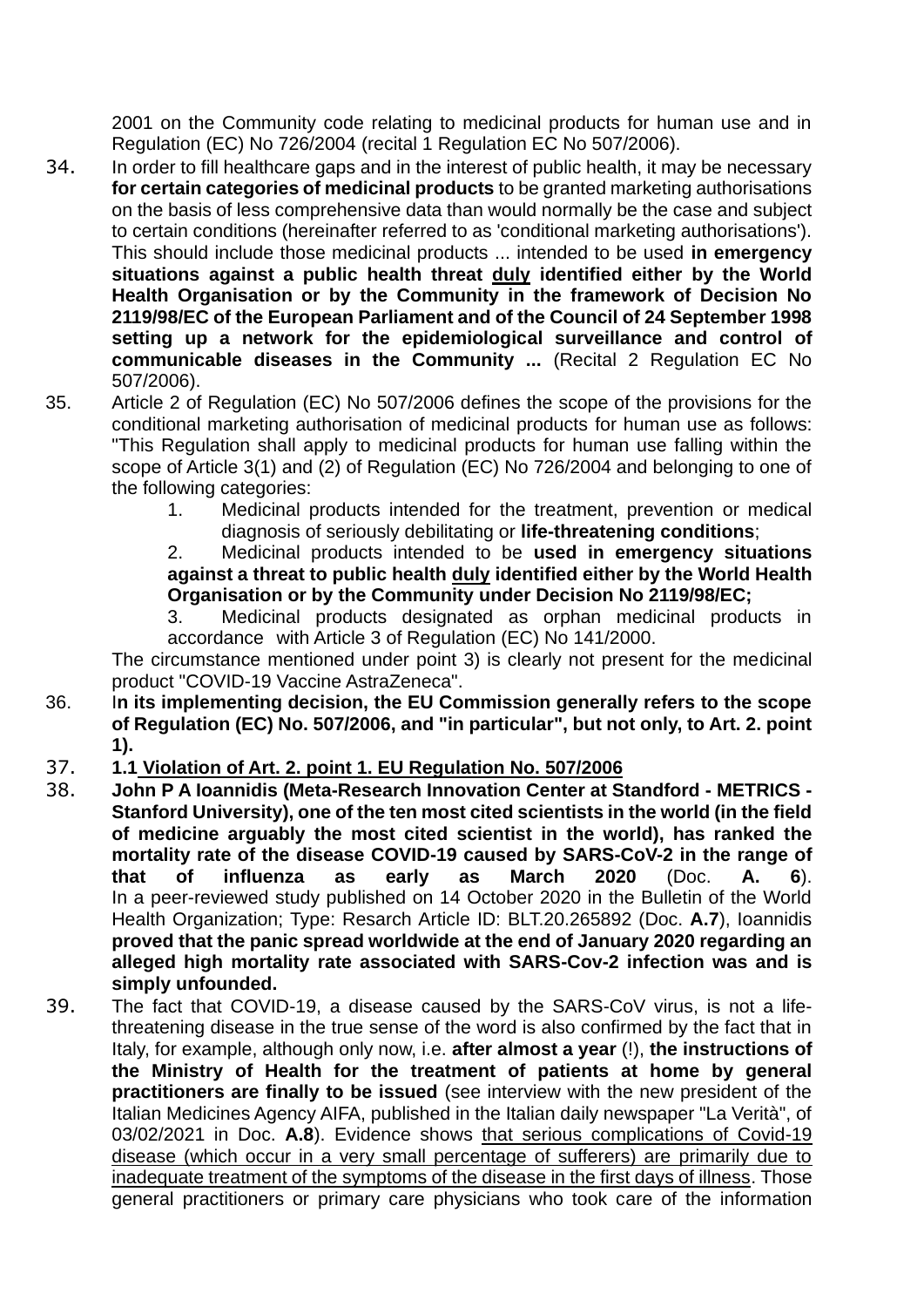themselves and, contrary to the official instructions and recommendations of the Ministry of Health and the Medicines Agency, successfully used medicines whose official use they subsequently even had to dispute in court (see Rome Council of State ruling no. 09070/2020 of 11/12/2020 concerning the suspension, at the request of a group of general practitioners, by the administrative court of last instance, of the ban imposed by the Italian Medicines Agency on the use of hydroxychloroquine for the treatment of Covid-19 patients - Doc. **A.9**) were demonstrably able to treat almost all of their Covid-19 patients at home without hospitalisation and lead to a complete cure of the the disease.

The same group of GPs went to the competent administrative court in Lazio to obtain the judicial suspension of an instruction given by the Italian Ministry of Health to GPs on December 9, 2020 (namely to treat essentially with paracetamol, to wait and not to use the drugs otherwise usually used against Covid-19) that was extremely dangerous to the health (survival) of those suffering from Covid-19 (see Cautelar Order of the Administrative Court of 2. March 2021 and the corresponding, for the relevant part, suspended medically erroneous instruction of the Italian Ministry of Health of Dec. 9, 2020, which would not have allowed primary care physicians, to the best of their knowledge, to prescribe curative medicines to their patients - Doc. **A.10**).

- 40. We are therefore demonstrably not dealing with a life-threatening and untreatable disease for the world population in the true sense, but with a corona virus-related infectious disease, as we have had in the past, and which, **due to the failure of sanitary systems in certain Member States (such as primarily Italy** - investigations by the public prosecutor's office in Bergamo are ongoing) **as well as a worldwide misuse of RT-PCR tests**, has led to a de facto artificially inflated pandemic, as will be demonstrated below.
- 41. **Invalidity due to violation of Regulation (EC) No. 507/2006 Art. 2 point 2.**
- 42. According to Article 2(2) of Regulation (EC) No 507/2006, medicinal products may be conditionally authorised if they are intended to be used in **emergency situations against a threat to public health duly identified either by the WHO or by the Community in the framework of Decision No 2119/98/EC.**
- 43. The WHO declared the pandemic status of SARS-Cov-2 on 30 January 2020, which allegedly endangers the world population (Doc. **A.11.1**).
- 44. The question of whether a "threat to public health" has been properly established is to be determined in accordance with the provisions of the *International Health Regulations* 2005 (IHR) of the World Health Organisation. The provisions, which are to be interpreted in accordance with the Vienna Convention on the Law of Treaties, contain obligations binding under international law for both the WHO and the 196 contracting states to determine a "**public health emergency of international concern"** (PHEIC) by the WHO Director-General in accordance with Art. 12 IHR.
- 45. **The proper determination of a public health threat must therefore be assessed against the provisions of the IHR.** The Director-General is required by Art. 12(4) IHR to include the following **five criteria** in his decision:

### **1. the information provided by the State Party;**

**2. the use of the decision scheme contained in Annex 2 of the IHR;**

- **3. the advice of the Emergency Committee;**
- **4. the scientific principles including available scientific evidence and other relevant information;**

**5. an assessment of the risk to human health, the risk of cross border spread of the disease and the risk of disruption to international traffic.**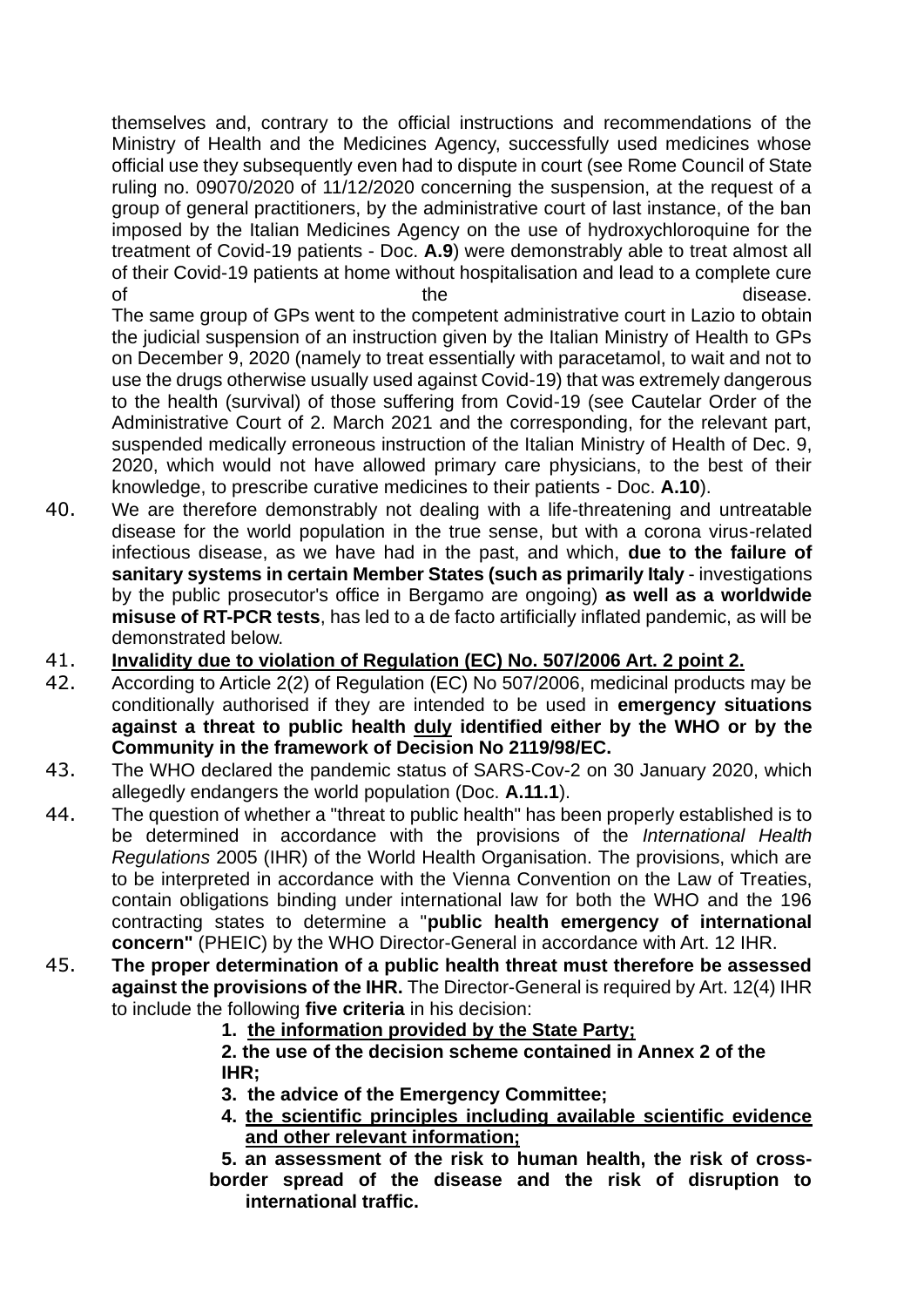- 46. In accordance with this list of decisions, the Director General convened an Emergency Committee on 23/01/2020 due to the Sars-Cov-2 outbreak in China in accordance with Art. 49 IHR. This expert committee disagreed on whether a recommendation for the existence of a PHEIC could be made and adjourned the meeting for reassessment until 30/1/2020. At the 2nd meeting of the Emergency Committee, a significant increase in case numbers and further affected countries with confirmed cases was noted and it was explicitly pointed out that due to the notification of the virus sequence by China, other countries had the possibility of virus identification through **rapid development of diagnostic tools**. As a result, the Emergency Committee decided to propose a PHEIC, which was announced by the Director General on the same day (Doc. **A.11.2**).
- 47. On 13 January 2020, the WHO published a first PCR test guideline (**A.12.1**) based on the Corman-Drosten protocol of 13 January 2020 (Diagnostic detection of Wuhan coronavirus 2019 by real-time RT-PCR (**A.12.2**) - *see also Summary table of available protocols in this documents* (**A.12.3**), which shows that the Corman-Drosten-PCRtest-protocol (also referred to as "Charité protocol") was the first one published. On 23 January 2020, this Corman-Drosten protocol was published by the authors (including Christian Drosten) in the scientific journal Eurosurveillance (Europe's journal on infectious disease epidemiology, prevention and control since 1996) (**A.12.4**). Since 17 January 2020, laboratories worldwide have been working on the basis of this protocol established by Corman, Drosten and others, for the 'detection' of the SARS COV-2 virus and commercial PCR kits based on it.
- 48. **Due to the fact that this very PCR test protocol was designed with a number of so-called amplification cycles far exceeding the scientific gold standard (see below) and other gross scientific errors, the so-called "case numbers", i.e. the number of persons tested positive for "SARS-Cov-2", had already increased explosively towards the end of January 2020.**
- 49. The alleged crisis situation of the worldwide threat to public health due to the SARS-CoV-2 virus was ultimately represented by a **worldwide misuse of the PCR tests**. This misuse and misrepresentation has resulted in an enormous number of people worldwide claimed by the authorities to be infected with SARS-Cov-2 at the time of the test, but who were not, as well as an enormous number of people worldwide who have allegedly died from the disease caused by SARS-Cov-2 infection (Covid-19).
- 50. PCR stands for **Polymerase Chain Reaction**. It was developed in 1983 by Kary Mullis, who died in 2019 (and was awarded the Nobel Prize in Chemistry for PCR in 1993).

**The PCR is a system with which specific DNA sequences can be multiplied or copied outside the living organism,** *in vitro***.** To do this, enzymes and building blocks are used that are also responsible for duplicating DNA in the body's cells**.** The amount of DNA grows increasingly exponentially, because each time a larger number of templates are available for amplification. Hence the term "**chain reaction". Thus, 2 initial copies become 4, then 8, then 16 etc., until after 20 cycles, the initial DNA has already produced over 1 million copies, and after 30 cycles, over 1 billion copies. Hence the term "chain reaction". From a certain threshold value (cycle threshold; ct), the number of copies is recorded as positive in the measuring device, i.e. the more initial DNA was in the reaction, the faster the CT is reached. Since infectious events require the presence of several thousand source pathogens to form an infectious dose, the ct is reached at a maximum of 25 cycles. A tolerance range of up to 30 is possible, and is consistent with publications in the case of SARS-CoV-2, that from ct30 onwards, no correlation of the PCR result with infectiousness exists.**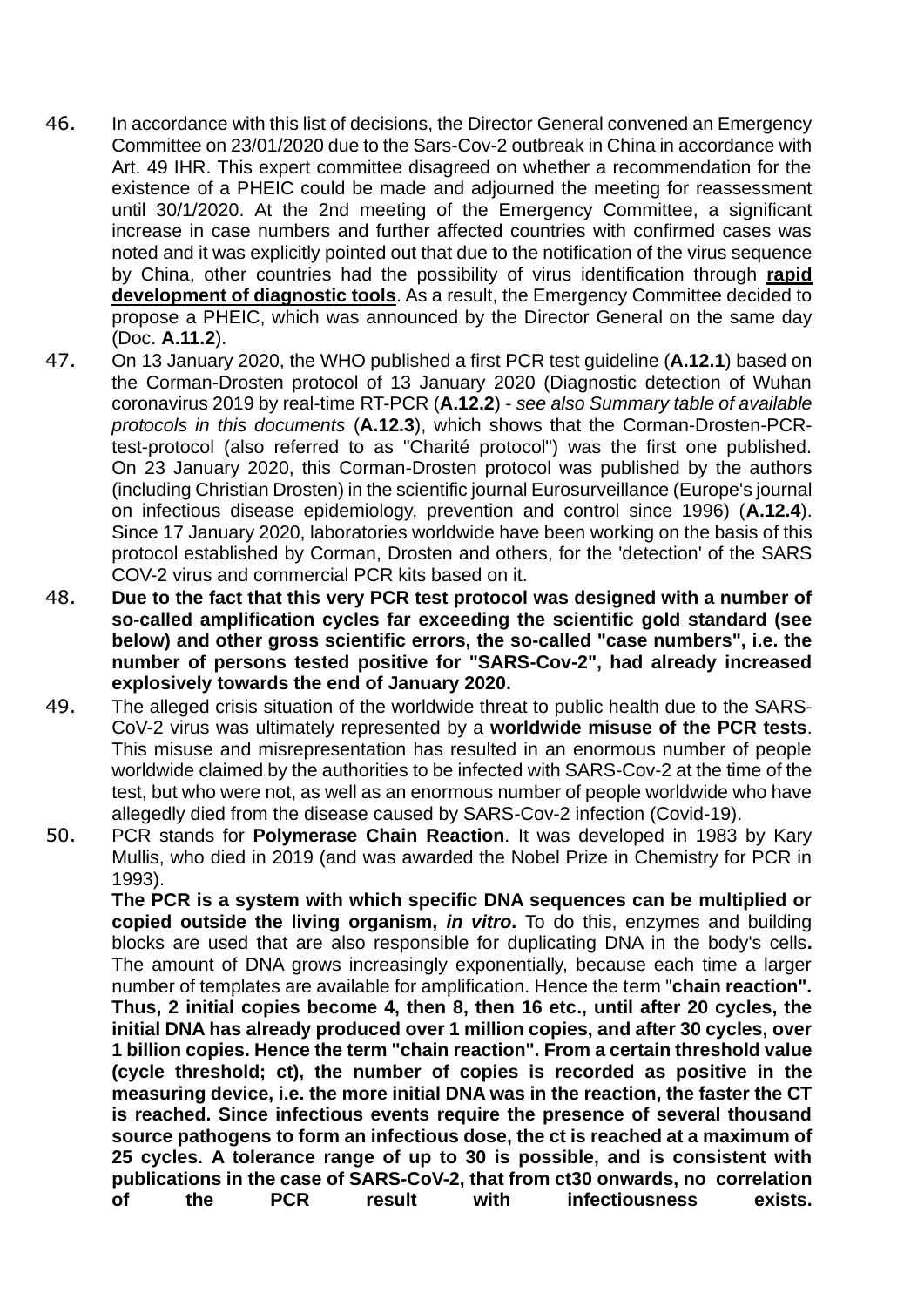However, the corona virus does not have DNA, but RNA.Hence, the genetic material exists in a different form, and the **Corona test** is therefore not a simple PCR, but an **RT-PCR (RT stands for reverse transcriptase). This is an enzyme that can transcribe RNA into DNA**. This happens in a step before the actual PCR, but in the same reaction vessel.

51. **Scientists worldwide who are familiar with microbiology and with the PCR test have pointed out from the beginning that you cannot detect a virus with the PCR test, but only nucleic acids that remain as fragments of viruses. The tests can therefore say nothing about the infectiousness of a person who has tested positive, unless there is also a clinical diagnosis. And if a person without symptoms is tested, logically no statement about the presence of an infection is possible. The term "new infection", which is used worldwide in this context, is simply incorrect. Only small amounts of viruses or their fragments are contained in the samples taken from the mouth and throat of humans. They have to be multiplied to make them visible. These fragments can also result from a previous infection that has already been overcome, namely when the immune system has successfully fought the viruses and the person concerned has recovered and is no longer infectious.**

**The more viruses that are still in the body, the fewer cycles of replication are needed for recognition. Hence this number - the so-called Ct value - obviously provides important diagnostic information. However, it is not usually reported by the laboratories.The number of cycles needed is inversely proportional to the viral load**.

**52. All these facts were and still are not taken into account by the authorities; laboratories do not report the number of cycles needed for detection. WHO is finally demanding that they be reported.**

**On 14/12/2020** (Doc. **A.13.1), the WHO issued recommendations for users of RT-PCR tests for the first time (and obviously much too late), as it had received feedback from users about an increased risk of false SARS-CoV-2 results when testing samples with RT-PCR reagents on open systems**. Named in the process are problems that have been pointed out by independent scientists and people with mathematical common sense for many months. **"***The design principle of RT-PCR means that patients with high levels of circulating virus (viral load) will require relatively few cycles for virus detection and therefore the Ct value will be low. Conversely, a high Ct value in samples means that many cycles were required for virus detection. In certain circumstances, the distinction between background noise and the actual presence of the target virus is difficult to establish."*

And further:

*"Report the Ct value in the report to the requesting health care provider."* And on the large proportions of false positives:

*"As with any diagnostic procedure, the positive and negative predictive values for the product in a given test population are important to note. As the positivity rate for SARS-CoV-2 decreases, so does the positive predictive value. This means that the probability that a person with a positive result (SARS-CoV-2 detected) is actually infected with SARS-CoV-2 decreases as the positivity rate decreases, regardless of the specificity of the test product. Therefore, health care providers are advised to consider test results along with clinical signs and symptoms, confirmed status of all contacts, etc."*

Hence it is **recommended not to rely only on the result of the PCR test, but also to consider clinical symptoms. With this, the WHO also says that there can be no such thing as "asymptomatically ill".**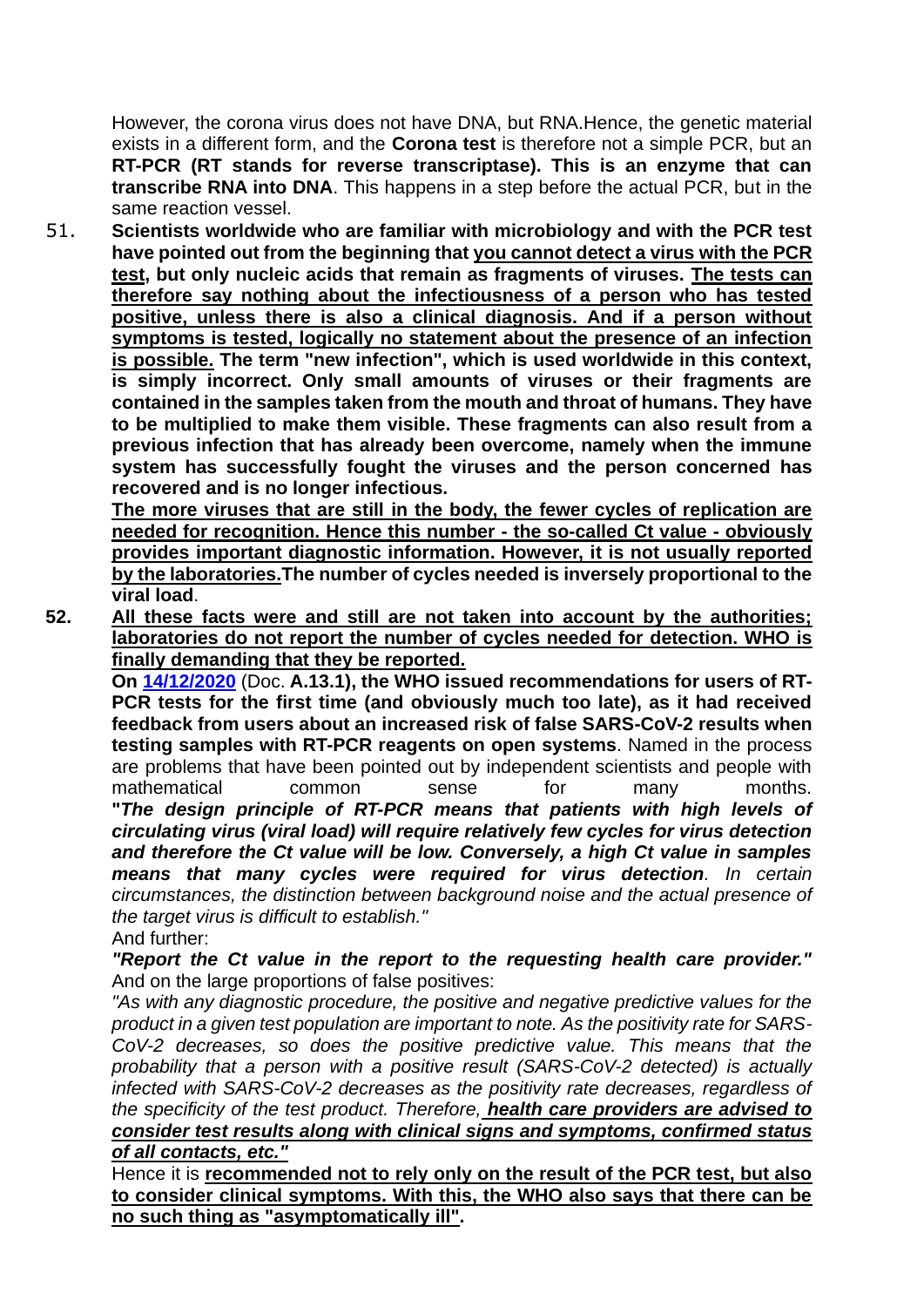This part of the WHO's recommendation is self-evident:

*"Users of RT-PCR reagents should read the instructions for use carefully to determine whether manual adjustment of the PCR positivity threshold is required to account for any background noise that may cause a sample with a high cycle threshold (Ct) to be interpreted as a positive result."*

- 53. **It is almost unbelievable: the RT-PCR test has now been used worldwide for fourteen months to detect SARS Cov-2 infections. Renowned scientists have pointed out from the beginning that the PCR test is not suitable for detecting an infection, that far too high multiplication (amplification) cycles are run and that with a low prevalence (percentage of real infections in the population) there are very many false positive results anyway. The WHO is now also warning against this, although much too late and only at a time when, lo and behold, elsewhere (USA, UK) the first mRNA-based agents propagated as Covid "vaccines" had already been approved.**
- 54. In another clear recommendation published in its bulletin on 20/01/2021 (Doc. **A.13.2**), **the WHO again warns against false-positive results of the PCR test, as follows:** *The WHO Guideline for Diagnostic testing for SARS-CoV-2 states that careful interpretation of weak positive results is required. The cycle threshold (Ct) required for virus detection is inversely proportional to the patient's viral load. If test results are not consistent with the clinical picture, a new sample should be collected and retested using the same or a different NAT-technology.*

*WHO advises PCR test users that disease prevalence alters the predictive value of test results; as disease prevalence decreases, the risk of a false positive result increases. This means that the probability that a person with a positive result (SARS-CoV-2 detected) is actually infected with SARS-CoV-2 decreases with decreasing prevalence, regardless of the claimed specificity.*

*Most PCR assays are indicated as an aid to diagnosis, so healthcare providers must consider each result in combination with the time of sample collection, sample type, assay specifics, clinical observations, patient history, confirmed status of all contacts and epidemiological information.*

*Actions to be taken by IVD users:*

*1. Please read the instructions for use carefully and completely.*

*2. Contact your local representative if any aspect of the instructions for use is unclear to you.*

*3. Check the IFU on each incoming shipment to identify any changes to the IFU.*

*4. Pass on the Ct value in the report to the requesting healthcare provider.*

55. In other words, t**he PCR test is only useful in the context of a clinical diagnosis as evidence of a coronavirus infection.**

What this also says is that **tests on people without symptoms are simply pointless as a positive test result cannot correspond to the clinical picture, because the absence of symptoms means that there is no disease. Hence the mass tests often organised by various governments contradict the WHO guideline, since almost only people without symptoms are tested.**

A fundamental **requirement for "official" and "legally binding" measurement technology, whether in industry, administration or health care, is that the measurement must be calibrated, reproducible and repeatable. It must be validated and the tolerances must be known and included in the evaluation of the measurement. None of this applies to the PCR test.**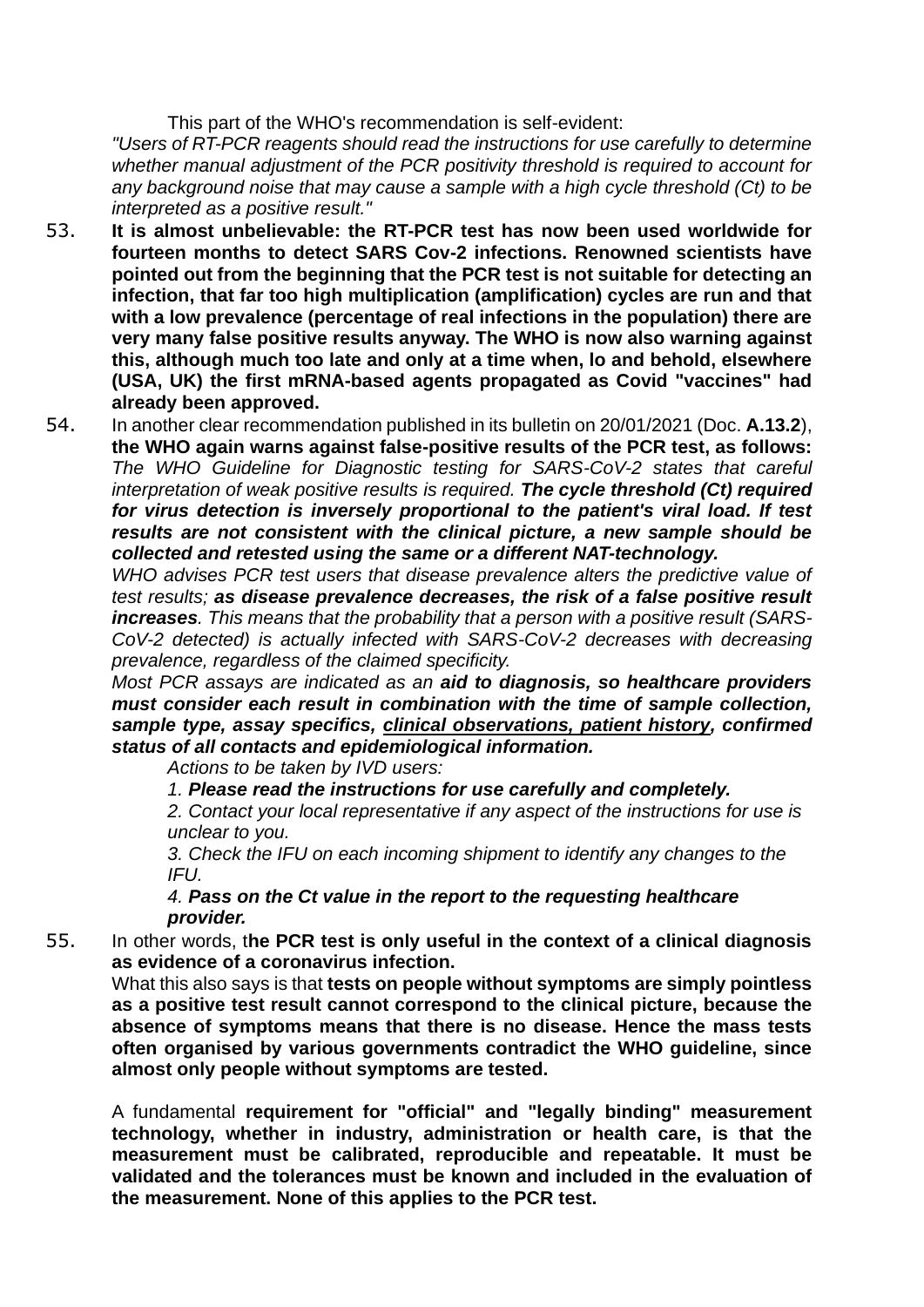56. **Although even the WHO has warned against the worldwide misuse of the PCR test, it blithely continues to be used by governments and authorities.** The people tested are not told which RT-PCR test product is applied to them, nor how high the CT value is:

**Most machines that evaluate the samples are set to a threshold of 37 to 40 cycles. Reduce this threshold to 30 cycles and the number of "confirmed cases" drops by 40 to 90 per cent, research in the US has shown, according to a New York Times report** (Doc **A.14.1). With this scientifically based correction, the "case numbers" in Italy, Austria, Germany and Europe in general would be reduced to a fraction!**

As the Times of India reports (Doc. **A.14.2**), there, in contrast to Europe, more and more doctors are only sending the samples to laboratories that announce the Ct value with the result. If the Ct value is between 20 and 25, quarantine at home is sufficient. Below 20, on the other hand, immediate hospitalisation is carried out, as a more serious course of the disease is to be expected. Above 25, no measures are considered necessary for symptomless persons.

**If the Ct value is limited to 25, the "case numbers" are significantly reduced again. Epidemiologically, it would only make sense to record infectious people. However, this is not done.**

- 57. With the PCR test, an enormous number of false results are to be expected if, as happens in most of the EU, the basic rules for sensible testing are not observed. This may also be due to the fact that one of the few experts advising the EU Commission is precisely Christian Drosten, who is responsible for the Corman-Drosten PCR-testprotocol (Charité protocol), which is riddled with gross scientific errors- (**A.14.3**.).
- 58. On the subject of infectivity of people without symptoms, the results of the largest study to date from Wuhan are now available (Doc. **A.15**). It was conducted after the lockdown, which lasted from 23 January 2020 to 8 April 2020, in the Chinese city of 11 million. SARS Cov-2 nucleic acid screening (this is how the study refers to it because, as we know, **the PCR test does not test and detect a virus, but only parts of it, namely the nucleic acids)** was conducted throughout the city from 14 May 2020 to 1 June 2020.

10.6 million people over the age of 6 were invited to take the test, of whom 93%, or 9.9 million, showed up. The tests yielded a positive result in 300 people. All contacts of these positives were accurately noted and followed up. However, all 1,174 close contacts tested negative and were followed for 14 days with no change.

The researchers point out that very few asymptomatic cases - 0.303/10,000 - were detected after the lockdown and there was no evidence of infectivity in these individuals. Virus culture also showed no evidence of replicable virus.

- 59. **The PCR test is therefore not suitable for detecting an active infection, let alone infectiousness. However, the WHO's maintenance of the declaration of the alleged public health threat posed by SARS-Cov-2 is based on the numbers determined by this test.**
- 60. **All "case numbers" generated solely by RT-PCR test results are not a basis for a "proper" determination of a crisis situation in the sense of a (global) threat to public health, and all executive and legislative actions based on them are unlawful or unconstitutional, respectively.**
- 61. This has also already been established in a ruling by a Court of appeal in Portugal on 11 November 2020 (Doc. **A.16.1**). The main points of the court's decision are as follows:

**A medical diagnosis is a medical act that only a physician is legally authorised to perform and for which that physician is solely and completely responsible.**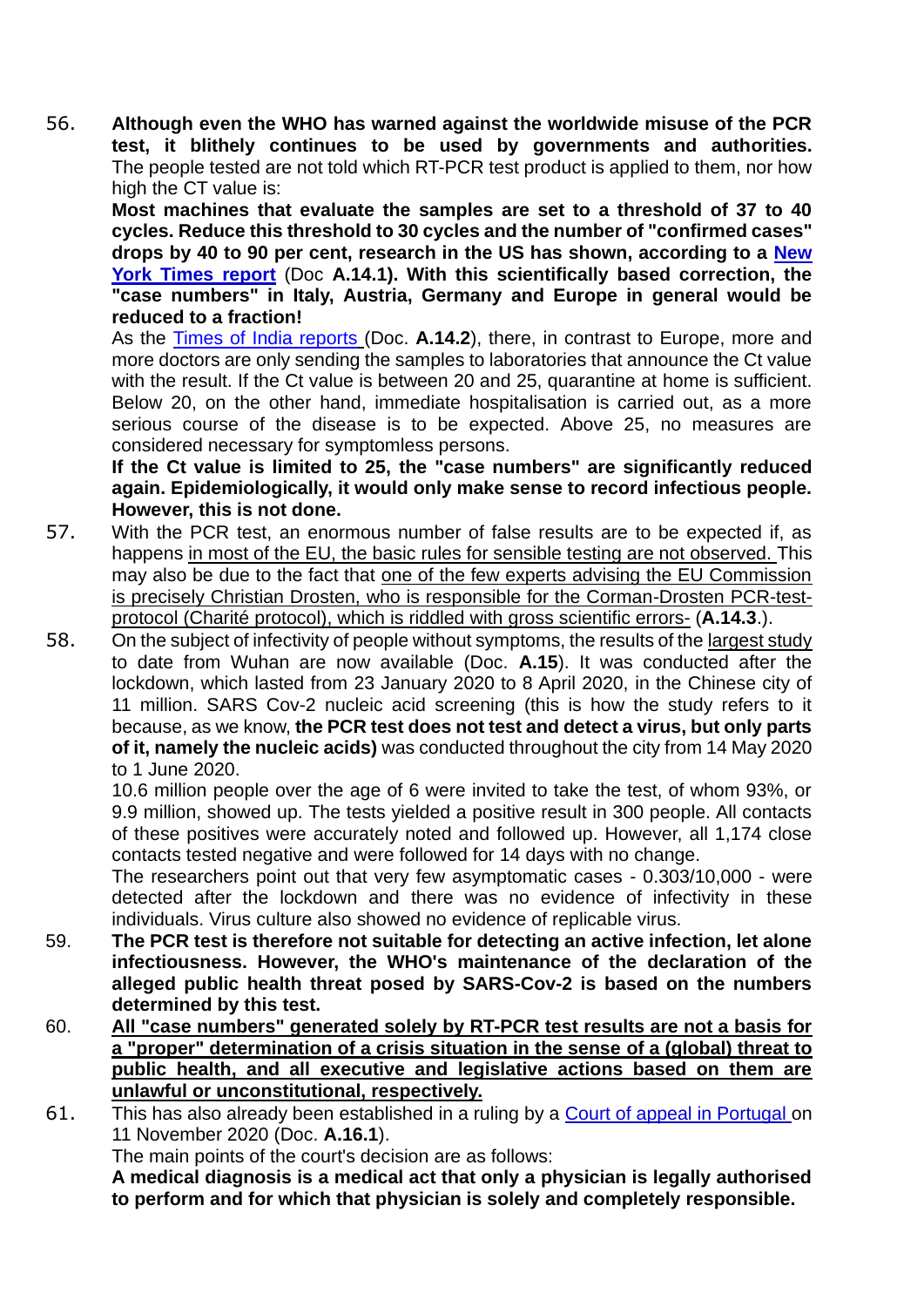**No other person or institution, including government agencies or courts, has such authority. It is not the responsibility of the health authority to declare someone sick or unhealthy; only a doctor can do this. No one can be declared sick or dangerous to health by decree or law, not even as an automatic, administrative consequence of the result of a laboratory test of any kind.**

From this, the court concludes that *"when carried out without prior medical observation of the patient, and without the involvement of a medical practitioner registered with the Medical Council, who has assessed the symptoms and requested the tests/ examinations deemed necessary, any act of diagnosis, or any act of public health surveillance (such as determining whether there is a viral infection or a high risk of exposure, which combine the above terms) violates [a number of laws and regulations] and may constitute a criminal offence of unlawful professional conduct if those acts are performed or dictated by someone who lacks the capacity to do so, that is, someone who is not a licensed physician.*

The Portuguese Court of Appeal further stated the following:

"On the basis of the scientific evidence currently available, that test [the RT-PCR test] is not capable, in and of itself, of establishing beyond reasonable doubt whether the positivity actually corresponds to infection with the SARS-CoV-2 virus, for several reasons, two of which are of primary importance: The reliability of the test depends on the number of cycles used; the reliability of the test depends on the viral load present." Citing Jaafar et al. (2020; https://doi.org/10.1093/cid/ciaa1491 - Doc **A.16.2**), the Tribunal concludes that **"if a person tests positive by PCR when a threshold of 35 cycles or higher is used (as is the norm in most laboratories in Europe and the US), the probability that that person is infected is <3% and the probability that the result is a false positive is 97%".** The court also notes that the threshold for cycles used for PCR tests currently performed in Portugal is unknown. Citing Surkova et al. (2020;

https://www.thelancet.com/journals/lanres/article/PIIS2213-2600(20)30453-7/fulltext - Doc. **A.16.3**), the Tribunal further states that any diagnostic test must be interpreted in the context of the actual probability of disease as assessed before the test itself is performed, and expresses the opinion that *"in the current epidemiological landscape, there is an increasing likelihood that Covid 19 tests will yield false positive results, with significant implications for individuals, the healthcare system and society".*

The court's summary of its decision against the regional health authority's appeal reads as follows:

*Given the scientific doubts expressed by experts, i.e. those who matter, about the reliability of the PCR tests, given the lack of information about the analytical*  parameters of the tests, and in the absence of a medical diagnosis proving the *existence of infection or risk, this Court can never determine whether C was in fact a carrier of the SARS-CoV-2 virus,or whether A, B and D were exposed to a high risk.*"

62. As can be seen just from the development of the pandemic in Italy, it was RT-PCR testing and subsequent regulatory action that led to a massive increase in deaths, both those with and without infection. Covid-19 disease and SARS infections have been detected in Italy as early as the summer of 2019, long before it was known what it was. The researchers investigated the presence of SARS-CoV-2-specific antibodies in blood samples from 959 asymptomatic individuals who participated in a lung cancer screening study between September 2019 and March 2020. The aim was to track the date of the Corona outbreak, its frequency and temporal and geographical variations in Italian regions.

The study, published on 11 November in the Tumori Journal (doc. **A.16.4**) and led by the director of the National Cancer Institute in Milan, Giovanni Apolone, says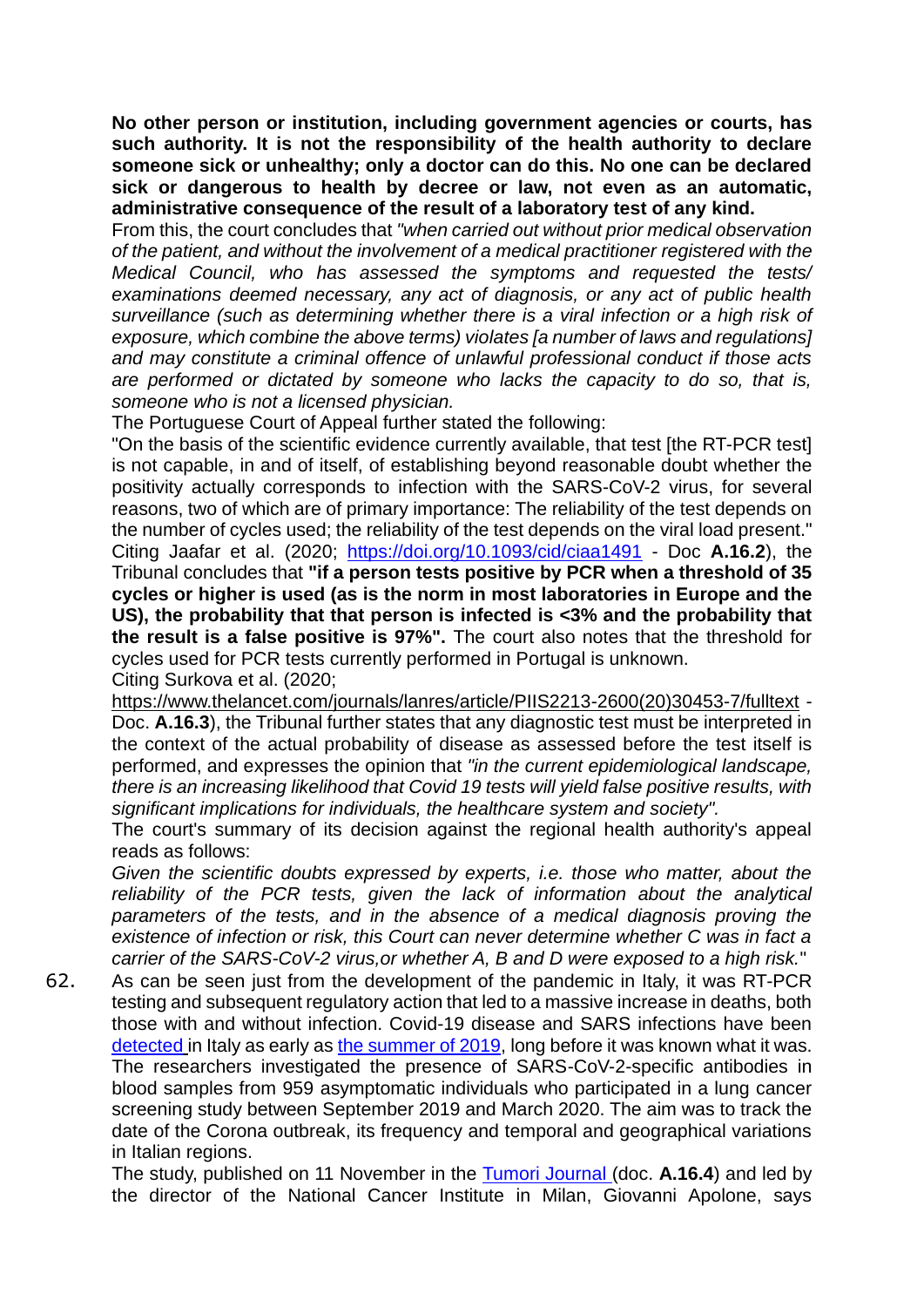something absolutely unexpected: Antibodies to the new coronavirus were found in 14% of the samples tested from September 2019.

SARS-CoV-2 specific antibodies were detected in a total of 111 out of 959 people. Positive cases were clustered in the second week of February 2020, mainly in Lombardy.This study shows an unexpectedly very early circulation of SARS-CoV-2 in asymptomatic individuals in Italy several months before the identification of the first patient, confirming the outbreak and spread of the coronavirus pandemic already in 2019.

The study also shows that the massive problems and deaths in Italy are not due to illness from the virus, but to the measures proposed by China and implemented by the Italian government, such as the lockdown. They led to Romanian nurses hastily fleeing the country, leaving nursing homes abruptly without staff. The hospitals thus quickly became overburdened and the main source of infections.

- 63. But that is not all. The Italian statistics agency ISTAT had already presented data in May 2020 (Doc. **A.16.5**) showing that almost half of the excess mortality in the period 20/02 to 31/03 was not due to Covid-19 but to other causes. Incidentally, the data from Austria and Germany also show something similar.
- 64. Northern Italy was one of the hotspots of the Corona crisis in Europe. The reason for this, however, is not the virus but the fact that the social and medical systems in northern Italy collapsed rather quickly and completely. Italian prosecutors are conducting extensive investigations into this, after it is at least gross negligence that caused Italy to slide so unprepared into a "virus-heavy" period. A large number of staff, especially in the elderly care sector, came from Eastern Europe. They fled the country at the beginning of the border closures. Homes for the elderly were suddenly without staff and the residents were shipped to hospitals after a few days without care. This led to the collapse of medical care in March, April 2020.

Also incomprehensible is the immediate requirement of cremation of bodies in Covid-19 deaths. Not only did this result in extremely important autopsies not being carried out, which would have immediately provided important insights into the actual effects of this viral disease, but it also "produced" images of the removal of coffins by the military, which can be explained by the fact that in Italy, the cremation of corpses is traditionally done much less frequently than in other countries, and therefore in the spring of 2020 the capacity simply did not exist for a sudden increase in "forced demand". And it was precisely this removal of coffins that had been piled up for many days that was then irresponsibly instrumentalised by politicians and the media for scaremongering.

Further incriminating factors in northern Italy include severe air pollution (EU Treaty infringement proceedings are pending), excessively frequent antibiotic resistance, a known high level of asbestos exposure due to former fibre cement production and textile industry as well as local on-site asbestos mining, and a particular genetii susceptibility to inflammatory diseases (favism, Lombardy subtype) and treatment errors (Italian public prosecutors are also investigating this).

65. **Due to serious scientific errors in the Corman-Drosten PCR-test-protocol (also called the Charité protocol** - doc. **A.12.4) - and massive conflicts of interest among the authors of the protocol, twenty-two scientists from all over the world demanded an urgent retraction of the scientific publication on the Corman-Drosten PCR test protocol from the scientific journal** *Eurosurveillance* **on 27/11/2020** (doc. **A.17.1**.)

**The basis for the RT-PCR test, which has been determining and limiting our lives since March 2020, is a study entitled** *"Detection of 2019 novel coronavirus (2019 nCoV) by real-time RT-PCR".* **It was submitted on 21 January by a number of**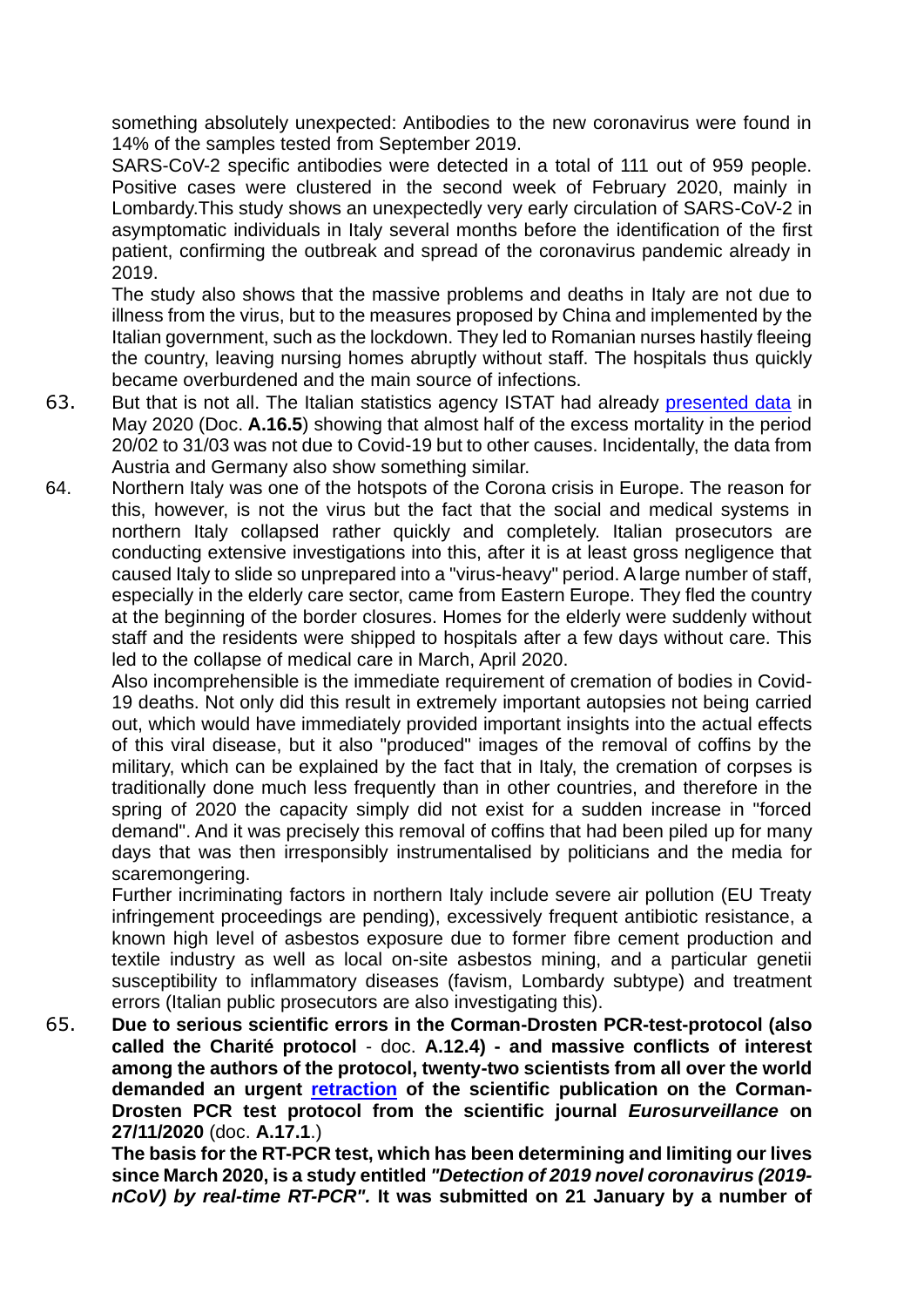### **authors, including Christian Drosten, Victor Corman, Olfert Landt and Marco Kaiser** (Doc. **A.17.1**):

The Corman-Drosten study was submitted to *Eurosurveillance* on 21 January. Already on 22 January, the review was supposedly done – which typically, however, cannot be done in less than 4 weeks - and on 23 January, the study was published.

This "warp speed" procedure, which is currently also used to develop vaccines, was facilitated by the fact that **Christian Drosten and Chantal Reusken were and still are both authors of the study and editors of** *Eurosurveillance.*

But that is by no means all that existed in terms of conflicts of interest, which were only partially disclosed on 30 July when criticism of them grew ever louder. Olfert Landt is the managing director of TIB Molbiol, Marco Kaiser is a senior researcher at GenExpress and scientific advisor to TIB Molbiol, the company that claims to have been the "first" to produce the PCR kits based on the protocol published in the Drosten manuscript. According to its own account, the company had already distributed the test kits before the study had been submitted. The involvement of C.Drosten and V.Corman as heads of viral diagnostics and thus also of PCR diagnostics for SARS-CoV-2 at the commercial "Labor Berlin" of the Vivantes group (with Charité) and the considerable interest in high numbers of diagnostics that this entailed, is still unexplained.

According to the international group of scientists, the scientific errors are as follows:

- 1. The design of the primers is inadequate: inaccurate base composition, too low GC content, too high concentrations in the test. The only scientifically relevant PCR (N gene) is presented, but it is not verified and, moreover, is not recommended by the WHO for testing
- 2. The binding temperature is chosen too high, so that a non-specific binding is promoted, whereby other gene sequences than those of SARS-CoV-2 can also be detected.
- 3. **The number of evaluation cycles is given in the paper as 45, a threshold up to which the reaction is considered true positive is not defined for the CT value. It is generally known that RTPCR tests above a cycle number of 30 regularly no longer allow conclusions to be drawn about contamination of the sample with the virus being sought.**
- 4. No biomolecular validation was carried out, therefore there is no confirmation that the amplificates are genuine, really arise and also detect the sequence sought.
- 5. Neither positive nor negative controls have been carried out with regard to virus detection. In particular, there are no in-test controls.
- 6. There are no standardised operating procedures available to ensure that the test is repeated in user laboratories under the same conditions. **The test still does not have CE certification, which is mandatory for in-vitro diagnostics, so it is** *"not for human use, only for research"***.**
- 7. **There is a risk of false-positive results due to the imprecise experimental design.**
- 8. **In view of the very short period between submission and publication of the study, it is very unlikely that a peer review process took place at all. If a peer review did take place, it was inadequate because the errors pointed out, including formal errors, were not found.**

The twenty-two scientists have considerable cumulative expertise in the field in question. Among them is, for example, the ex-Chief Science Officer of Pfizer, Dr Michael Yeadon, the geneticist Kevin McKernan, the driving force behind the Human Genome Project -who holds several patents in the field of PCR diagnostics-, molecular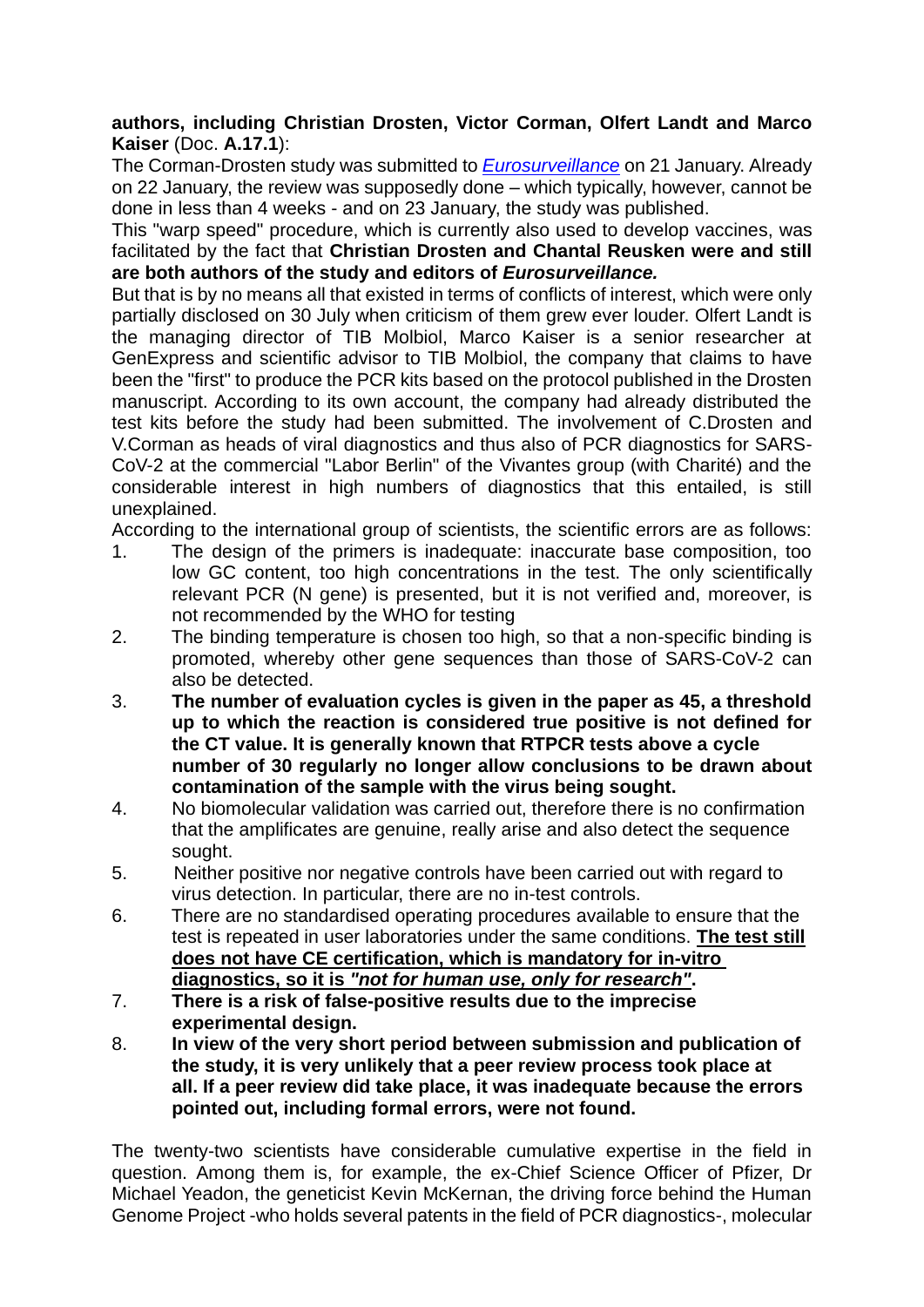geneticist Dr Pieter Borger, PhD, specialist in infectious diseases and preventive medicine Dr Fabio Frankchi, microbiologist and immunologist Prof. emerit. Dr Makoto Ohashi, and the cell biologist Prof. Dr Ulrike Kämmerer. On 11/01/2021, the scientists submitted a scientific integration of their request to withdraw the publication (doc. **A.17.2**).

*Eurosurveillance* has been refusing to retract the publication of the protocol responsible for a vast number of false positive case numbers worldwide for one year now, and this with an, *icutu oculi,* anything but scientific justification (Doc. **A.17.3**). Scientists worldwide are stunned and appalled by this development.

- 66. **This highly flawed Charité-protocol continues to be used on a massive scale worldwide, but especially in Europe, and so also in Italy.** See, as evidence of this, the response of the sanitary authorities of the Autonomous Province of Bolzano and the Autonomous Province of Trento (doc. **A.17.4**) to a request for disclosure submitted by a doctors' group for the purpose of creating transparency about the RT-PCR test products used (doc. **A.17.5**).
- **67. Incomprehensively, the WHO only officially pointed out for the first time in December 2020 that PCR test results alone were no proof of a virus infection, after people who had been exclusively subjected to a positive PCR test had, for 11 months, been and are still being automatically declared as infected with SARS-CoV-2.**

**Despite repeated WHO instructions in December 2020 and January 2021, most countries (with a few exceptions, such as India) continue with the unscientific and grossly unconstitutional practice of declaring people "SARS-CoV-2 infected" based on a PCR test result alone.<sup>2</sup>**

68. **At the time of approval of "COVID-19 Vaccine AstraZeneca" on 29/01/2021, the short-term recommendations of the Emergency Committee of 29/10/2020 (**Doc. **A. 18) were in force on the basis of the same invalid WHO data base, which depicted an incorrect infection rate.**

It is also incomprehensible, in view of the effective mortality rate of Covid-19 (Doc. **A.6** und **A.7**), as presented and documented by top experts such as John P.A. Ioannidis, who have been indisputably recognised worldwide for decades, how the WHO, in its "*Statement on the fifth meeting of the International Health Regulations (2005) Emergency Committee regarding the coronavirus disease (COVID-19) pandemic*" of 30 October 2020 (doc. **A.18**), concludes that the global risk associated **with COVID-19 remains very high and the declaration of a Public Health Emergency of International Concern (PHEIC) could be maintained.**

**69. Based on the above statements and the documents deposited in relation to them, it must be assumed that a large number of the allegedly positive SARS-Cov-2 test results recorded worldwide are simply false and therefore the WHO and the EU could not or have not made a proper determination of the crisis situation in the sense of a threat to public health according to Art. 2 Para. 2 Regulation 507/2006.**

Therefore, it has not yet been proven that Covid-19 disease, which can be severe in very rare cases, is a causal disease triggered by SARS-CoV-2, as only a correlation of disease and RT-PCR positivity has been used for assessment so far.

Furthermore, it is clear that **the disease Covid-19 caused by SARS-Cov-2 is not a "life-threatening disease" and not treatable disease in the strict sense.** Therefore, **the mandatory conditions for a conditional marketing authorisation** 

<sup>&</sup>lt;sup>2</sup>, WHO continues to assess the global risk level of the COVID-19 pandemic as very high ... *The Director General determined that the COVID-19 pandemic continues to constitute a PHEIC."*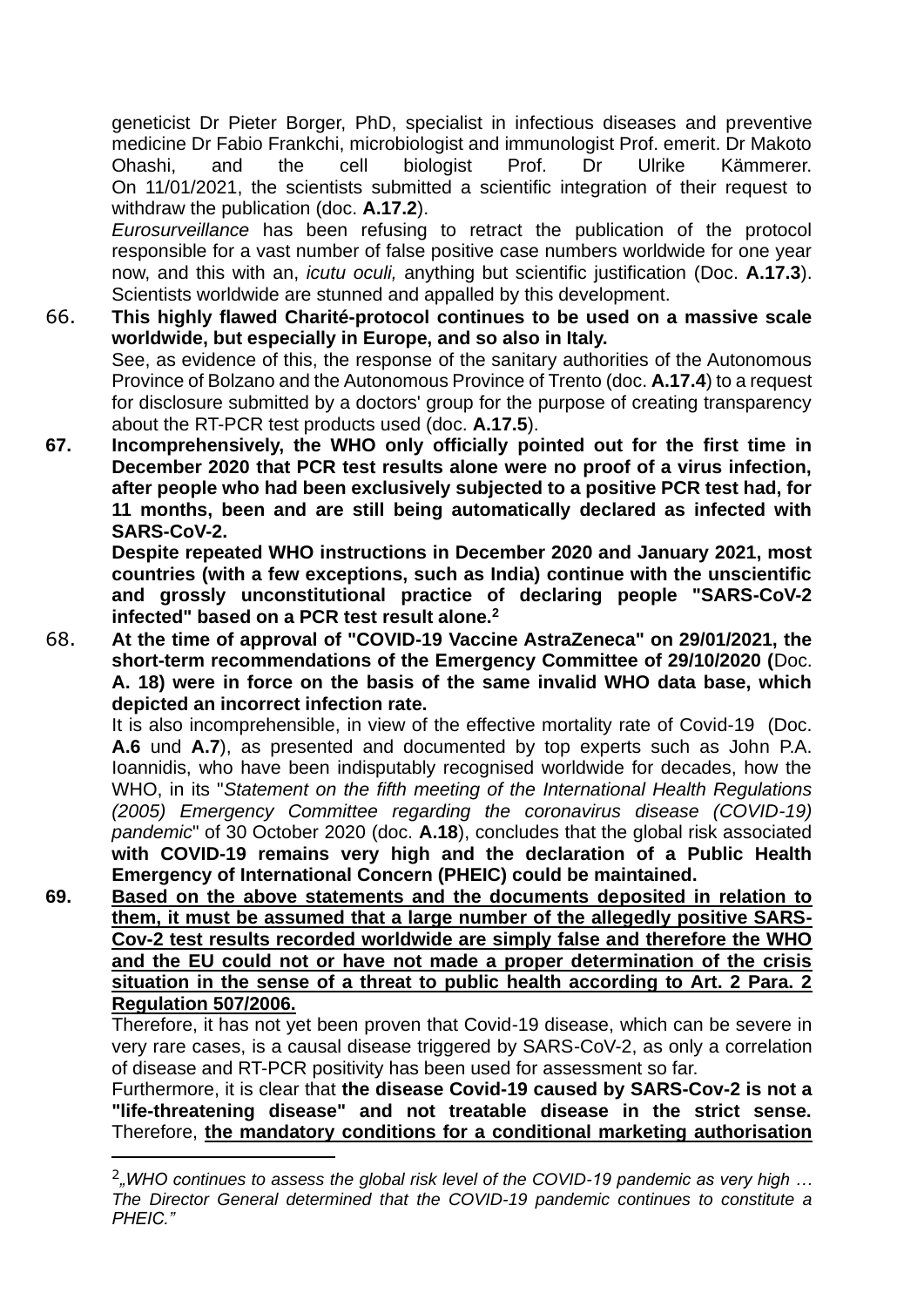**of a medicinal product laid down in Article 2 of Commission Regulation (EC) No 507/2006 of 29 March 2006 are not met for the substance "COVID-19 Vaccine AstraZeneca" and the implementing decision of the European Commission contested here is unlawful for this reason alone and must therefore be declared null and void. \***

- 70. **2. Invalidity due to infringement of Article 4 of Regulation (EC) No 507/2006**
- 71. Although a conditional marketing authorisation may be based on less extensive data, the **risk-benefit balance** as defined in Article 1(28a) of Directive 2001/83/EC should still be positive. In addition, the public health benefit of the immediate availability of the medicinal product on the market should outweigh the risk due to the lack of additional data (Recital 3 EC Regulation No 507/2006).
- 72. **The granting of conditional marketing authorisations should be limited to those cases where only the clinical part of the application dossier is less comprehensive than usual. Incomplete preclinical or pharmaceutical data should only be allowed when a medicinal product is used in emergency situations against a threat to public health.** (Recital 4 EC Regulation No 507/2006). As stated above, the crisis situation consisting in the threat to public health has not been properly established.
- 73. Furthermore, **the experimental active substance "COVID-19 Vaccine AstraZeneca", based on genetic engineering, is intended for use on "healthy persons". To disregard not only clinical but also preclinical or pharmaceutical data prior to application is a gross violation of the precautionary principle.**
- 74. In order to strike a balance between closing gaps in medical care through easier access to medicines for patients on the one hand, and preventing the authorisation of medicines with an unfavourable risk-benefit ratio on the other, **it is necessary to link such authorisations to certain conditions. The marketing authorisation holder should be required to initiate or complete certain studies to demonstrate that the risk-benefit balance is positive and to answer open questions on the quality, harmlessness, and efficacy of the medicinal product** (recital 5 Regulation No 507/2006)
- 75. As Regulation (EC) No 726/2004 applies to conditional marketing authorisations, unless otherwise provided for in this Regulation, the procedure for the assessment of a conditional marketing authorisation is also in line with the usual procedure laid down in Regulation (EC) No 726/2004 (recital 8 Regulation No 507/2006). Conditional marketing authorisations are valid for one year and renewable in accordance with Regulation (EC) No 726/2004.
- 76. **Patients and healthcare professionals should be clearly informed that the authorisation is conditional. It is therefore necessary that this information is clearly stated in the summary of product characteristics of the medicinal product concerned and in its package leaflet.** (Recital 10 Regulation No 507/2006).
- 77. **Article 4 (Conditions):**

1-**A conditional marketing authorisation may be granted if the Committee considers that all the following conditions are met, although comprehensive clinical data on the safety and efficacy of the medicinal product have not been submitted:**

- a. **The risk-benefit balance of the medicinal product as defined in point 28a of Article 1 of Directive 2001/83/EC is positive;**
- b. **The applicant is expected to be able to provide the comprehensive clinical data;**
- c. **A medical care gap can be closed**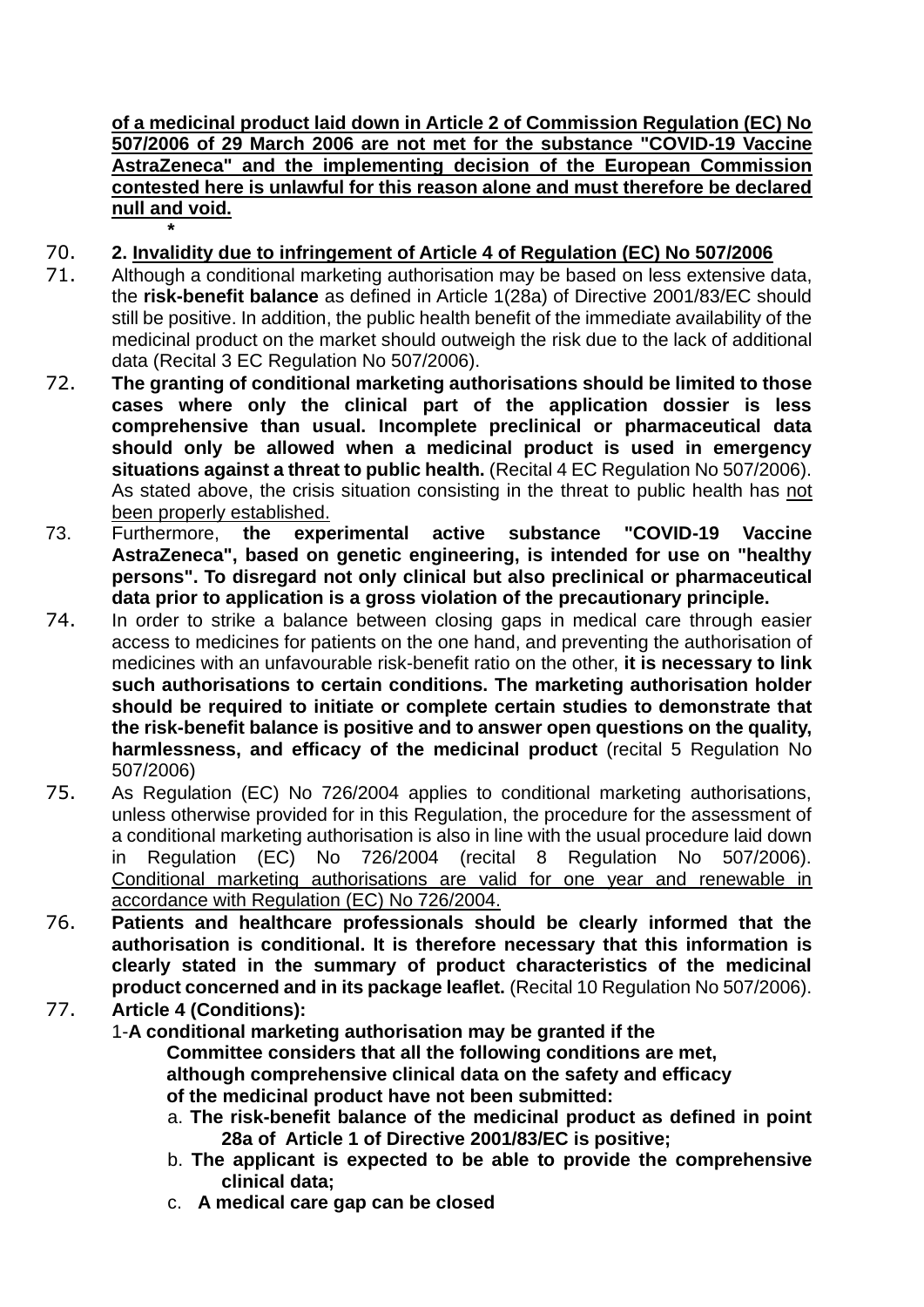- d. **The public health benefit of the immediate availability of the medicinal product on the market outweighs the risk due to the lack of additional data.**
- 78. **In emergency situations, a conditional marketing authorisation may be granted in accordance with point 2 of Article 2, provided that the conditions set out in points a to d of this paragraph are met, even if complete pre-clinical or pharmaceutical data have not yet been submitted.**
- **79. In the present case, as stated above, this crisis situation was never identified "in a proper manner".**
	- 2. for the purposes of paragraph 1(c), **a health care gap** means that there is **no satisfactory means of diagnosis, prevention or treatment of a condition authorised in the Community** or, even if there is, that **the medicinal product concerned** does not confer **a significant therapeutic benefit on the patients affected by that condition.**
- 80. **2.1 Invalidity for failure to demonstrate a positive risk-benefit balance according to Article 1(28a) of Directive 2001/83/EC**
- 81. In order to determine the risk-benefit balance, both components, i.e. the benefit and the risk, must be able to be assessed on the basis of the facts.

### 82. **2.1.1 Non-existence of a demonstrable benefit**

83. The "COVID-19 Vaccine AstraZeneca" was tested for efficacy in rhesus monkeys in March and April, usually the first test of a vaccine whose positive result allows further human trials. The result is available in the form of a BioRxiv preprint dated May 13, 2020 (Doc. **A.19**). All vaccinated monkeys treated with the so-called Oxford vaccine were exposed to the virus, as was the control group. However, there was **no difference in the amount of viral RNA detected in the vaccinated monkeys compared to the non-vaccinated animals.** That is, **all vaccinated animals were infected**. As justification to move forward with the studies with this vaccine, the authors presented evidence that the vaccine did not protect the animals from infection but did mitigate the disease.

**Thus, there is no evidence that those "vaccinated" with "COVID-19 Vaccine AstraZeneca" cannot become infected and be carriers of the SARS COV-2 virus.**

- 84. **The studies appear to be designed in such a way in the first place that this proof cannot be provided at all.**
- 85. The expert group consisting of Prof.Dr.Stefan Hockertz, immunologist, toxicologist and pharmacologist, Prof.Dr.Sucharit Bhakdi, M.D., former head of the Institute for Microbiology and Hygiene of the Johannes-Gutenberg University Mainz, Prof.Dr.med. Michael Palmer, specialist for medical microbiology and infection epidemiology and Ltd.Med.Dir.i.R.Dr. Wolfgang Wodarg, specialist for internal medicine, lung and bronchial diseases, states the following in their expert opinion **(Doc. A.20):** "Stability" **of virus infectivity:** The holding times for the process intermediates of the active substance **are currently being determined** by a combination of two different studies; small scale for biochemical holding stability and commercial scale for microbial control. The determination of the holding times is ongoing and must first be validated and compared to the expected maximum holding times that can be applied without loss of infectiousness. The shorter the accepted holding times are, the more unstable the virus is. **Verification of the holding times is important to ensure consistent infectiousness of the virus particles**. A decrease in infectiousness would reduce the cellular uptake of the vaccine, which in turn would cause diminished spike protein production, resulting in little or no immune response. **The vaccine dose would then have no effect. At the time of approval, no verified data on the holding times were available … Comparison of different processes/batches:** Four different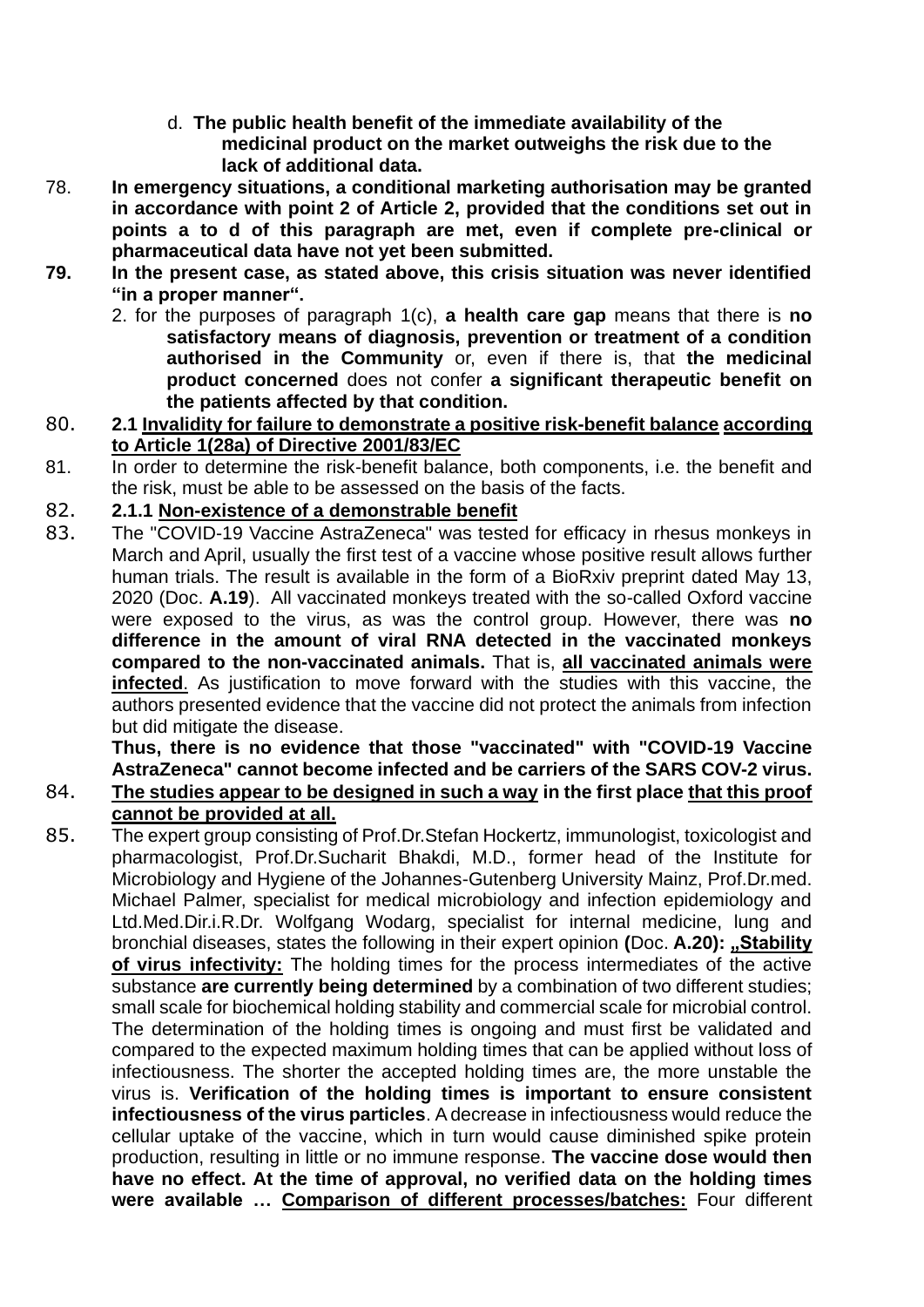processes were used in the development of the vaccine. According to EMA, processes 1, 2, and 3, which were used to produce the material used in the clinical trials, are comparable. A comparison between these three processes and the commercial process 4 was also provided to EMA, but the acceptance ranges for several attributes were **considered to be too large** and should be tightened as more manufacturing experience becomes available to ensure batch comparability between the processes. However, **the data package needed to assess comparability is not yet complete. It is not acceptable that such essential data should only be required after the approval.** For a new vaccine to be launched, in addition to efficacy and safety, batch-to-batch consistency must also be demonstrated to confirm the reliability of the manufacturing process. This has become a mandatory step in vaccine development and should not be neglected. **Until the final results of such studies are available, the commercial batches should not be considered equivalent...**

**Reference standard:** There are two different reference standards, one from process 3 and another from process 4, which were prepared from different virus and cell banks. The two reference standards were characterized using different tests, so that the comparability of the two processes cannot be determined. The applicant must now **generate a new reference standard** from a good manufactory practice (GMP) vaccine batch prepared by the commercial process 4. In addition, the applicant should perform a full characterization of the new reference standard including tests to analyse virus identity, virus protein fingerprint, transgene expression stability, and level of aggregated particles in the reference standard qualification protocol. Due to the very high variability of the biological systems used for the production of vaccines, vaccine manufacturers must take special care **to ensure that the different batches of a vaccine are of appropriate consistency** and that the immunogenic activity of each batch is equivalent to that of the vaccine preparation whose efficacy in the target species was originally demonstrated. Consistency can be demonstrated by regularly comparing the different batches with a reference standard that serves as a fixed point of reference in the manufacture and quality control of a vaccine. **Since with AZD1222 there is no well-characterized reference standard, it is not possible to compare the different batches of the vaccine with the reference standard and to check their suitability. Inefficient vaccine batches might then be produced. …**

**Shelf life specification and infectiousness of the virus: The final product has a 4-6 fold lower shelf life specification for the concentration of infectious virus particles than the test product used during clinical trials.** Infectiousness is of high importance, because only infectious virus particles can induce the biosynthesis of SARS-CoV-2 spike protein and elicit an immune response to it. Until conditional approval was granted, there was **no data produced to demonstrate the efficacy of the current vaccine doses or the acceptable immunogenicity of the commercial batches at the end of their shelf life.** The applicant was asked to clinically justify the shelf-life limit for infectiousness or to increase the shelf-life limit in keeping with the lowest infectious virus dose that demonstrates adequate immunogenicity or efficacy. According to EMA, the results of the clinical trials show that vaccination with only the low dose is less efficient in terms of immune response than is vaccination with a standard dose. A combination of one low and one standard dose did not result in a clear reduction in immune response in subjects relative to two full doses (see below). **The clinical consequences of the use of different doses have not been conclusively determined and the applicant has been asked to investigate this further**. **How can it be that a vaccine has already been licensed, while the efficacy of the commercial batches in terms of adequate immune response has yet to be established with certainty?** It is irresponsible to accept uncertainties in shelf life, since EMA cannot know for how long each batch will be used. Extended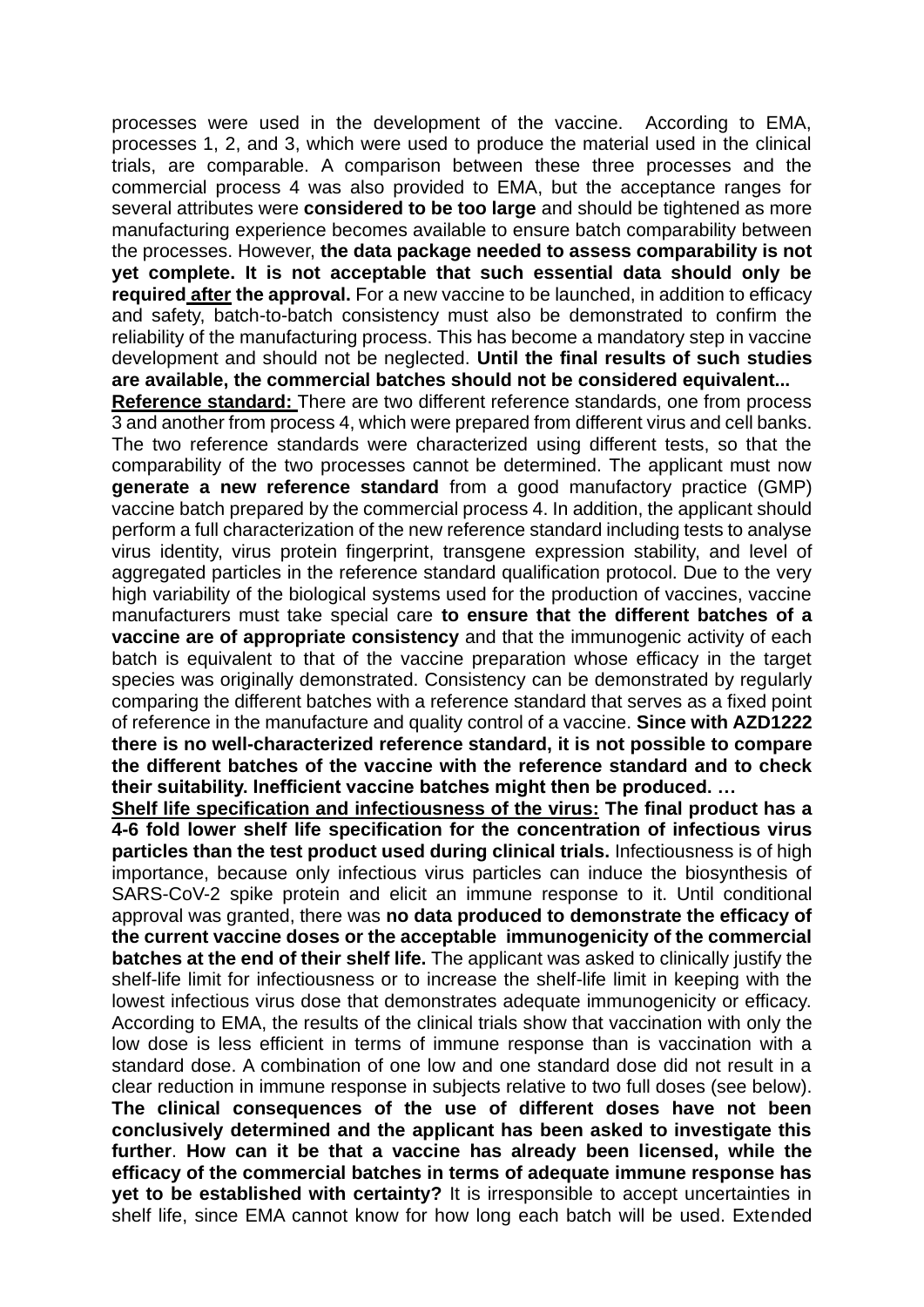storage obviously might reduce the amount of infectious virus particles to an extent that vaccination would result in little or no immune response....

 **a) Rhesus macaques (van Doremalen et al, 2020): …**The applicants claim that two doses induce a higher IgG titre than a single dose (fig. 2b,c). **Based on the experimental design, this conclusion cannot be drawn; there thus is no experimental basis for the assumption that a double vaccination is necessary. The antibody titre increases with time. It was not investigated whether eight weeks (day 56) after a single vaccination (day 0) the macaques produce as many antibodies as on day 56 after a double vaccination (day 0 and 28) …**

**- In the vaccinated group after infection with SARS-CoV-2 there was an unexpected finding of viral RNA in tissues of the gastrointestinal tract 7 days after challenge with SARS-CoV-2. This observation was not present in the group of nonvaccinated animals. In addition, clinical scores were worse in the doubledose study than in the single-dose study. The cause of these observations was NOT determined…**

- **b) Rhesus macaques (study 6284):** All data are taken from EMA's report and cannot be verified. The raw data are not published.
- All but two vaccinated animals were reportedly healthy throughout the  **challenge** follow-up (days 3, 7, 14) and one animal showed laboured breathing
	- Neutralizing antibodies were only seen in vaccinated animals but not in controls and a very high variability was observed. **Therefore, it is currently unclear whether the humoral response is associated with protection.**
	- **No difference between vaccinated and control animals was observed in the T cell response**, and the number of activated CD4+ and CD8+ T cells in peripheral blood was even significantly lower in vaccinated animals compared to controls …

According to EMA, the pathology caused by SARS-CoV-2 infection was determined by computerized tomography (CT) scans on Day 5 and Day 12 postchallenge and by histopathology analyses, **but the data provided were insufficient to confirm protection by the vaccine.** Lung histopathology revealed **no clear difference between vaccinated animals and controls,** and disagreement was found in the dossier between data related to scores from the CT scans. As a result of this discrepancy, and considering the limitations of the histopathology determinations, **the reader cannot decide if the pathology assessment in this study is sufficient to prove any protection by the vaccine against the pathology caused by the SARS-CoV-2 infection …In conclusion, many studies showed no or only a slight protective effect of vaccination against an experimental SARS-CoV-2 challenge based on pathological analyses (rhesus macaques, ferrets). Also, the immunological response in the form of antibody formation and cytokine release between the vaccinated groups and unvaccinated groups showed either no or only partial differences. Further, there is a shortage of data on the cellular immune response. Data on Th1/2-biased response and T cell subtyping after vaccination and challenge was rather limited and, in some studies, completely absent. For the T cell responses, only interim data derived from study 20-01125 has been provided, and there is still no final data set available. Since the clinical data, in particular, are the predominant source of uncertainty, it cannot be concluded from these studies that the vaccine AZD1222 has a protective effect against SARS-CoV-2 pathology in animals.**

**It must be noted that the animals in these studies were young and healthy. Infection with SARS-CoV-2 is only possible by application of a high viral load directly into the respiratory tract (trachea). Translating this to humans, it is**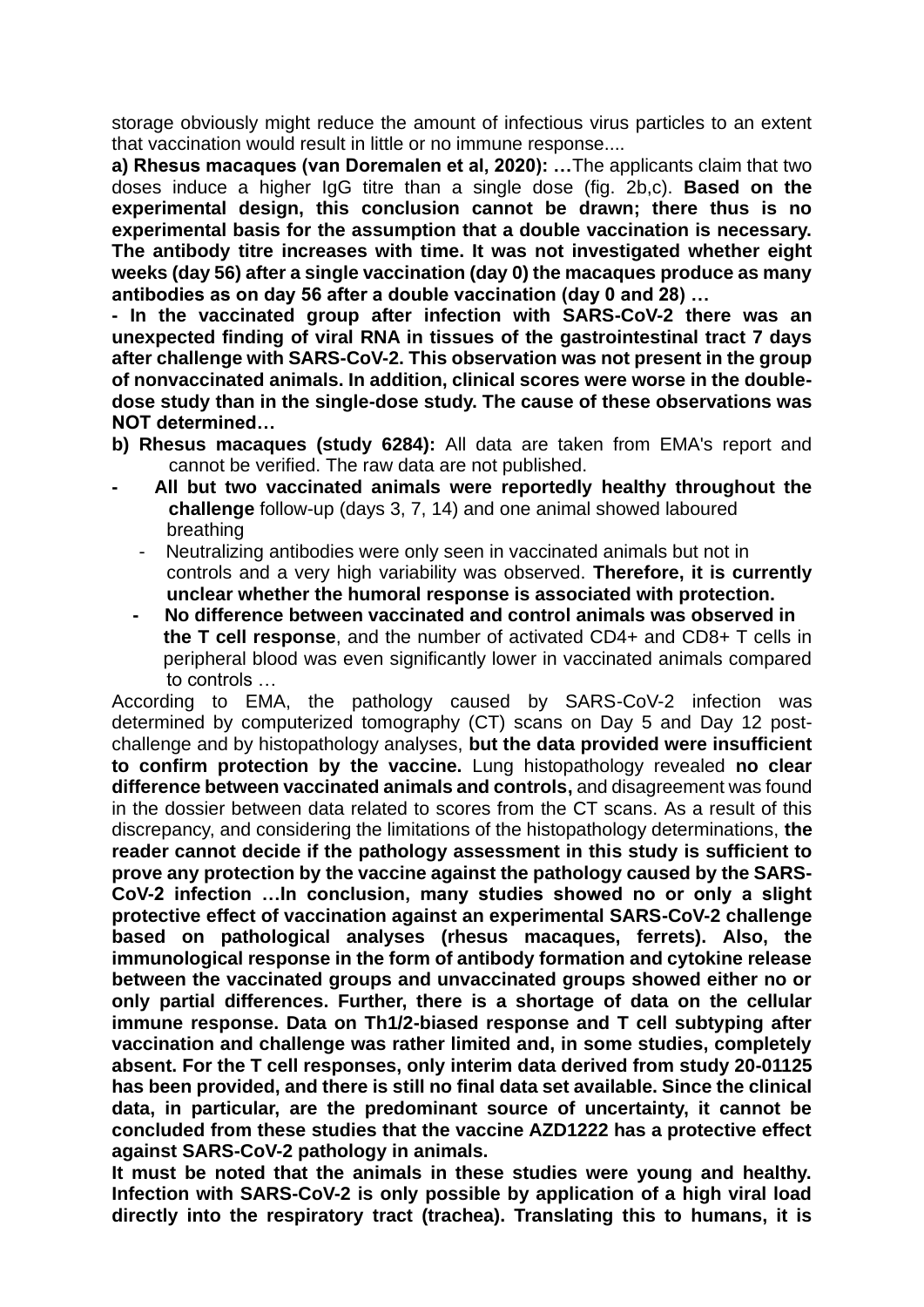**important to remember that the most vulnerable groups are older and have underlying diseases that make them more susceptible to severe forms of COVID-19. If this vaccine is unable to protect even these young healthy animals from COVID-19 disease, then this raises grave doubts about its efficacy in humans with many comorbidities.It must be noted that the animals in these studies are young and healthy. Infection with SARS-CoV-2 is only possible by infection of a high viral load directly into the respiratory tract (trachea). Translating this to humans, it is important to remember that the vulnerable groups are older and have underlying diseases that make them more susceptible to severe courses of COVID-19. If this vaccine is unable to protect these young healthy animals from COVID-19 disease, then this raises extensive doubts about its efficacy even in humans with many comorbidities....**

**Risk of inefficacy due to dual use of the same adenovector:** In 2004, a vaccine against HIV based on a mix of three adenovectors (Ad5) was developed and used in human trials. Early results indicated that the vaccine was well tolerated, even with repeated intramuscular injections, and was capable of inducing T-cell responses to HIV antigens. However, **after three years**, the study **was stopped** prematurely because subjects in the treatment group had higher rates of HIV infection than subjects in the placebo group. Although several theories have emerged to explain the increased tendency to acquire HIV, none of these theories has been directly investigated, and so this phenomenon remains not yet fully understood. Also in 2009, an Ad5-based vaccine against HIV with different HIV antigens was used in a two-dose human trial that also **ended 4 years later** when the vaccine failed to reduce the rate of HIV infections. The reason for the ineffectiveness was the **use of the same adenovector for both injections**. The new strategies in the field now use heterologous vector pairs and inserts to enhance the T-cell response. These prior observations are consistent with the results of the **clinical trial for AZD1222, which also showed no increased T-cell response after the second vaccination with the same vector. These are only two examples to highlight the importance of carrying out long-term clinical trials, since not only side effects but also the efficacy of a vaccine can only be clearly determined over time. The duration of the AZD1222 clinical trials was far too short to judge long-term efficacy; and furthermore, only very few COVID cases were detected in both the vaccinated and the control groups, so that the reported efficacy is very questionable and varies between studies (44% - 80%) …**

**Clinical studies in human trials:** This application was supported by four clinical studies: study COV001 (UK, Phase I/II); study COV002 (UK, Phase II/III); study COV003 (Brazil, Phase II/III) and study COV005 (South Africa, Phase I/II).A dose of 5  $\times$  10<sup>10</sup> viral particles has been selected based on the experience from studies on a MERS vaccine derived from the same adenovirus vector (ChAdOx1). **A detailed investigation of the optimal vaccine dose for AZD1222 in humans, the required number of vaccine doses, and the time interval for administration of these doses was not performed.** The vaccine dose levels and associated parameters such as the number of injections and the time interval between them that are now being applied in the population **have not been scientifically validated** according to good clinical practice (GCP) and are therefore based solely on **assumptions**. **During the course of the studies important parameters were changed.** There was a modification from a single-dose to a double-dose regimen in the trials COV001 and COV002 and the recommended time interval between injections was also prolonged. The extension of the time interval before the second vaccine dose was based on logistics problems in the production of the vaccine in all 4 studies. This resulted in an extraordinarily large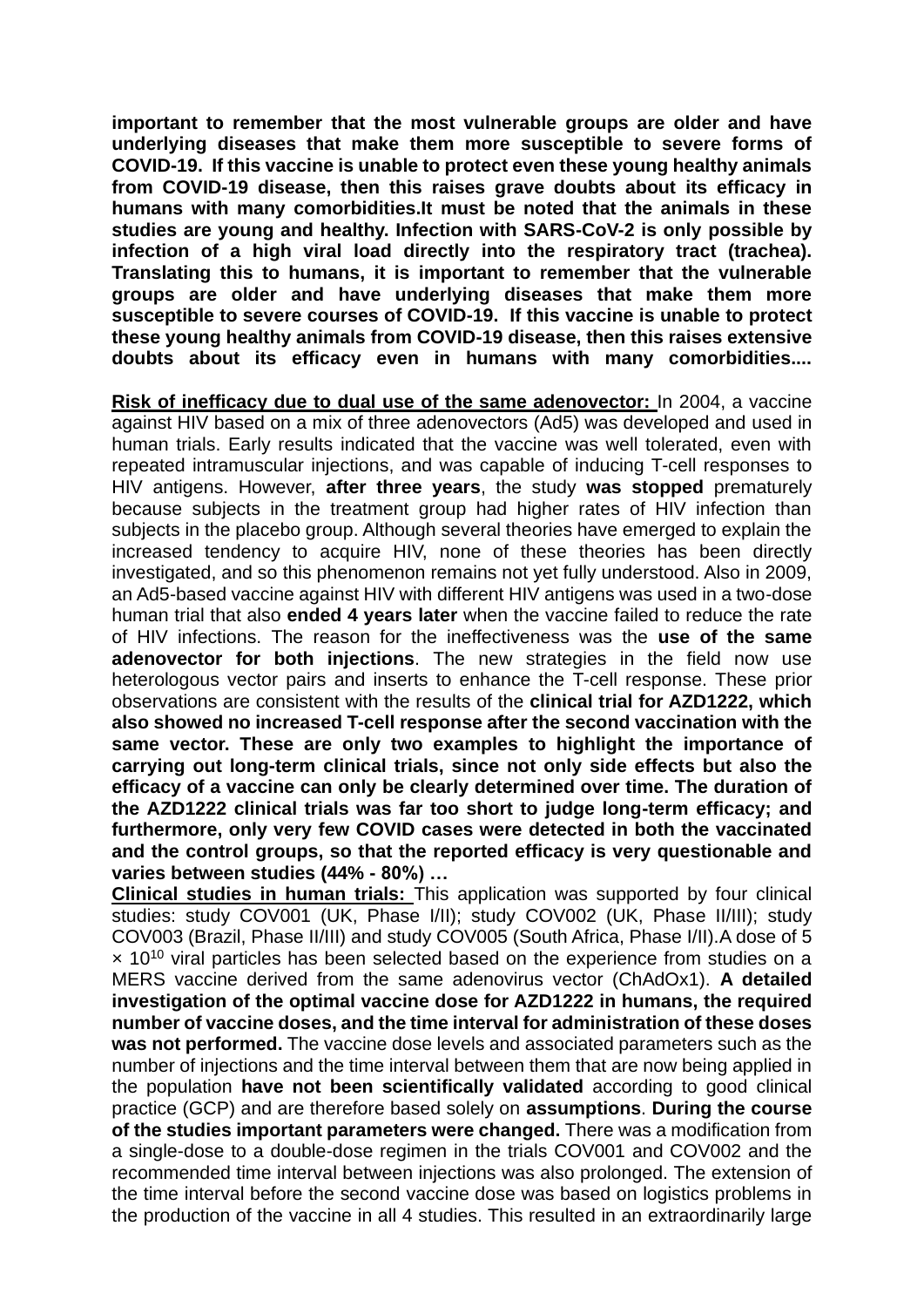variation of the effective interval between doses 1 and 2. The interval ranged from 3 to 23 weeks (normally 4-12 weeks). The time interval between the two doses is important for the interpretation of the immune response. Further, the antibody titres were not measured before and after the second dose was administered, **so that no statement can be made concerning the efficacy of or the need for a second dose.**  Due to a miscalculated potency of some batches, a number of subjects were inadvertently vaccinated with only half of the intended dose. Therefore, different pools of subjects were created when analyzing the data (affecting 3 out of four studies; COV001, COV002, COV005). One pool had received the standard dose twice (SD/SD), another pool had received a mix of low and standard dose (LD/SD or SD/LD), and the third pool was created as combined LS/SD, SD/LD and SD/SD. **Thus, a valid comparison of vaccine efficacy in terms of dose, timing of administration, and number of doses is not possible from these studies.** A proper clinical trial has **prespecified, non-variable parameters** that must be strictly adhered to. Such a serious deviation from the protocol within the trial series and the resulting confusion of the individual parameters **must inevitably lead to the disqualification of the studies.** In the pooled study, the **LD/SD group showed better humoral response and vaccine efficacy than the higher dose study SD/SD**. An explanation for this cannot be obtained from the studies, as too many parameters were changed after the start of the study. Therefore, it is not possible to clarify the extent to which this effect can be attributed to the LD/SD dose administered, the time interval between the two doses, or the distribution of other factors between the SD/SD and LD/SD groups. On the basis of the available data, the committee **assumes** that greater protection can be expected with a longer interval between the first and second dose, because higher levels of neutralizing antibodies were induced when the second dose was administered after longer intervals. Nevertheless, it cannot be completely excluded that the variation in the response was caused by different dosage regimen (LD/SD vs. SD/SD) rather than different timing. For the analysis of the immunogenicity of the vaccine, only COV002 and COV003 were taken from the 4 studies conducted and pooled together. In those studies, an approved MenACWY vaccine was administered as control and **study personnel was not blinded to the vaccine** to be administered. Also, **efficacy could not be demonstrated in subjects older than 55 years of age** due to the low number of COVID-19 cases in this age group (8 cases in the AZD1222 group and 9 cases in the control group in subjects 56-65 years, and 2 and 6 cases in the vaccine and control group in subjects <65 years of age). Efficacy against asymptomatic infection could not be demonstrated.

**In conclusion, at the time of approval, no evidence was available to support the need for a booster dose or the induction of protective immunity in old people by the vaccine. Moreover, evidence was lacking regarding the activity against emerging SARS-CoV-2 variants. In a new study in February 2021, dual dosing of ChAdOx1-nCoV19 was shown to confer no protection against mild and moderate Covid-19 due to the B.1.351 variant. Whether the vaccine protects against severe disease caused by this variant could not be determined in this trial. Likewise, no firm conclusions can be drawn about vaccine efficacy in terms of dose amount and timing of administration."**

86. The Robert Koch Institute explicitly states the following on its homepage: *"How long the vaccination protection lasts is not yet known. The protection also does not start immediately after vaccination, and some vaccinated persons remain unprotected. In addition, it is not yet known whether the vaccination also protects against colonization with the pathogen SARS-CoV-2 or against transmission of the pathogen to other persons. Therefore, despite vaccination, it is necessary to protect oneself and one's surroundings by observing the AHA + A + L rules (spacing rules, MNS)." (Doc.* **A.21**).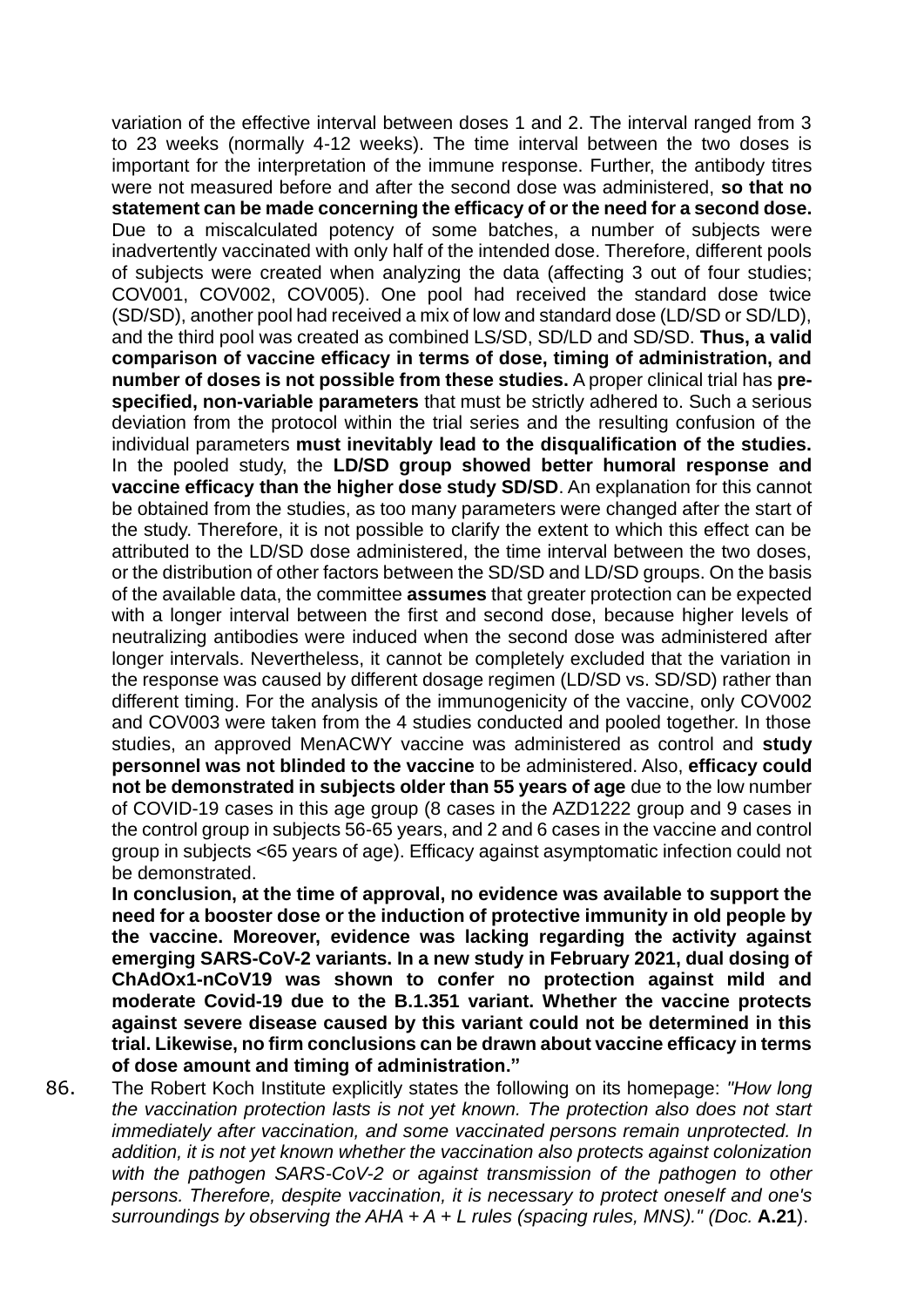- 87. **The proof of benefit, in the sense of a positive therapeutic effect of the active substance ""COVID-19 Vaccine AstraZeneca"" is therefore not provided and for this reason alone the conditional approval is contrary to EU law.**
- 88. **2.1.2 Significant risks not identified and therefore undetermined and currently indeterminable risk**
- 89. According to Article 1 No. 28 Directive 2001/83/EC, a risk associated with the use of the medicinal product is defined as follows: " - *any risk relating to the quality, safety or efficacy of the medicinal product for the health of patients or for public health."*
- 90. **According to Annex I (Summary of Product Characteristics) to the European Commission's Implementing Decision under appeal here (**Doc. **A.2.2),** point 4.5 **(Interactions with other medicinal products and other interactions***), "no interaction studies have been conducted."*

Considering the fact that the so-called. Covid "vaccines", such as "COVID-19 Vaccine AstraZeneca", are intended to be used on the general population, and a considerable proportion of the population regularly consumes one or more drugs, **the fact, that the interactions of "COVID-19 Vaccine AstraZeneca" with other drugs have not been tested, must lead to the conclusion that the risks emanating from "COVID-19 Vaccine AstraZeneca" for this reason alone are currently in no way ascertainable, let alone assessable and evaluable.**

This circumstance alone should therefore have led to a rejection of the application for marketing authorization!

- 91. **2.1.3 Failure to take into account essential risks that never allow a conditional approval of a drug intended for a basically healthy population.**
- 92. Substantial risks associated with the administration of the active ingredient "COVID-19 Vaccine AstraZeneca" were already submitted to the EMA with a petition submitted on 01/12/2020 by Dr.med. Wolfgang Wodarg and Dr. Mike Yeadon concerning the then imminent approval of the first experimental genetic engineering based Covid "vaccine" produced active ingredient "Comirnaty" by BioNTech (Doc. **A.22.**). Unfortunately, this petition was ignored, as was the warning letter (Doc. **A.4**) also sent electronically by plaintiffs to the EU Commission and the EMA on December 19, 2020.
- 93. The scientific opinion written by the four experts (Doc. **A.20**) states the following with regard to omitted studies and not considered risks of administration of the active substance "COVID-19 Vaccine AstraZeneca":
- 94. **"No tests for adventitious agents were performed:**

With regard to the *in vivo* **test for unrelated (adventitious) biological agents, the applicant requested deletion of the necessary tests. EMA agreed to this, citing the need to bring the overall number of animal tests in line with the regulatory 3R considerations** (replacement, reduction and refinement in relation to animal use). However, prior experience shows that in the manufacture of biological products the possibility of adventitious agents must be taken seriously. In a number of cases, adventitious agents occurred in a marketed product. Examples are the monkey virus SV40 in polio vaccine, bacteriophages in measles and polio vaccines, and reverse transcriptase activity contamination by an unrecognized avian retrovirus in measles, mumps and rubella (MMR) vaccine as well as porcine circovirus and porcine circovirus DNA sequences in rotavirus vaccine. Since AZD1222 is produced with biological materials, **there is a need to protect against possible contamination with adventitious pathogens.** The World Health Organization (WHO) defines adventitious agents as microorganisms that may have been unintentionally introduced into the manufacturing process of a biological medicinal product. These agents can include bacteria, fungi, mycoplasma/spiroplasma, mycobacteria, rickettsia, protozoa,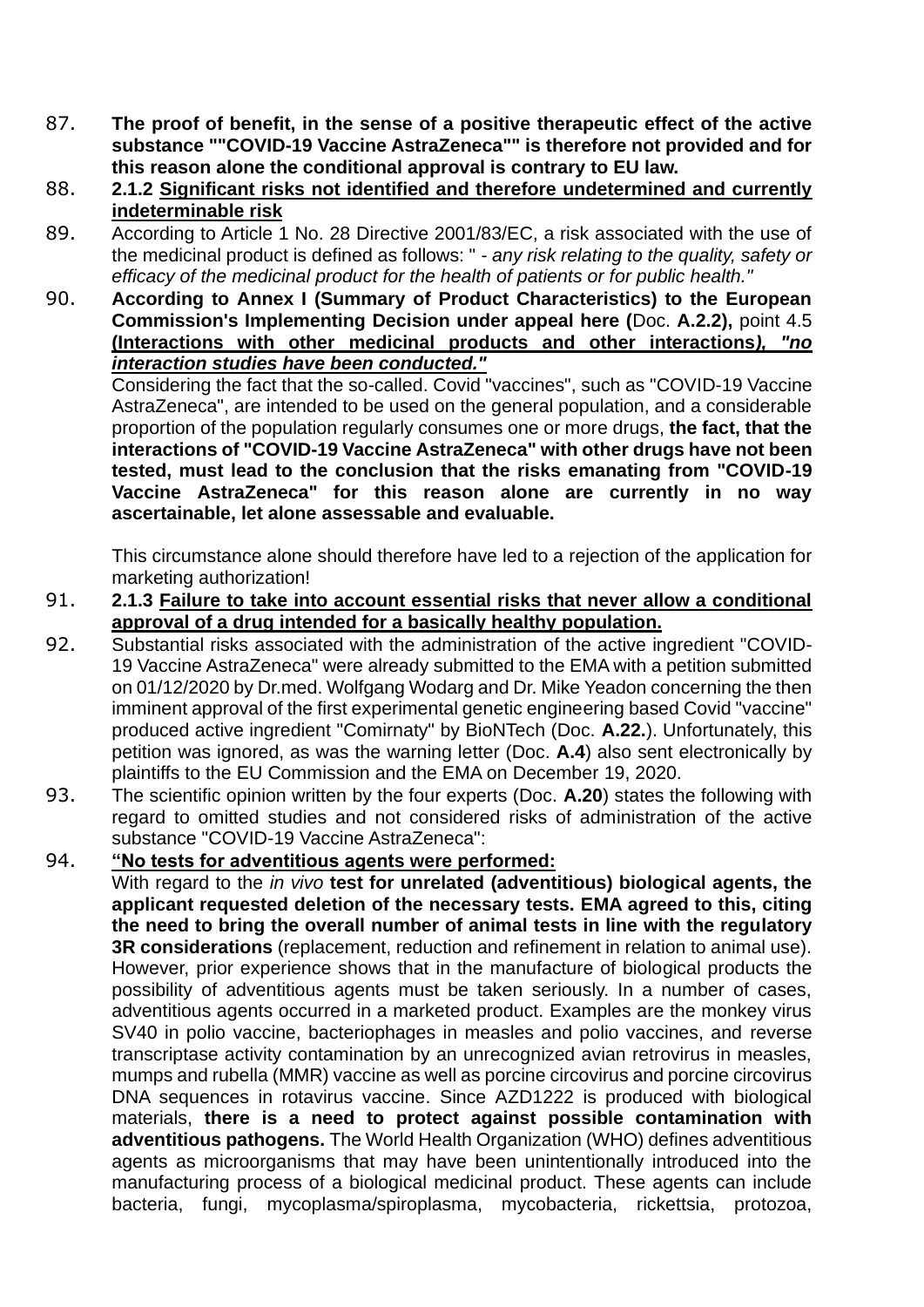parasites, transmissible spongiform encephalopathy (TSE) agents (prions), **and viruses**.Adventitious pathogens could be inadvertently introduced into a vaccine through the starting materials used for production. Therefore, **extensive testing during vaccine production is recommended to demonstrate their absence**. However, the purification procedures used for live viral vaccines must necessarily be rather gentle and may not permit the comprehensive, reliable elimination of other live microbes. **An adventitious agent can only be detected in a vaccine when thorough tests** *in vitro* **and in animals are performed** to determine its nature and origin. It will also be necessary to evaluate its potential for human infection and pathology, and to identify the vaccine lots affected in order to take risk mitigation measures. To accomplish this, archived samples of each batch of the vaccine are needed. **These tests are vital for human health, and it is not acceptable to skip them in order to reduce the number of animal tests…**

**Control of impurities:** Various intermediates are generated **without established acceptance criteria or limits regarding the removal of process-related impurities**. Several impurities are known in these intermediates, e.g. residual host cell DNA, host cell protein, and nucleases. **At the time of approval, the protocols did not specify any limits for process-related impurities. The applicant is unable to provide this information because the limits have not yet been validated.** However, since most impurities will be tested in the active substance, this approach was accepted by EMA. The applicant indicated that the parameters will also be monitored and reviewed during the validation studies once sufficient manufacturing experience has been gained …

**Non-clinical aspects** …**No studies** on secondary pharmacodynamics have been performed. Secondary pharmacodynamics measures the relationship between amount of drug and corresponding adverse response of the body to it. It is **extremely important to know how the drug affects the organism**, in ways unrelated to the **Safety pharmacology: Some** safety pharmacology investigations have been performed. Safety pharmacology is important to identify and investigate potential adverse pharmacodynamic effects of new chemical entities on physiological functions in relation to exposure in the therapeutic range and beyond. **Pharmacodynamic drug interactions: No studies** on pharmacodynamic drug interactions have been performed. This means that there are no studies available concerning the **behaviour of the vaccine** on an organism that shows physiological **changes due to diseases, genetic mutations, aging or the influence of other drugs**. … **Primary pharmacodynamic studies**: … **Due to the experimental design, a comparison between studies with one dose vs. two doses cannot be performed. The antibody titre increases with time. It was not investigated whether seven weeks (day 49) after a single vaccination (day 0) the subjects produced as many antibodies as on day 49 after a double vaccination (day 0 and day 28). In the single-dose study, the challenge with SARS-CoV-2 occurred on day 21, whereas in the double-dose study it occurred on day 49. There was no formal negative control, i.e., there was no unvaccinated group used as comparison … Mice (study 1, van Doremalen** *et al.***, 2020): …** high IFN-gamma immune response (Th1 response) in vaccinated and non-vaccinated group **with no differences between both groups** ... low IL-4 and IL-10 immune response in vaccinated and nonvaccinated group **with no differences between both groups. Not all data points of investigated animals were plotted in the figure 1 for immune response.** For example, vaccine group 1 (fig.1a) with 5 animals was reduced to 3 animals (fig. 1b); vaccine group 2 (fig.1a) with 8 animals was reduced to 5 animals (fig. 1b). There is no explanation why some data points were excluded from the graphs. **If no antibody titre was observed in some animals within the vaccinated group, then this must be**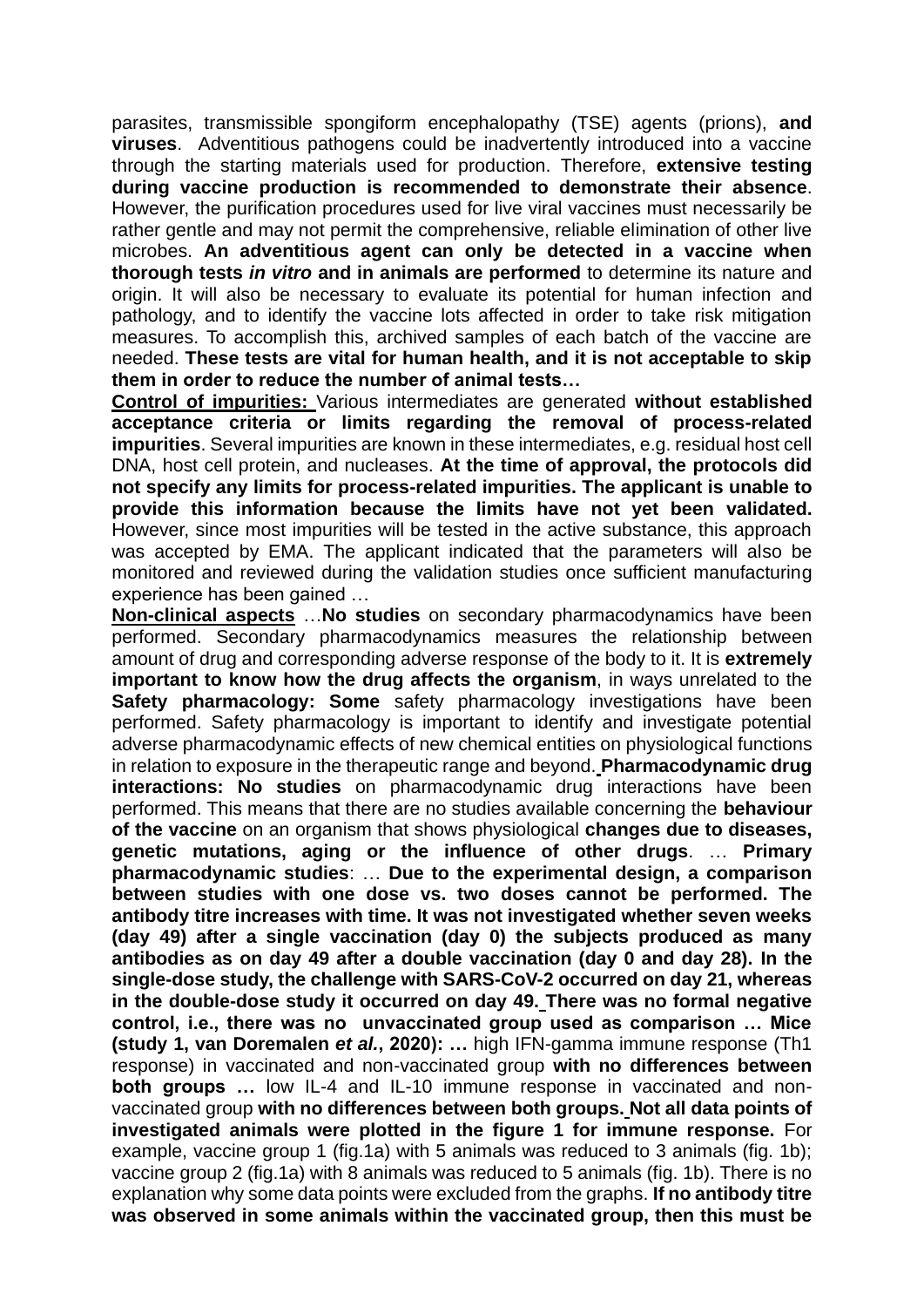**indicated … Pharmocokinetics (PK)** Pharmacokinetics comprises the absorption, distribution, metabolism, and excretion of a drug (ADME for short). These parameters control the availability and utilization of the drug  $-$  or here, the vaccine  $-$  in the organism. In ADME studies, one examines how the vaccine is absorbed, distributed in the body, degraded by metabolism, and ultimately excreted. All four parameters affect the strength and timing of the vaccine's effect on cells and tissues. It is not acceptable for EMA to claim that ADME studies are not relevant to the development and licensing of a new vaccine. **With the exception of some experiments concerning distribution, which did not use the vaccine itself but some related recombinant virus constructs (see below), no ADME studies have been performed. A vaccine which uses completely new technology needs to be closely monitored** in every direction, including, in particular, how the components of the vaccine are absorbed, metabolized and broken down by the body and whether any residues are excreted which can contaminate the environment and pollute supplies such as drinking water….**Distribution study: … The viruses were found in all tissues examined. There were no investigations done on the central and peripheral nervous systems and bone marrow. Based on the presence of the virus in all analysed tissues, it must be assumed until proven otherwise that the vaccine also enters the nerve tissue and bone marrow with potential unforeseeable adverse effects.** … **It has not been investigated how long the viruses persist in the body. Also, a non-validated PCR test was used for the detection of the viruses …Study 514559:** This **is the most important study,** since the mice will get a single intramuscular (IM) dose of the **original AZD1222** vaccine and tissue analyses will be made also at early time points up to day 29 after injection. The study will detect virus DNA by a **validated** quantitative PCR method. More tissues including bone marrow from the left femur, brain, spinal cord and sciatic nerve will be examined. **It must be emphasized that this study is of high relevance and pivotal. At the time of approval, these data were not yet available, and there thus was no information on which tissues the vaccine enters or which organs the viruses affect, how long they remain in the body, and how they are degraded.** Indeed, DNA persistence was shown in various other published preclinical studies that demonstrated the presence of the vectors of DNA vaccines for **up to 2 years upon IM injection** with low but detectable expression and immunogenicity in a mouse model….**Toxicology: … The assessment report does not provide any detailed information about what exactly has been investigated. They refer to the positive results of other studies that have taken the same ChAdOx1 vector but a different insert (not SARS-CoV-2 spike protein) or to studies with another adenovirus (AdCh63). Transparency regarding the results of the altered blood parameters could help better understand whether the thrombosis that occurs in some of the vaccinated people is due to the vaccine. No such blood parameters were determined in the subjects during the clinical phases either. In this context, we must note that there is reason to believe that the SARS-CoV-2 spike protein itself causes adverse effects on blood coagulation; therefore, model studies that pertain to the vector only but not to this specific insert are inherently incomplete. … Death in gene therapy in a human clinical trial:** In the year 1999, researchers at the University of Pennsylvania investigated the first death in a gene therapy phase I experiment. They used a replication-defective adenovirus, Ad5-vector, deleted in viral genes E1 and E4 (injection:  $6 \times 10^{11}$  virus particles) to deliver potentially therapeutic DNA to the liver. Approximately 18 hours later, an 18 years old subject was noted to have altered mental status and jaundice. The subsequent clinical course was marked by **systemic inflammatory response syndrome, biochemically detectable [disseminated intravascular coagulation,](https://www.sciencedirect.com/topics/biochemistry-genetics-and-molecular-biology/disseminated-intravascular-coagulation) and multiple organ system failure,**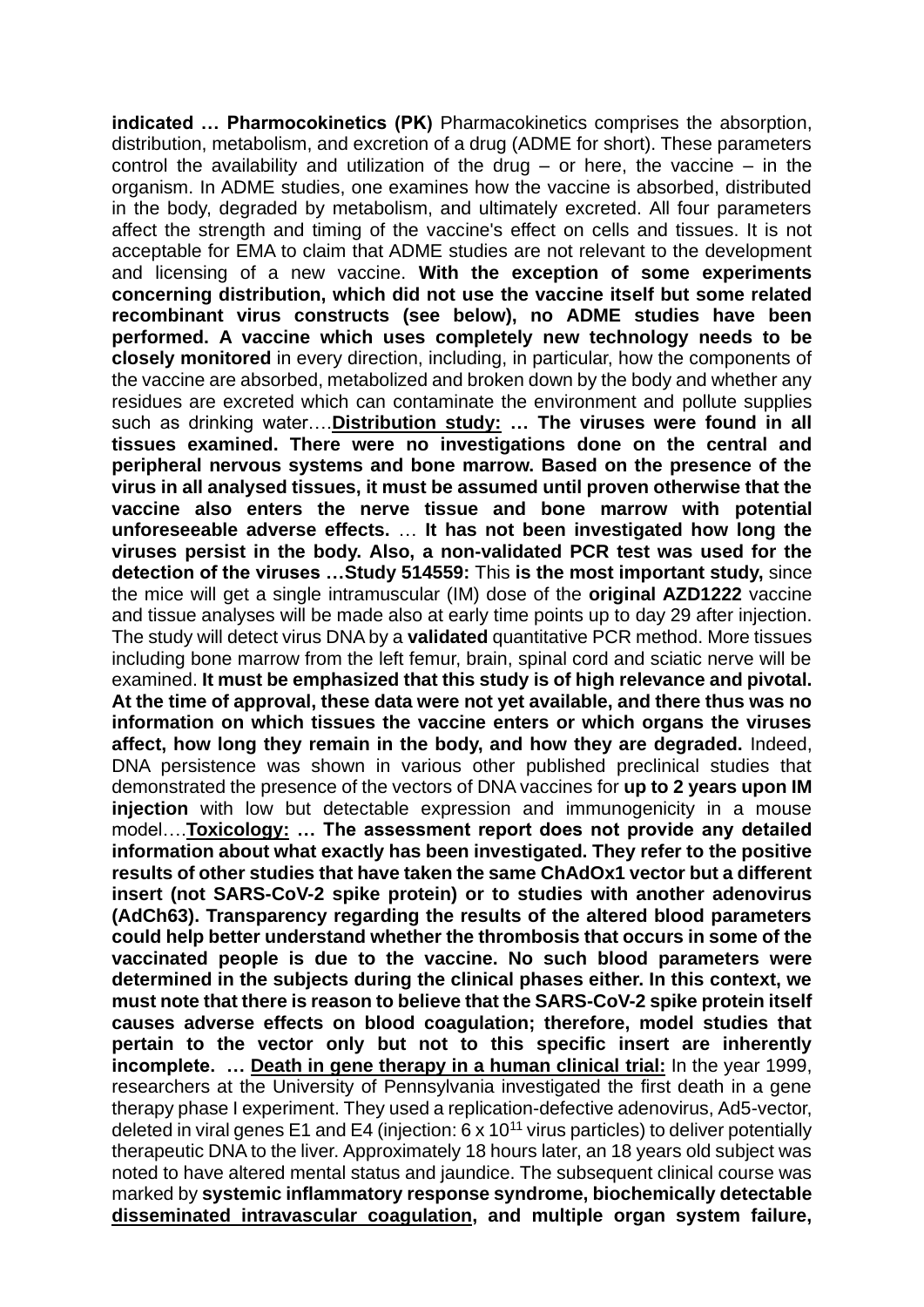**leading to death 98 hours following gene transfer.** Post-mortem examination was consistent with the clinical course, and **vector DNA sequences were readily detectable in most tissues**. The subject had shown high serum levels of IL-6 and IL-10 but normal TNFα immediately after infusion of the vector. **This experience points to the limitations of animal studies in predicting human responses.** Further studies are absolutely necessary to gain a better understanding of the immune response and toxicity of replication-defective adenovirus vectors and also to understand the substantial differences between subjects in host response to systemically administered vectors. **Based on current knowledge, it is irresponsible to already administer adenovirus-based vaccines such as AZD1222 to healthy people – particularly on such a large scale as has been done since immediately after the approval. Risk of recombination with wild type viruses:**

Clinical use of adenovirus vectors could lead to recombination of DNA with wild-type viruses when the vector enters cells already infected with other viruses of the same family. This could make the replication-defective vaccine adenovirus replicationcompetent again. The result would be replication and spread of the vaccine virus in the body and the risk of disease, which might even be transmissible – including to people in whom the vaccination is contraindicated. **Adenovirus-mediated occurrence of thrombi and thrombocytopenia:** A former study examined the occurrence of thrombosis after adenovirus-mediated gene transfer into normal and atherosclerotic arteries. A replication-deficient adenovector expressing the βgalactosidase reporter gene was injected into normal and atherosclerotic arteries. Animals were examined for thrombi and for the presence of β-galactosidase activity 3 days after the injection. When injected with buffer only, thrombus formation did not occur. In contrast, **nonocclusive thrombus was present in atherosclerotic arteries exposed to replication-deficient adenovirus.** β-galactosidase activity was found predominantly in the endothelial layer of the transfected arteries. Thrombi were formed whether or not the adenovirus possessed a transgene. **This experiment clearly demonstrates that thrombus frequently occurs in atherosclerotic arteries after adenovirus-mediated gene transfer.** In a preclinical study in rhesus monkeys, administration of a replication-incompetent adenovirus vector was shown to reduce platelet counts and platelet half-lives in a dose-dependent manner. Injection of 6 x 10<sup>12</sup> particles /kg resulted in a severe thrombocytopenia (reduction of the platelet count by up to 90%) and a decrease in platelet half-life from normally 111 hours to 22 hours. Another study in the same animal species with administration of  $1x10^{13}$  particles of an E1-deleted recombinant adenovirus or a virus that had been rendered replicationincompetent by UV irradiation also showed severe thrombocytopenia and evidence of disseminated intravascular coagulation. The same was observed in rabbits after injection of 5 x 10<sup>11</sup> infectious adenovirus particles/kg. A reduction of platelets by 80-90% was measured within 48 hours. Also, clinical studies using adenoviral vectors for gene therapy have demonstrated thrombocytopenia. For example, injection with 10<sup>10</sup>-10<sup>13</sup> adenoviral particles encoding a thymidine kinase gene in patients a metastatic liver tumors showed grade 1 thrombocytopenia in 6 of 16 patients (38%) and grade 3 in 1 subject (6%). In a phase I clinical trial on the intra-tumoral injection of  $10^{12}$ adenovirus particles expressing heat shock protein 70, two patients developed thrombocytopenia (7%), with one classified as grade 4.How adenovirus particles trigger thrombi and thrombocytopenia is still poorly understood. Some studies have demonstrated that adenovirus can bind directly to platelets and trigger their activation and aggregation both *in vitro* and *in vivo*. Activated platelets contribute to blood clotting both through mutual aggregation and through facilitating, on their cell surfaces, membrane-dependent reactions of the plasmatic coagulation cascade, ultimately resulting in fibrin activation and aggregation. It was determined that **platelet**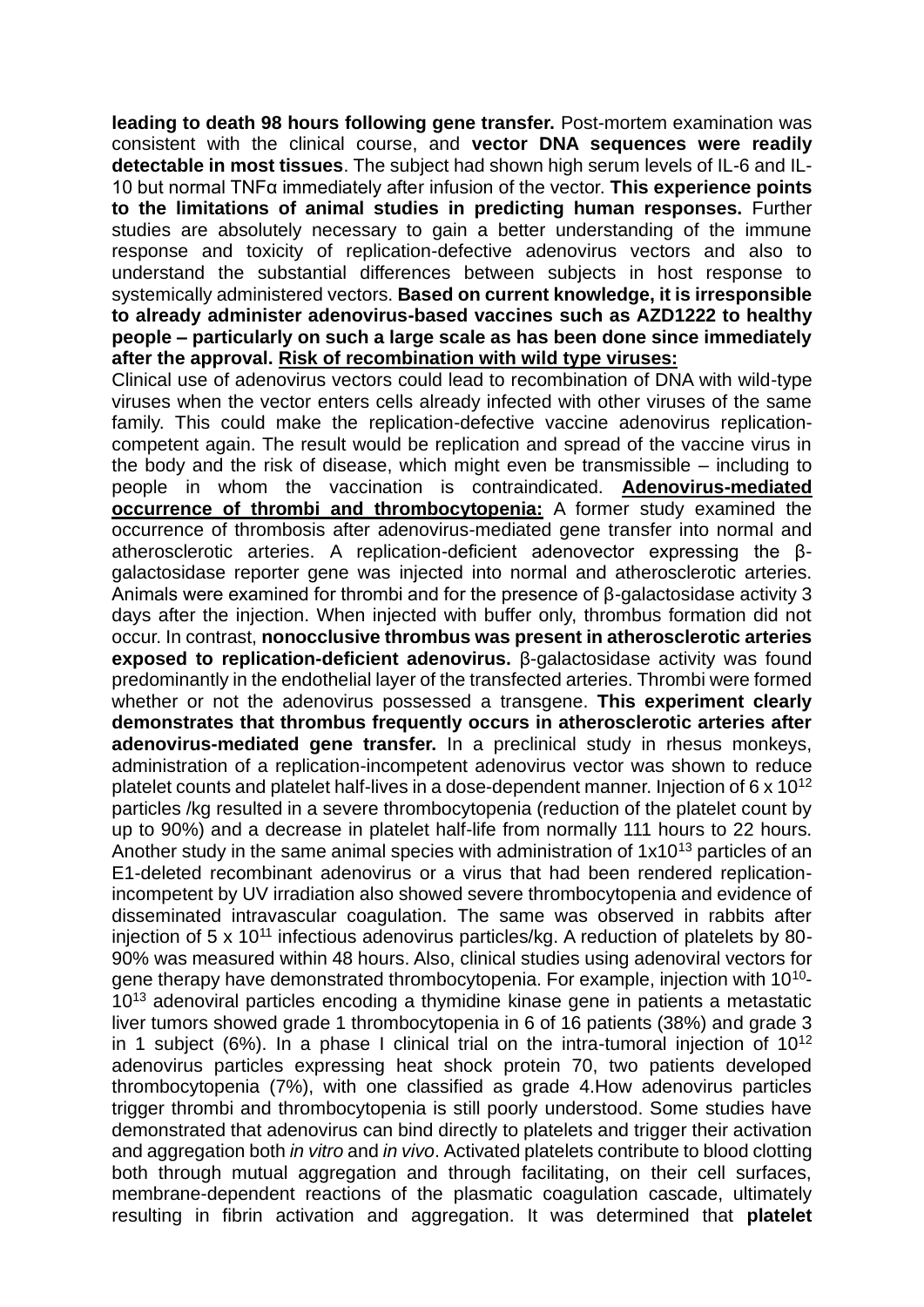**activation occurs rapidly after incubation with human adenovirus Type C5 (HAdv-C5) and that platelets express HAdv-C5 attachment receptor, CAR, suggesting that direct HAdv-C5 binding to CAR on platelets may be responsible for virus-mediated platelet activation. Secondly, the highly efficient binding of coagulation factor X to HAdv-C5 was also shown, which suggests a mechanism for the direct activation of the plasmatic coagulation cascade, with possibly devastating consequences.** Also, different knockout (KO) mouse models helped to identify the function of specific host factors in the development of thrombocytopenia. Adenovirus injection in von Willebrand factor (VWF) KO mice did not show significant thrombocytopenia compared with wild-type mice. The formation of a thrombus involves numerous elements, including endothelial cells, platelets, plasma proteins, and shear stress changes. In the circulation, once a vessel wall is injured, collagen is exposed, which causes platelets to get activated and accumulate at the site of injury. VWF mediates platelet adherence to the injured vessel wall by binding to both the collagen and the platelet receptor. Activated platelets also recruit leukocytes. Fibrin and fibronectin are produced and cross-link together to form a protein plug to stop the blood loss. The VWF-KO study showed that adenovirus interferes with adhesion of platelets to a fibronectin-coated surface and thrombocytopenia occurs through platelet-leukocyte aggregate formation on endothelial cells. **Such uncontrolled activation and recruitment could lead to thrombosis, tissue damage, and loss of organ function.** The absence of thrombocytopenia in mice deficient in complement factors C3 and B also suggests a role of the complement system in this phenomenon. On March 18 2021, a letter concerning the gene therapy drug Zolgensma raised a red flag. This gene therapy drug is intended to cure spinal muscular atrophy. The letter is alarming because it reports several cases of thrombotic microangiopathy (TMA). The gene delivery method used for Zolgensma is essentially the same as that used with the AstraZeneca vaccine, with an only slightly different virus, namely the nonreplicating recombinant adeno-associated virus serotype 9. Thrombotic microangiopathies (TMA) are a heterogeneous group of disorders that include hemolytic uremic syndrome (HUS) and thrombotic thrombocytopenic purpura (TTP). The incidence of thrombotic microangiopathy in children is estimated at a few cases per million per year. It is an acute and life-threatening condition characterized by **thrombocytopenia**, hemolytic anemia and acute kidney injury. Since gene therapy was approved for the treatment of children with spinal muscular atrophy, five confirmed cases of TMA have occurred in the approximately 800 children treated worldwide to date. **The novel method of introducing genetic material into human cells via adenoviruses or adeno-associated viruses appears to cause dangerous side effects, the causes of which are not at all clear. While such risks might be acceptable in otherwise incurable conditions such as spinal muscular atrophy, it is absolutely irresponsible to impose them on healthy people who have little or no risk to ever experience a severe course of COVID19. Spread of antibiotic resistance genes:**Due to the manufacturer's lack of transparency, it is not clear to the public whether the DNA vector of AZD1222 contains an expression cassette for an antibiotic selection marker. Typically, such vectors have not only the viral genome and the gene of interest with regulatory sequences, but also sequences required for propagation in bacteria, such as a bacterial origin of replication and selection markers. The selection marker is often a gene that confers antibiotic resistance. Regulatory agencies recommend removing it when producing vectors for therapeutic use. **If AZD1222 has an antibiotic resistance gene, this gene will be spread among the vaccinated population; it may then be transmitted to pathogenic bacteria and render them resistant to the antibiotic in question. …**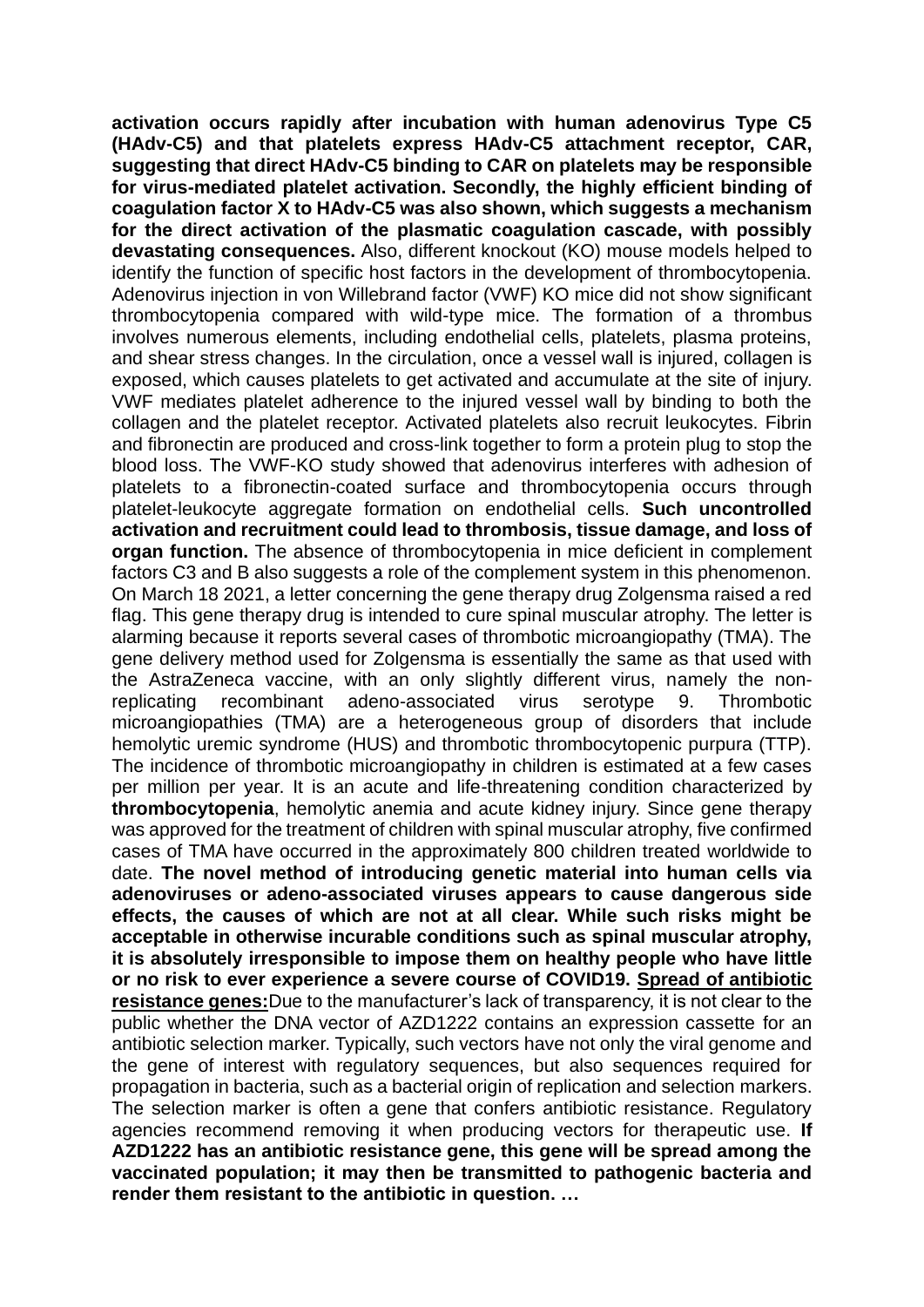**Genotoxicology: No studies** on genotoxicology have been performed. EMA maintains that such studies are not relevant to viral vaccines, since no adjuvants or novel excipients are used in this product…. **The EMA's decision not to demand genotoxicity studies is irresponsible and incomprehensible.** Compared with other viral gene delivery systems, adenoviral viruses can infect most human dividing and nondividing cells for delivering genes *in vivo*, since almost all cells express the primary adenovirus receptor (CAR) and the secondary receptor integrin. If we accept AstraZeneca's premise that AZD1222 will follow a distribution pattern similar to that of the related HBV-encoding vectors (see Study 0841MV38.001, above), we must expect that the vaccine AZD1222 will be found in all tissues studied; accordingly, the genotoxic effects may also occur in many cell types and organs. It has been known for over 30 years that **foreign (viral) DNA can integrate into the genome of mammalian host cells.** These interactions are of interest not only in tumor virology and gene therapy, but also for the role of viral DNA as an evolutionary mechanism. Thus, it has been scientifically demonstrated in many ways that adenoviruses introduce their genetic material into the DNA of human cells via both non-homologous and homologous recombination. **The site of viral integration into host cell DNA cannot be controlled.** There are more than 70 different adenovirus-transformed cell lines that show non-identical patterns of viral DNA insertions into the host genome. In this context, hamster, mouse, rat, and human systems were studied *in vitro;* from the evidence, no highly specific sites of viral DNA insertion into the cellular genome could be deduced. However, in several cases, the cellular nucleotide sequences near the insertion sites were not altered, and many of these cross-over sites between adenovirus and cellular DNA are now known on the basis of the nucleotide sequences. **It should be emphasized that all integration sites in the host cell genome are shown to be transcriptionally active.** The resulting genotoxic effect can be manifested in many ways: a) **Gene inactivation:** Insertion may occur within a gene and disrupt it. This can lead to the loss of important cellular gene products (i.e., proteins) and thus, potentially, to the development of disease including cancer. b) **Gene activation:** Viral promoters and insertion of viral DNA in regulatory elements of genes may increase the transcription rate of genes. This, too, may lead to the formation of cancer cells, which may mature into clinically manifest tumors. Today, viral DNA integration is an important paradigm in tumor biology. c) **Gene regulation:**  Transcriptional and epigenetic regulation mechanisms may be affected, thus up- and down-regulating protein expression levels with unpredictable and undesirable results. d) **Chromosomal damage:** Another very important observation of adenovector integration in cells is the occurrence of genome damage such as deletions of whole chromosome parts and rearrangement of genes. This tends to have particularly strong and disastrous consequences which exceed those of activation or inactivation of single genes in severity. e) **Autoimmune-like disease:** Integration of the spike protein gene into the host cell could lead to permanent expression of this antigen, and thus promote the risk of autoimmune-like disease. - The occurrence of malignancies through DNA integration and oncogene activation has been demonstrated, for example, in a clinical trial with a retroviral vector for the treatment of children with SCID-X1 (severe combined immune deficiency). **Therefore, thorough and long-term investigations concerning possible genotoxic effects by chromosomal integration in the preclinical and clinical trial stages are absolutely necessary for a proper and valid benefit-risk analysis of gene transfer vectors like the vaccine AZD1222.** Detailed information on genotoxicity after gene transfer is already available for vectors derived from viruses of the Retroviridae and Parvoviridae families. Between 60% and 75% of integrations of retrovirus-, lentivirus-, or adeno-associated virus (AAV)-based vectors **occur within or near genes**. There are only few studies on chromosomal integrations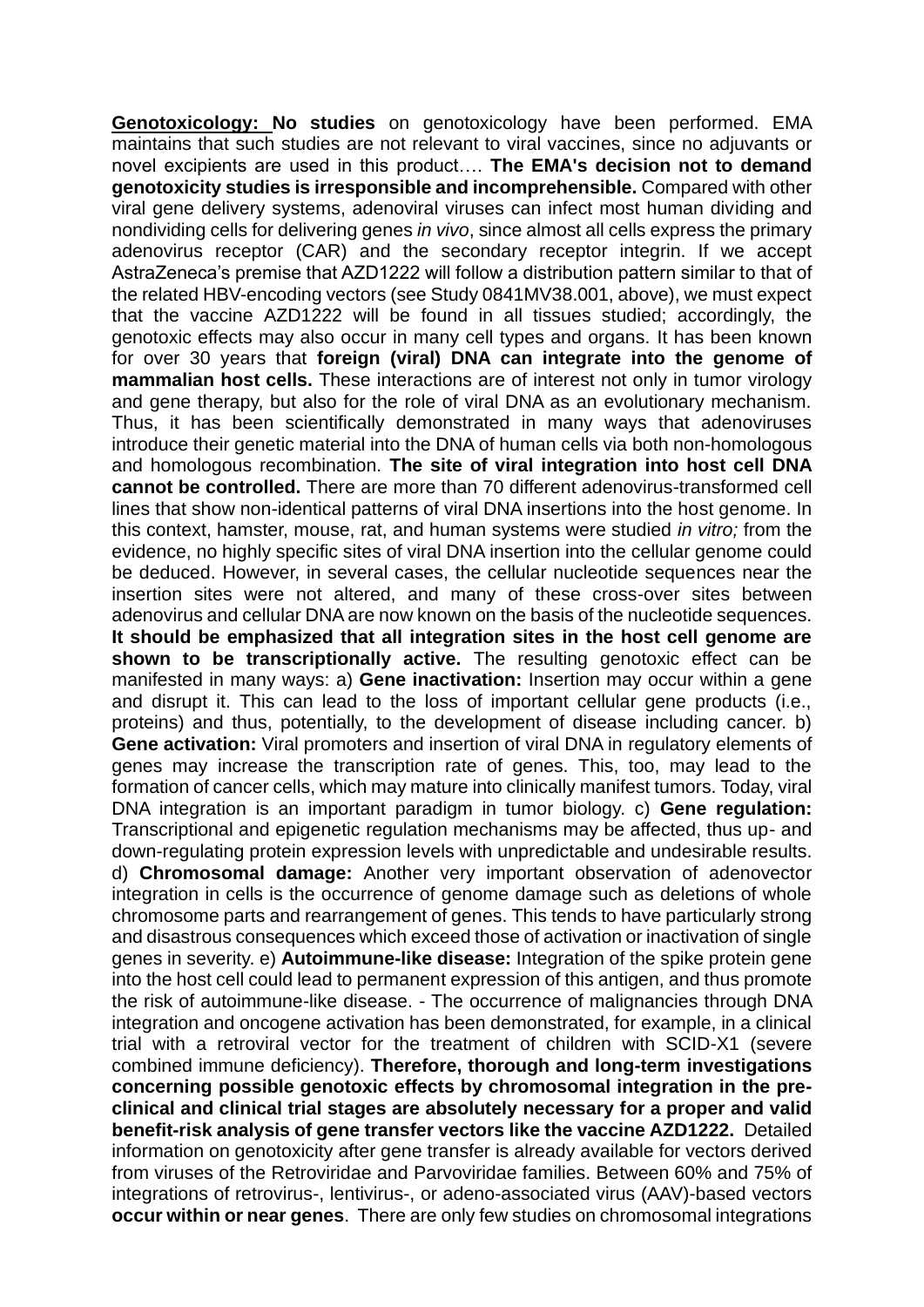of adenovector DNA after gene transfer in cell cultures, and even less is known about adenovector integration *in vivo*. **It is irresponsible to use an adenovirus vector as a vaccine on humans when so little scientific data is available**. Even though the regular adenovirus life cycle is extrachromosomal, **it is dangerous to assume that adenovectors will never integrate into the cellular genome; there are no studies to prove this point.** On the contrary, in previous *in vivo* studies it was shown that injection of hamsters with **wild-type adenovirus type 12 (Ad12) resulted in tumor formation due to chromosomal integration of the virus DNA and the expression of cancer-promoting proteins.** A previous study demonstrated vector integration into cells *in vitro* with a frequency between  $10<sup>3</sup>$  and  $10<sup>6</sup>$  for homologous and between  $10<sup>3</sup>$ and 10<sup>5</sup> for heterologous recombination per cell. Since clinical gene transfer trials, including prophylactic vaccination of healthy volunteers against infectious diseases, generally involve the injection of as many as 10<sup>10</sup> - 10<sup>13</sup> virus particles, **we must necessarily expect that even at these low integration rates a substantial number of integration events of adenoviral vector DNA will occur** *in vivo***.** The cited study claims that half of the integration events occurred within genes. **Preferential integration of viral DNA within active genes was observed in all vector systems tested so far.** Another recent study now proves in a **living animal model that adenovector integration also occurs** *in vivo* **in mouse liver cells.** The analysis of homologous and heterologous recombination events between adenovector DNA and chromosomal DNA in liver cells revealed numbers of 10, 3.2, and 0.45 vector genomes per cell when injected at 1x10<sup>10</sup>, 2x10<sup>9</sup>, and 5x10<sup>8</sup> viral particles, respectively. Twothirds of these integrations involved liver cells and one-third other cell types. The average integration rate of the adenovector into mouse chromosomal DNA was calculated to be 6.72x10<sup>-5</sup>/viral particle/hepatocyte for heterologous recombination and 3.89x 10<sup>-7</sup>/ viral particle/hepatocyte for homologous recombination. This means that out of 14880 adenovector particles, 1 will manage to integrate its genome into chromosomal DNA by heterologous recombination; the same will occur and out of 2.6 x 10<sup>6</sup> adenovector particles, 1 vector genome integrates into chromosomal DNA by homologous recombination. … The mechanism of insertion of foreign DNA into mammalian cells is not yet understood at the molecular level. There thus is a need for further research to understand these integration processes prior to approval of any vaccines based on DNA vectors. Currently, researchers mainly focus on the following topics: a) What are the characteristics of the chromosomal sites that are targeted by the insertion of foreign DNA, and at which sequence motifs does the foreign DNA recombine with cellular DNA? b) Is insertion random or not? c) What cellular or viral factors facilitate foreign DNA insertion? d) What are the effects of the inserted genes on the expression of host genes adjacent to the inserted DNA, or on the expression of genes located at more distant sites? **All of these questions have a direct bearing on the approval of the AZD1222 vaccine, but they cannot currently be answered.** In particular, the persistence of the vector DNA is unknown. P**reclinical studies after injection of plasmid pSO2C1 have shown the presence of episomal DNA for up to 2 years upon IM injection with low but detectable expression and immunogenicity in a mouse model.** According to the FDA, DNA persistence is not generally evident at ectopic sites in biodistribution and persistence studies, but remains detectable at the injection sites for periods exceeding 60 days. **Such longlasting presence of foreign DNA in the nucleus of transfected cells increases the risk that it will ultimately integrate into the host chromosomes, and therefore the long-term risk of mutagenesis and oncogenesis.**To determine the toxicity of the DNA vector itself**, the long-term risk profile of such a gene therapy product should also take into account** the target cells, tissues and organs, as well as the patient population (age, immune status, mortality risk, etc.) and relevant disease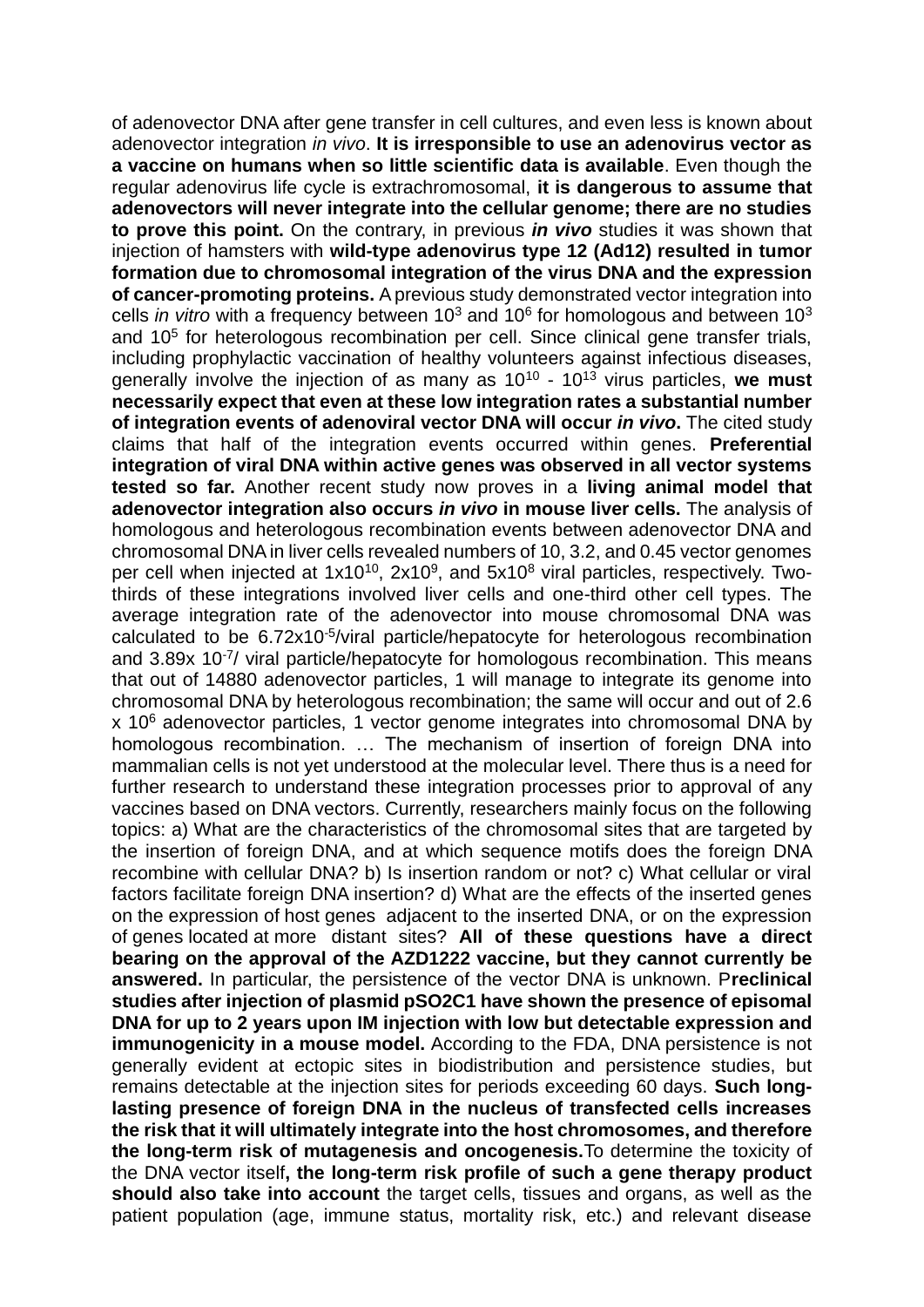characteristics. Integrating gene therapy vectors can persist in the body over the lifespan of the patient's transduced cells. According to a report entitled "Long term followup (LTFU) after administration of human gene therapy products; guidance for industry" (January 2020) by the Food and Drug Administration (FDA), leukemias have been reported in more than one trial where subjects received cells that had been genetically modified *in vitro* using gammaretroviral vectors. Advances in analytical approaches for integration site analysis in patient samples collected during LTFU have provided some insight into the possible mechanisms involved in the occurrence of **such delayed adverse events**. Such risks can be mitigated through improvements in vector design and the duration and design of LTFU observations. **In keeping with the generic FDA recommendation, a preclinical study in a relevant animal species should also have been performed with AZD1222 in order to assess the persistence of the vector DNA in cells of different tissues, since it is currently unknown how long this gene therapy product persists in the host after injection.** If there is evidence that the product is integrated, all clinical protocols should include LTFU observations for appropriate human subject protections. Only after completion of such a study could one reliably assess the risk of delayed side effects. In the absence of such specific information, some extent of adenovector insertion into the genome of host cells must be considered likely, for reasons that were discussed above. In this context, we note that the applicable FDA recommendation states that **for gene therapy products that can integrate into the genome, a long term observation study (LTFU) of up to 15 years is necessary, including the investigation of new clinical conditions such as new malignancies or hematological disorders, new incidence or exacerbation of a pre-existing neurologic disorder, rheumatologic or other autoimmune disorder, or potentially product-related infection. None of this has been done with AZD1222.** According to the FDA, gene therapy products derived from adenoviruses generally have a low risk of delayed adverse events. If only severely sick people are treated with such a gene therapy product, the risk-benefit ratio may well be acceptable, because the people so treated may subsequently recover from his/her´s disease. Typically, such treatment is contemplated and tried only on individuals with severe disease, for which no better conventional treatment is available. **But now millions of healthy people are to be vaccinated with the adenovector. Here, the risk of a previously healthy person getting a late adverse event is no longer proportionate and acceptable. Carcinogenecity: No studies** on carcinogenesis have been performed. EMA claims that such studies are not relevant for viral vaccines since no adjuvants or novel excipients are used in this product….**However, as discussed above (see section: genotoxicity), the EMA's decision not to demand carcinogenicity studies is not acceptable and must be categorically rejected. Reproduction test (DART) …**The main DART study in mice which should provide a definitive developmental and reproductive toxicology result is ongoing (study 490843). **There are no definitive data available yet. The results of this study are necessary for the final assessment of reproductive toxicology, and accordingly the final report will be provided by the applicant only postauthorisation. The lack of such data before approval represents another unacceptable risk.** …**High risk of antibody-dependent enhancement:** Antibodydependent enhancement (ADE) of infection has been observed with several virus species. ADE can also be induced by antiviral vaccines, which will then cause these vaccines to aggravate rather than mitigate the corresponding viral infections. In 2005, the first SARS vaccine was developed using a modified poxvirus vector with the complete SARS-CoV viral spike protein and tested in Chinese rhesus monkeys. In 2019, another study was conducted on this vaccine. It was found to induce the production of large amounts of neutralizing antibodies shortly after injection. Although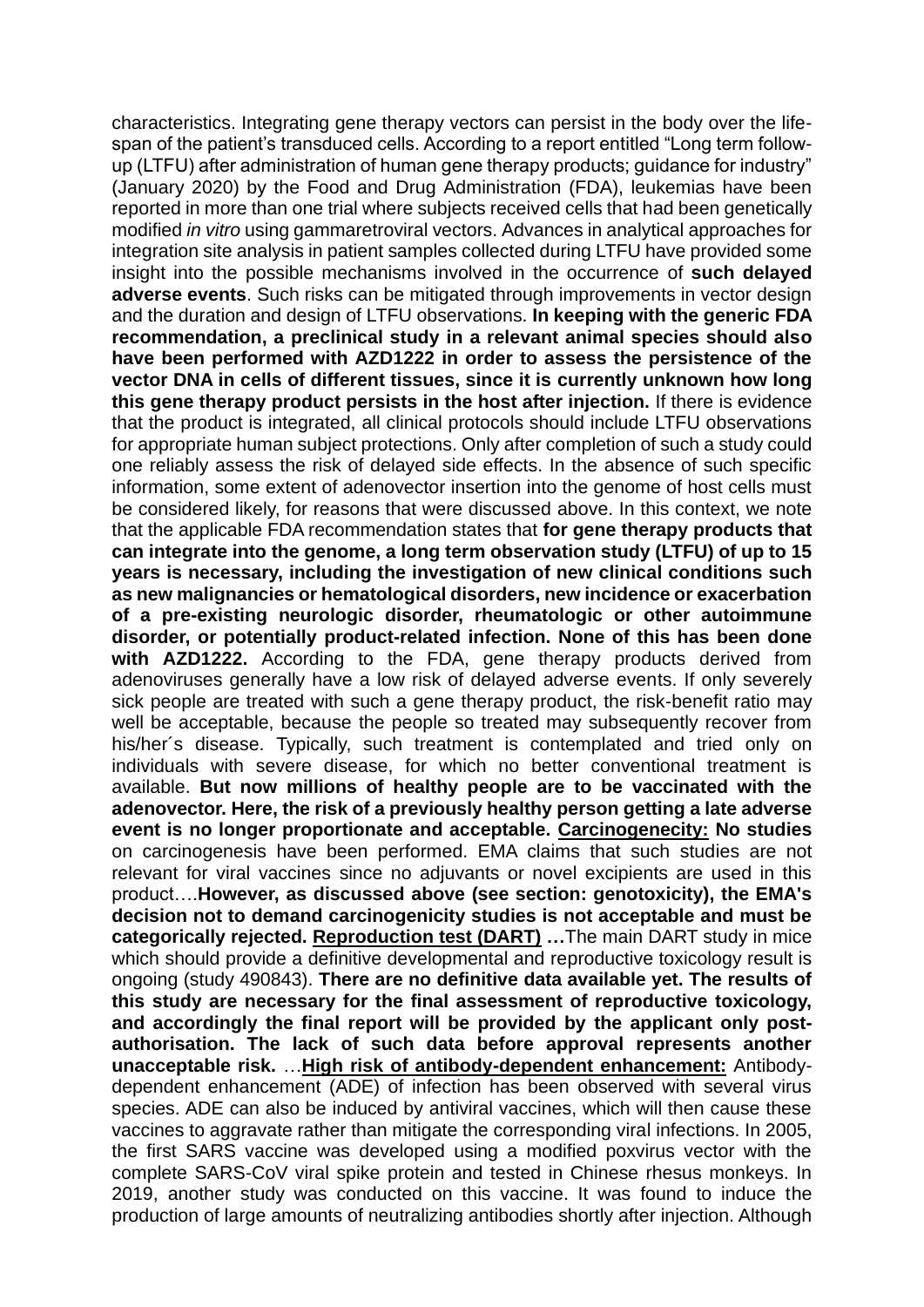these antibodies can effectively reduce viral load in the upper respiratory tract, they also enhance lung injury. **A positive correlation was found between the concentration of neutralizing antibodies in the serum and the degree of pathological damage in the lungs.** Further studies revealed that the virus enters macrophages with the help of Fc receptors (FcRs). FcRs are mainly distributed on immune cells and are receptors that target Fc moieties on antibodies. In this FcRmediated ADE, the viral surface protein and the specific antibody induced by it form a virus-antibody complex. **The complex enhances viral adhesion through the interaction of the antibody´s Fc part with its receptor on the surface of specific cells.** There are two main types of macrophages. One is the classically activated macrophage (M1), whose main function is to secrete proinflammatory factors and mediate host defense against various bacteria, protozoa, and viruses. This type of macrophage has a strong ability to kill microorganisms. However, its activity also tends to cause tissue injury. Another type of macrophage is the alternatively activated macrophage (M2), which in most cases has anti-inflammatory functions and regulates wound healing. **It was shown that antibodies against SARS-CoV spike protein alter the function of M2 macrophages by binding to these cells' FcR.** Endocytosis of viral protein and immunodepression of these macrophages are thereby attenuated, while **cytokine expression increases**. **The macrophages, which were supposed to repair lung injury, are thereby transformed into cells that promote inflammation.** SARS-CoV and SARS-CoV-2 are highly homologous, with 80% sequence identity at the genome level, and the viral receptor for both is ACE2. Moreover, the severe cases in Hubei Province, China and in other areas were noted to have been due to ADE. **Thus, further studies are urgently needed to clarify the possible causation of ADE by antibodies against SARS-CoV-2 spike protein induced by vaccination**

#### **… Risk of coagulopathies due to an autoimmune attack.**

**Coagulopathies are predictably the gravest immediate risk common to all genebased "vaccines".** Massive thromboembolic events must be expected to occur within the circulation and may be followed by disseminated intravascular coagulopathy (DIC) syndrome characterized by haemorrhagic diathesis and profuse bleedings. Several independent pathways may converge to cause these potentially fatal events. 1. **Autoattack of the immune system on spike-producing endothelial cells.** Once the "vaccine" enters the bloodstream, it will remain entrapped within the circulation and have a high propensity to enter endothelial cells that line the vessel walls. This uptake likely occurs most effectively at sites of sluggish blood flow, as has been shown with model studies on lipid nanoparticles. As will also be the case with mRNA COVID 19 vaccines, the spike proteins produced at the luminal cell surface are expected to be recognized by CD8<sup>+</sup> lymphocytes that are cross-reactive against other coronaviruses. In the most extensive published study, lymphocytes from 185 cryopreserved blood samples drawn before 2019 were examined, and cross-reactive CD8<sup>+</sup> cells were found in 70% of the donors. Less than 10% of the lymphocytes in the body are present in the circulation, the rest residing in lymphoid organs. **It can therefore be assumed with fair confidence that cross-reactive lymphocytes are prevalent in virtually all healthy adults.** This is borne out by another study wherein the presence of SARS-CoV-2 reactive lymphocytes was assessed in individuals with recent COVID 19 infections. Remarkably, reactive lymphocytes were detected in all patients, even in mild cases of the disease. The **first encounter of the naïve immune system with a truly novel virus would not produce such a rapid and vigorous CD8-response; thus, the observations can be taken as evidence of a secondary (boost) immune response.** The consequences are likely profound. Reactive CD8<sup>+</sup> lymphocytes residing in the lymphoid organs will be recruited to attack the spike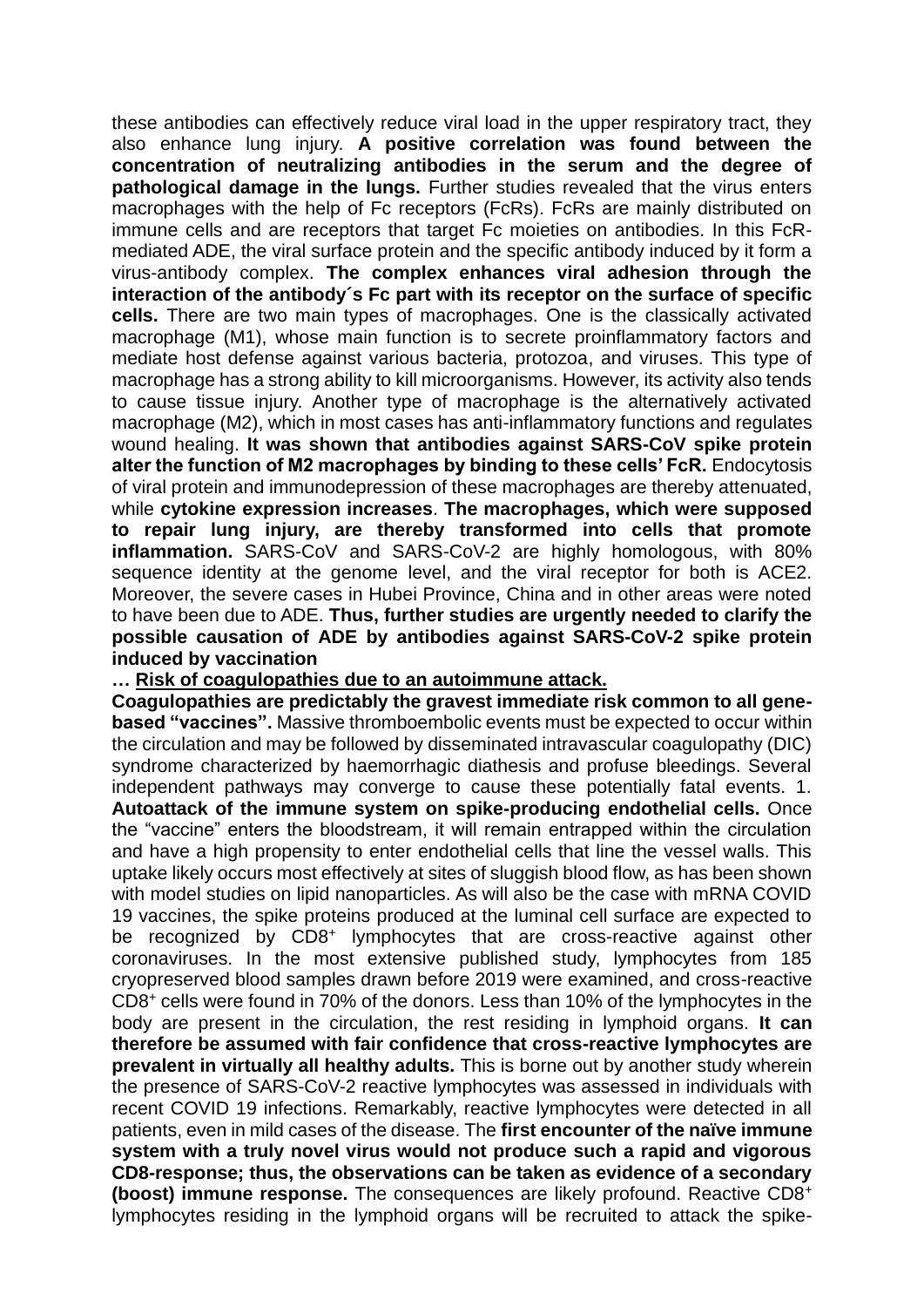producing endothelial cells. **Platelets will bind to and become activated at the resulting sites of vessel damage, triggering clot formation.** This will occur in an entirely unpredictable fashion, presumably in the smallest vessels and veins, and to unpredictable extent, depending on the immune status of an individual. Counterintuitively, the severity of these events may be inversely proportional to the "fitness" and immune reactivity of the lymphocytes. In this context, priming and boosting of immune reactivity may intensify subsequent reactions in the context of both infection and "re-vaccination". Some of the worst reactions might be avoided by testing the immune status of patients before vaccination, but such recommendations have not been given with any of the recently approved recombinant vaccines. Moreover, to the extent that the second injection is effective, adverse reactions of this kind might also be more severe … 2. The spike protein appearing on the surface of the endothelial cell itself must be expected to bind to the ACE2 receptor expressed on platelets, which will lead to their activation and clot formation. 3. It has been shown that the spike protein molecules produced in excess are liberated from SARS-CoV-2 infected cells, entering the circulation of the patients to be deposited at distant sites. Their attachment to endothelial cells then triggers activation of the complement system with resulting damage to the vessel wall. 4. The AZ-"vaccine" has been found to induce formation of unique autoantibodies that bind to and activate platelets in the circulation. 5. It was already noted above that adenoviruses in general have a tendency to activate blood platelets; in the case of the AZ "vaccine", this will compound the effects of the SARS-CoV-2 spike protein. **In sum, the "vaccine" must be feared to vigorously promote vascular injury and clot formation in small vessels and veins throughout the body via multiple pathways. The severity of these events must be expected to vary substantially between individuals, depending on the level of their previous immunity to SARS-CoV-2, but also on happenstance – if the needle slices a blood vessel during intramuscular injection, a much larger than usual amount of the vaccine may enter the circulation directly, with proportionally more intense expression of the spike protein within the circulation. Not a single possible pathway leading to the potentially devastating event has been examined, let alone excluded, in any preclinical animal experiments. However, since the approval of the "vaccine", numerous cases of thromboembolic events and DIC have been observed in vaccinated individuals, which motivated the transient suspension of its use in as many as 15 countries, many of them EU members."**

### 95. **The risks pointed out by the experts are serious.**

- 96. **Up to 20/03/2021,** about **80,000 cases of side effects, about 54,000 serious side effect cases (420 registered deaths),** about **34,000 serious side effects on the nervous system were listed** in the official database of the EU regarding "COVID-19 Vaccine AstraZeneca"**.** As already noted under the premises, most EU countries had suspended the use of "COVID-19 Vaccine AstraZeneca" due to repeated serious adverse reactions resulting in death. However, **the European Medicines Agency (EMA) confirmed the positive recommendation for the continuation of the approval of "COVID-19 Vaccine AstraZeneca" at very short notice (an adequate review is hardly possible) and based on an objectively not comprehensible claim of a positive benefit-risk ratio.**
- 97. It is in no way comprehensible how the EMA can insist on its recommendation for the conditional approval of "COVID-19 Vaccine AstraZeneca", despite the fact that serious side effects with fatal consequences have already occurred, especially against the background that this substance is to be used on the entire population. **This grossly violates the precautionary principle enshrined in EU law, the fundamental right**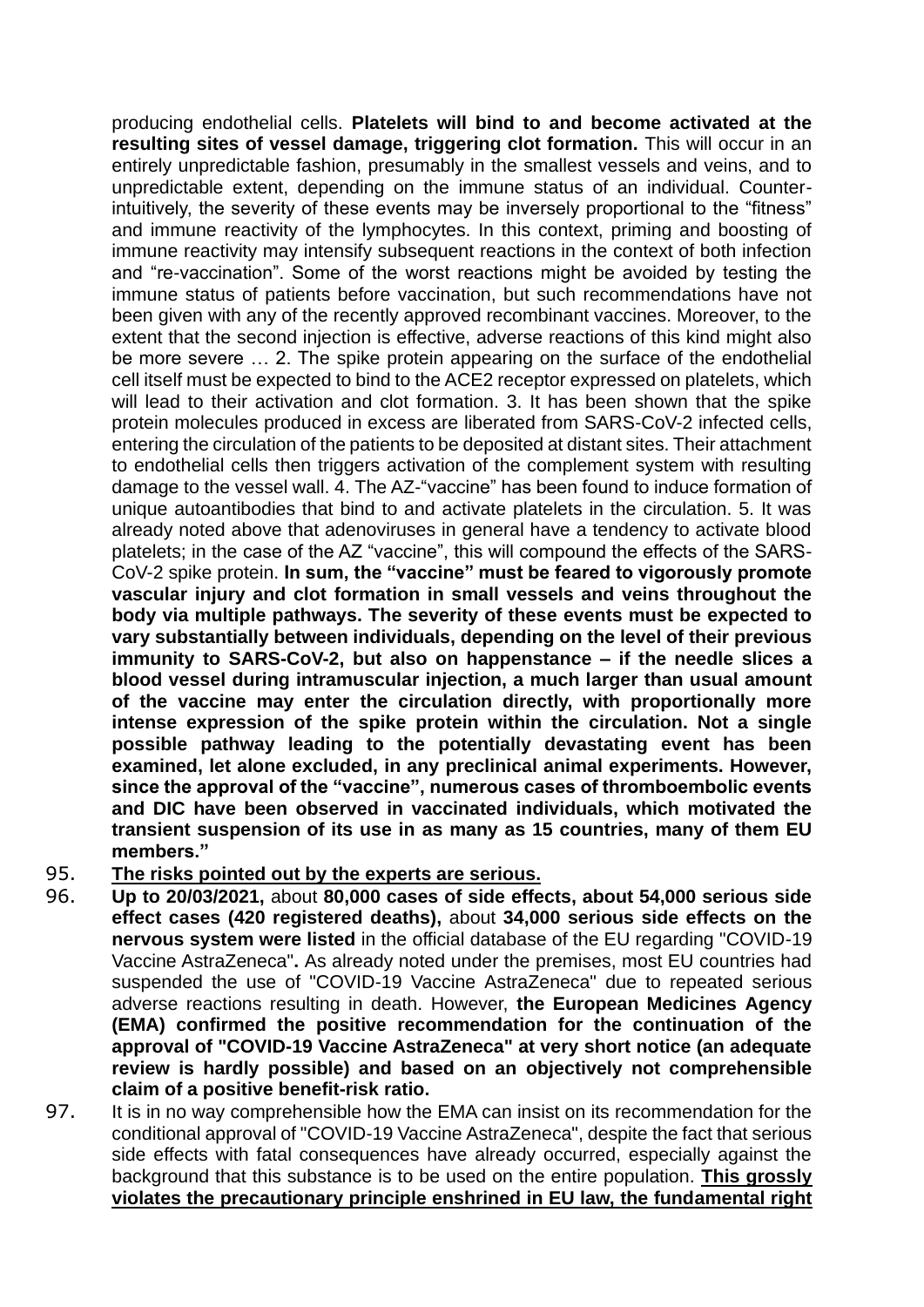**of EU citizens to physical integrity (Art. 3 EU Charter), and the Union's obligation to guarantee the highest standard of safety in health care (Art. 168 TFEU).**

98. **On February 28, 2021, a group of twelve international experts wrote to the EMA asking it to comment within 7 days on serious substantiated risks posed by genetically engineered substances such as "COVID-19 Vaccine AstraZeneca" and, if the concerns cannot be allayed, to immediately withdraw the recommendation for conditional approval of these substances (**Doc. **A.22).** The experts write the following:

*In particular, we question whether cardinal issues regarding the safety of the vaccines were adequately addressed prior to their approval by the European Medicines Agency (EMA).*

*As a matter of great urgency, we herewith request that the EMA provide us with responses to the following issues:*

*1. Following intramuscular injection, it must be expected that the gene-based vaccines will reach the bloodstream and disseminate throughout the body [1]. We request evidence that this possibility was excluded in pre-clinical animal models with all three vaccines prior to their approval for use in humans by the EMA. 2. If such evidence is not available, it must be expected that the vaccines will remain entrapped in the circulation and be taken up by endothelial cells. There is reason to assume that this will happen particularly at sites of slow blood flow, i.e. in small vessels and capillaries [2]. We request evidence that this probability was excluded in pre-clinical animal models with all three vaccines prior to their approval for use in humans by the EMA. 3. If such evidence is not available, it must be expected that during expression of the vaccines' nucleic acids, peptides derived from the spike protein will be presented via the MHC I - pathway at the luminal surface of the cells. Many healthy individuals have CD8-lymphocytes that recognize such peptides, which may be due to prior* 

*COVID infection, but also to cross-reactions with other types of Coronavirus [3; 4] [5]. We must assume that these lymphocytes will mount an attack on the respective cells. We request evidence that this probability was excluded in pre-clinical animal models with all three vaccines prior to their approval for use in humans by the EMA.*

*4. If such evidence is not available, it must be expected that endothelial damage with subsequent triggering of blood coagulation via platelet activation will ensue at countless sites throughout the body. We request evidence that this probability was excluded in pre-clinical animal models with all three vaccines prior to their approval for use in humans by the EMA.*

*5. If such evidence is not available, it must be expected that this will lead to a drop in platelet counts, appearance of D-dimers in the blood, and to myriad ischaemic lesions throughout the body including in the brain, spinal cord and heart. Bleeding disorders might occur in the wake of this novel type of DIC-syndrome including, amongst other possibilities, profuse bleedings and haemorrhagic stroke. We request evidence that all these possibilities were excluded in pre-clinical animal models with all three vaccines prior to their approval for use in humans by the EMA.*

*6. The SARS-CoV-2 spike protein binds to the ACE2 receptor on platelets, which results in their activation [6]. Thrombocytopenia has been reported in severe cases of SARS-CoV-2 infection [7]. Thrombocytopenia has also been reported in vaccinated individuals [8]. We request evidence that the potential danger of platelet activation that would also lead to disseminated intravascular coagulation (DIC) was excluded with all three vaccines prior to their approval for use in humans by the EMA.*

*7. The sweeping across the globe of SARS-CoV-2 created a pandemic of illness associated with many deaths. However, by the time of consideration for approval of the vaccines, the health systems of most countries were no longer under imminent*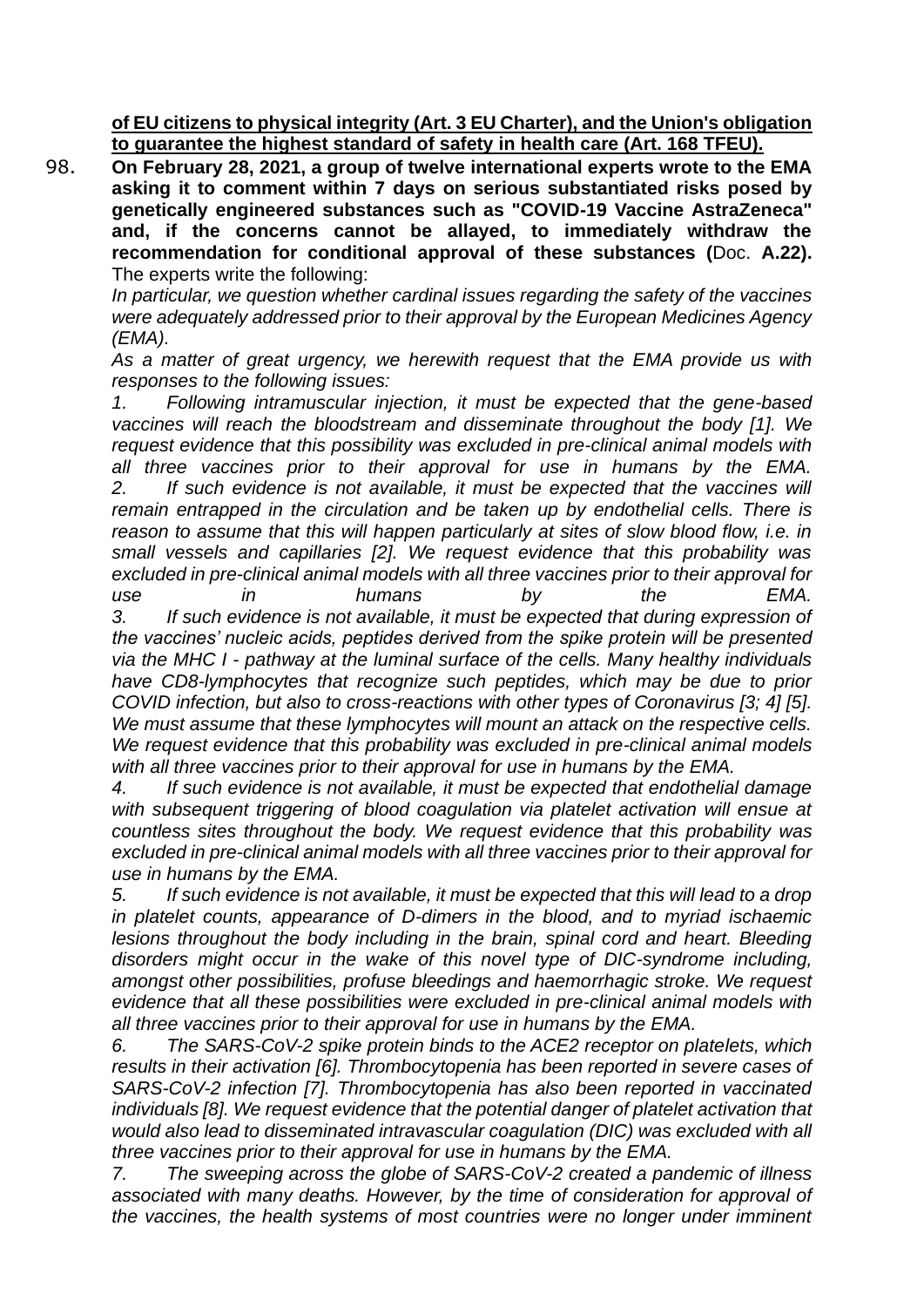*threat of being overwhelmed because a growing proportion of the world had already been infected and the worst of the pandemic had already abated. Consequently, we demand conclusive evidence that an actual emergency existed at the time of the EMA granting Conditional Marketing Authorisation to the manufacturers of all three vaccines, to justify their approval for use in humans by the EMA, purportedly because of such an emergency.*

*Should all such evidence not be available, we demand that approval for use of the gene-based vaccines be withdrawn until all the above issues have been properly addressed by the exercise of due diligence by the EMA.*

*There are serious concerns, including but not confined to those outlined above, that the approval of the COVID-19 vaccines by the EMA was premature and reckless, and that the administration of the vaccines constituted and still does constitute "human experimentation", which was and still is in violation of the Nuremberg Code."*

99. The scientific opinion attached to this application (Doc**. A.20)** deals in detail with the problem of **coagulation disorders, which could be caused by "COVID-19 Vaccine AstraZeneca".** There are several mechanisms involved. Some of these also involve the mRNA-based vaccines, but in the case of the AstraZeneca "Covid vaccine" (or "AZ vaccine" for short), there are additional risks associated with the nature of the adenovirus vector used here. Clinically, these coagulation disorders can take several forms: Acute occlusion of single large vessels, manifesting usually as myocardial infarction, stroke, or thrombosis; diffuse occlusion of many small vessels with subsequent organ failure; or consumption of platelets (thrombocytes) and plasmatic coagulation factors, with subsequent uncontrolled internal bleeding. This latter clinical picture is called consumption coagulopathy. Thus, it was in no way surprising to experts that after the introduction of the AZ "vaccine," reports of severe coagulopathy became more frequent, especially in younger people. Such reports prompted 15 countries, mostly EU members, to suspend their AZ "vaccination" program. An official investigation of such cases by the EMA followed, the results of which were announced by the EMA on March 18, 2021 (Doc. **A.2.4**. + Doc. **A.26**) The bottom line: at this time, the EMA believes that, despite the potential to cause blood clots, the benefits of AstraZeneca's vaccine would outweigh the risks and therefore recommends that vaccinations continue."

What was the basis for this decision? **The EMA had examined available data on two life-threatening conditions that occurred within 14 days of "vaccination." Consumptive Coagulopathy (5 cases) and Cerebral Sinus Vein Thrombosis (18 cases). Of these 23 total cases, 9 were fatal. Among the affected patients, 17 were younger than 50 years, including 12 patients with cerebral venous thrombosis and all 5 patients with consumptive coagulopathy. EMA also presented the numbers of cases of both conditions that would have been expected on average in the relevant sample and time period: 1.3 cases of cerebral venous thrombosis, and "less than 1 case" of consumption coagulopathy. Thus, the EMA acknowledged that an association with vaccination could not be completely ruled out for these very rare conditions***.* **However, given that 20 million had been "vaccinated," the EMA postulated that the benefits far outweighed the risks.**

**In reality, the EMA press release made it clear that the AZ "vaccine" has the potential to cause intravascular clotting, that the true risks far outweigh the theoretical benefits, and that any agency with the slightest sense of responsibility must suspend its continued use.**

The following rationale is presented in this regard:

**1. According to incidence figures published by the EMA for <50-year-old individuals in the "vaccinated" versus normal population, the risk of**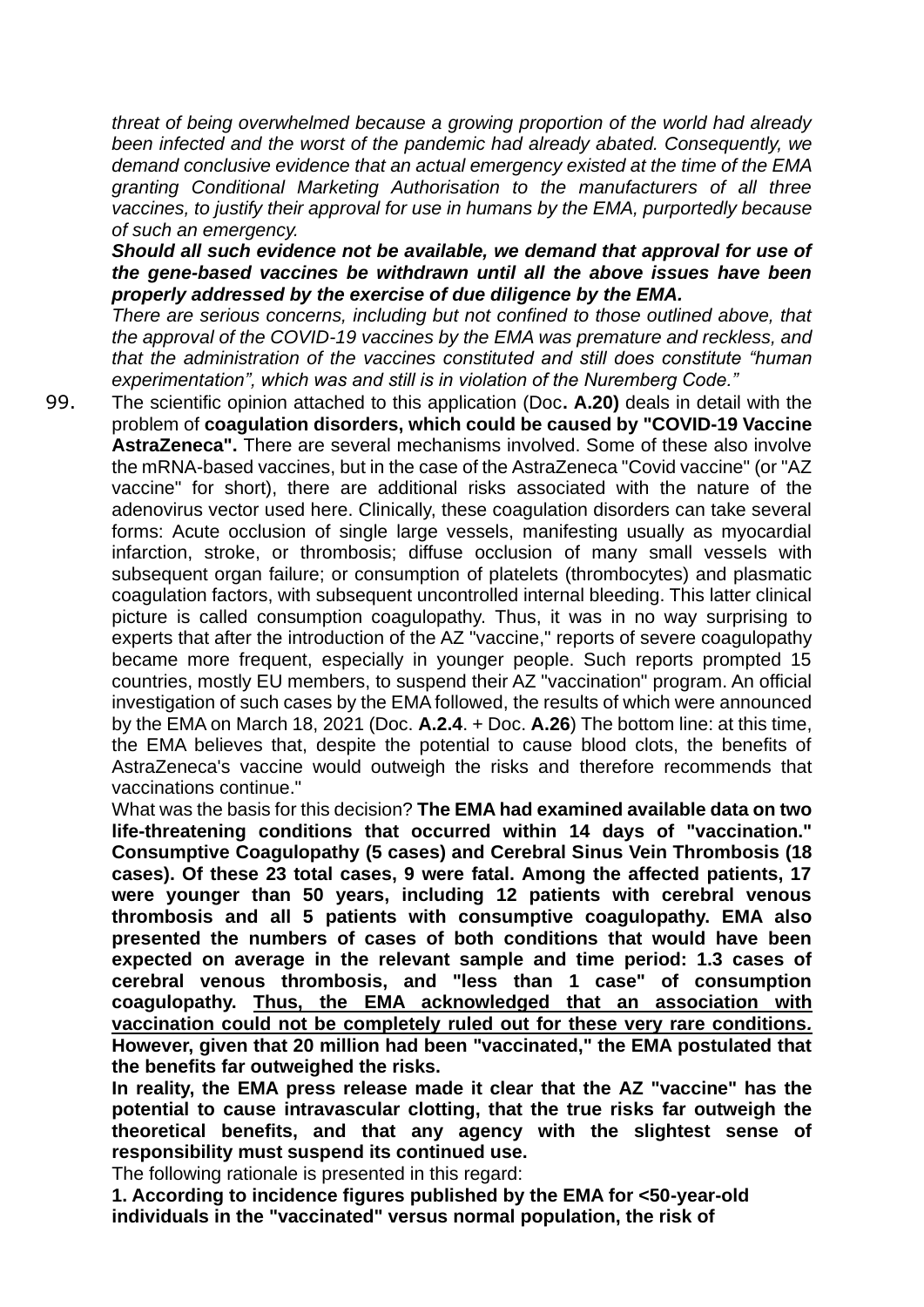**cerebral venous thrombosis was increased by a factor of 9 (12 cases** 

**observed, 1.3 expected). Such clustering cannot be explained as chance (p<0.01).**

**2.**.**For consumption coagulopathy, the EMA gives the expected value only as "less than 1". This is a grossly misleading representation. Consumptive coagulopathy never occurs for no reason in otherwise healthy individuals - it always underlies another serious illness, such as** 

**meningococcal sepsis. In otherwise healthy individuals, the only plausible expected value is 0, and therefore the ratio of observed to expected cases is infinitely high. Thus, there can be no doubt that these cases were indeed caused by the AZ vaccine.**

**3.** Both consumption coagulopathy and cerebral venous thrombosis are normally rare events, and the absolute numbers of cases were not high even among those injected with the AZ "vaccine." **However, there is absolutely no reason to believe that these two diseases were the only manifestations of vaccineinduced coagulation disorders. Disease patterns such as myocardial infarction, stroke (thromboembolic or hemorrhagic), and deep vein thrombosis (often followed by pulmonary embolism) are disproportionately more common spontaneously, so their occurrence among vaccinated individuals will not necessarily arouse suspicion. However, until proven otherwise, it must be assumed that these diseases will also occur more frequently after vaccination. It is therefore grossly misleading to include only the two already sufficiently documented but rare clinical pictures when weighing the benefits and risks of the vaccine, and to exclude these possibly much more frequent consequences.**

**4. Even if we follow the EMA and consider only the two rare clinical pictures, a rough calculation still shows that the risk reaches the same order of magnitude as the benefit. Let us assume that 10 million recipients of the "vaccine" were less than 60 years old, and that in this group there were 9 deaths due to consumption coagulopathy and cerebral venous thrombosis. This would be equivalent to 54 deaths after 60 million "vaccinations."** 

**According to figures from the Robert Koch Institute, COVID-19 caused 52 deaths among the 60 million inhabitants of Germany belonging to this age group in the first 6 months of the pandemic.**

**The list of illnesses that could occur as a result of coagulation disorders after vaccination, begun under point 3, could be extended. For example, there are reports of patients dying of multi-organ failure shortly after vaccination. This could have been caused by diffuse microthrombosis in the affected organs. If the pulmonary vasculature is affected, this could lead to misdiagnosis of pneumonia. In combination with false-positive PCR, such cases would then be erroneously attributed to COVID 19 infection.**

**Cerebral venous thrombosis, is always a life-threatening condition that requires immediate medical attention. It could be that the EMA numbers represent just the tiny tip of a huge iceberg. The most common warning symptoms of CSVT are a stabbing headache, blurred vision, nausea and vomiting. In severe cases, stroke-like symptoms occur, such as speech disturbances, one-sided body sensation, weakness, and loss of consciousness.** Many people reported such symptoms immediately after "vaccination." Clot formation in the deep veins of the legs, in some cases with subsequent pulmonary emboli, has also been repeatedly reported.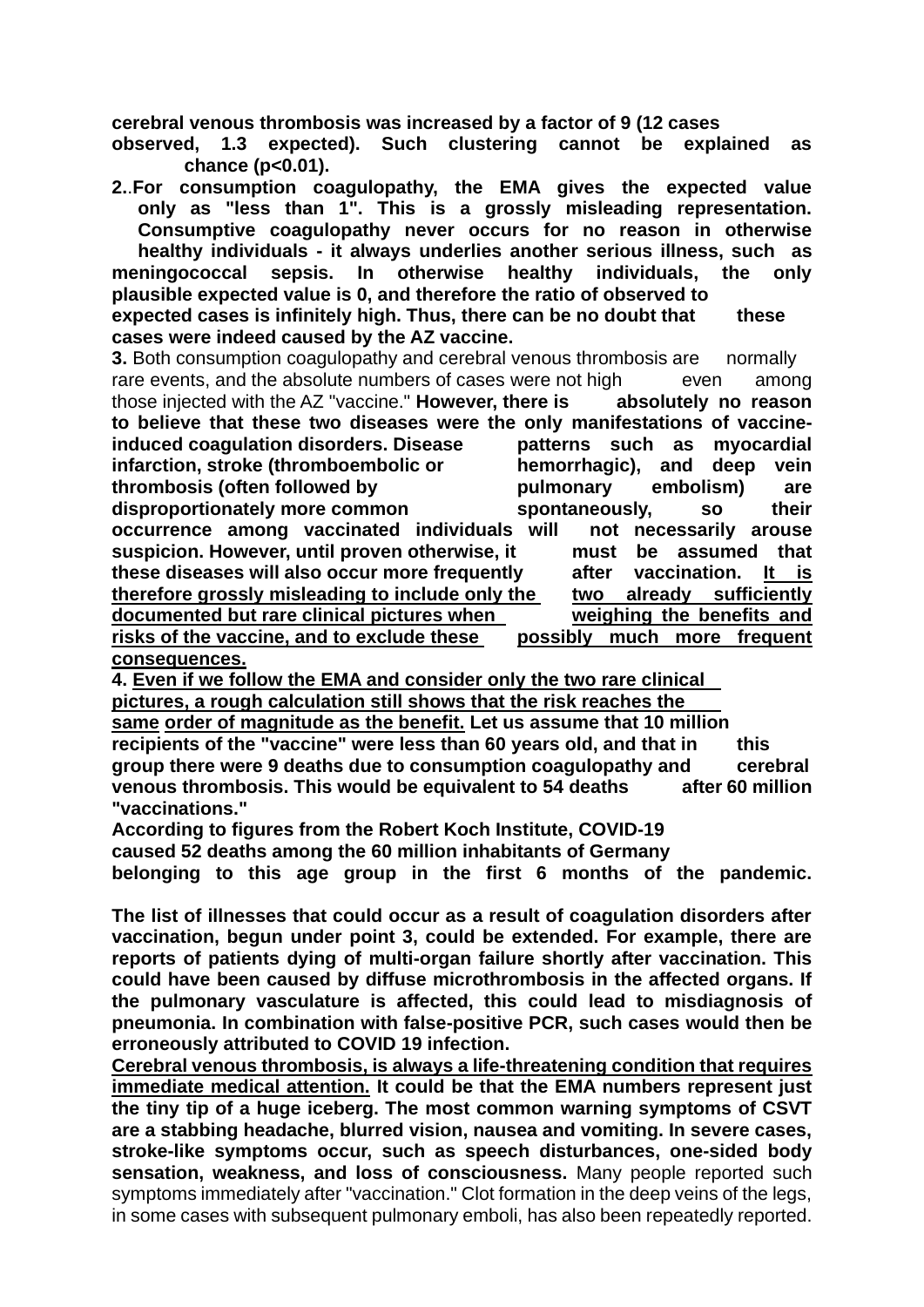**Overall, it should be noted that a thorough recording and honest assessment of all clotting disorders that occurred as a result of vaccination would alone turn the benefit/risk ratio stated by the EMA on its head.**

The experts conclude their report (Doc. **A.20)** with the words:

*"As pointed out in the Open Letter to EMA, all such cases could be rapidly diagnosed by the simple measurement of D-Dimers in blood, which betray that clot formation has taken place in the vasculature. This fact must be heeded so that the causal link between thrombus formation is established without any more ado. The grotesk mass human experiment must come to an end."*

### 100. **2.2 Invalidity due to non-existence of the condition according to Article 4 (1) b) of Regulation (EC) No 507/2006 - applicant is not expected to be able to provide the comprehensive clinical data.**

- 101. According to Article 4 (1) b) of Regulation (EC) No 507/2006, a conditional marketing authorization can only be granted if the applicant is expected to be able to provide the comprehensive clinical data.The applicant of the marketing authorization of "COVID-19 Vaccine AstraZeneca" is not expected to be able to provide comprehensive clinical data subsequently for the following reasons:
- 102. 1.) As already stated above under point 2.1.1, **the studies on "COVID-19 Vaccine AstraZeneca" are designed by the applicant in such a way that it cannot be understood whether this "vaccine" prevents further infectivity or not.** This means that **precisely on the essential point of efficacy, the study designed by the applicant cannot provide comprehensive clinical data. This already means that the condition for a conditional approval mentioned in Art. 4 (1) b) is not fulfilled!**
- 103. 2.) In view of the fact that "COVID-19 Vaccine AstraZeneca" is in fact a substance that acts like a "gene therapy", but **the approval procedure applied and the studies conducted do not comply with the special provisions for the so-called "advanced therapies", (Commission Directive 2009/120/EC of September 14, 2009 and Regulation (EC) No. 1394/2007 of November 13, 2007 on advanced therapy medicinal products), the applicant will, by definition, not provide the clinical data comprehensive for a medicinal product acting factually like a "gene therapy medicinal product."**
- 104. The implementing decision contested here is therefore also unlawful for these reasons alone and therefore null and void.
- 105. **2.3 Invalidity due to non-existence of the requirement according to Regulation (EC) No. 507/2006 - Article 4 (1) c) - non-existence of a medical supply gap that can be closed by the approved drug.**
- 106. It is impossible to overlook how, for almost a year now, it has been made difficult for treating physicians to use drugs that have long been on the market and have achieved very good results in the therapy of Covid 19 patients (provided they are used correctly - e.g. not overdosed and not used in contraindications, e.g. favism, as was the case with hydroxychloroquine due to a fatal international indication allegedly issued in error).
- 107. As already explained above, Italian general practitioners, for example, had to go all the way to the last instance of administrative jurisdiction in order to obtain confirmation, on the basis of evidence of very good therapeutic successes, that they were allowed to use hydroxychloroquine on sick people in the early stages, contrary to the ban on the use of this drug, which was not comprehensible by the Italian Medicines Agency until the execution of the judgment (Doc. **A.9** - Consiglio di Stato - Council of State - Rome Judgment No. 0970/2020 of 11/12/2020). In their fight against the low-cost hydroxychloroquine (Doc. **A.24.1)** - which, thanks to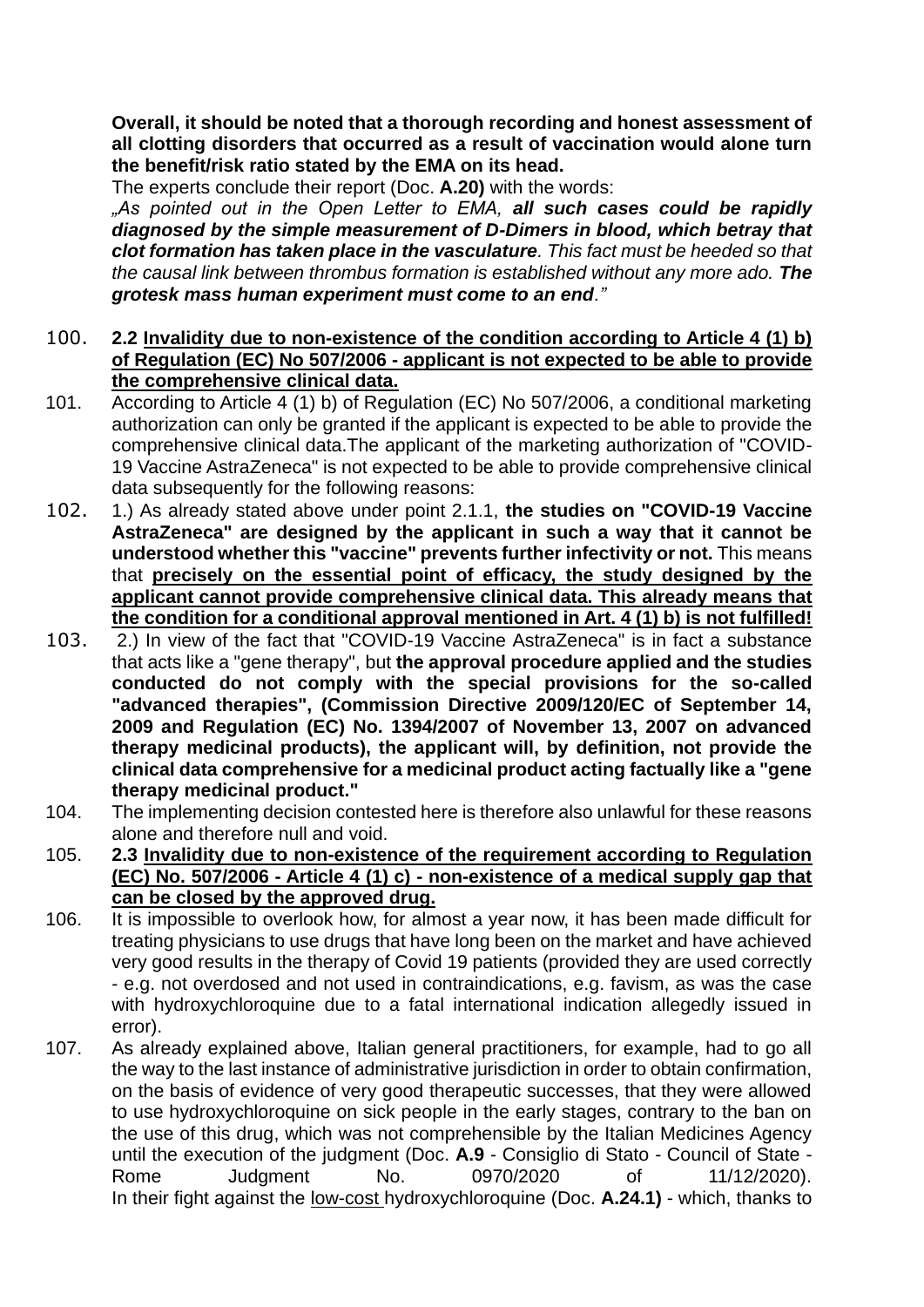its anti-inflammatory and antithrombotic properties, has also proven effective in the early treatment of high-risk patients - opponents published a fabricated study in the Lancet (the Surgisphere scandal - Doc. **A.24.2**) and conducted toxic overdose studies in ICU patients (the "SOLIDARITY" and "RECOVERY" studies - Doc **A.24.3).**

108. But the drug "ivermectin" used highly successfully in Covid-19 is very difficult to overdose, and unlike HCQ, it works as prophylaxis against infections and even in ICU patients.

Dozens of studies and several metastudies have already established that low-cost ivermectin is highly effective against covid (Doc. **A.24.4).**

According to recent studies in several countries, the antiparasitic drug ivermectin - a drug classified as essential by WHO - achieves up to 98% risk reduction (Doc. **A.24.5)** in Covid-19 in pre-exposure prophylaxis and up to 91% in early treatment. A recent study in France found a 100% reduction in severe and fatal covid disease (Doc **A.24.6)** even in high-risk nursing home patients with an average age of 90 years. In addition, an analysis just published in the International Journal of Antimicrobial Agents found that African countries using ivermectin as prophylaxis against parasites had a much lower (Doc. **A.24.7)** - even near zero - incidence of covid compared to other African and non-African countries.

The very high reported efficacy of the low-cost ivermectin against SARS-like coronavirus infections, compared to the very modest and fundamentally questionable efficacy and the absolutely intangible and non-assessable risks of "COVID-19 Vaccine AstraZeneca", is clear evidence that "COVID-19 Vaccine AstraZeneca", unlike ivermectin, is not suitable to fill a medical care gap.

In this context, the specific question arises: **why is ivermectin not widely used in the EU?**

Based on the above findings, the US Front-Line Covid-19 Critical Care Alliance (FLCCC), for example, recommends ivermectin for Covid-19 prophylaxis and early treatment (Doc **A.24.8).**

**Apart from the fact that there are drugs that have been shown to treat Covid-19 patients very effectively and that, as in the case of ivermectin, can even be used prophylactically, it is also evident that the EU Member State governments including the European Commission show no interest in recommending or promoting the use of other very inexpensive but effective substances to the population. This includes vitamin D.**

109. In a Spanish randomized controlled trial (RCT - Doc. **A.24.9)**, high-dose vitamin D (100,000 IU) reduced the risk of receiving intensive care by 96%. A study (Doc **A.24.10)** in a French nursing home found an 89% reduction in mortality in residents who received high-dose vitamin D just before or during covid 19 disease. A large Israeli study (Doc **A.24.11**) found a strong association between vitamin D deficiency and Covid 19 disease severity

A 2017 meta-study (Doc **A.24.12)** found a positive effect of vitamin D on respiratory infections.

Equally successful is the use of zinc in combination with HCQ.

U.S. physicians reported (Doc. **A.24.13**.) an 84% decrease in hospitalizations, a 45% decrease in mortality in previously hospitalized patients, and improvement in patient condition within 8 to 12 hours based on early treatment with zinc in addition to HCQ. A Spanish study (Doc **A.24.14**) found that low plasma zinc levels (below 50mcg/dl) increased the risk of in-hospital death in covid patients by 130%.

**110. While European nations and the U.S. continue their aggressive military rollout of experimental, expensive, and dangerous agents declared as vaccines but de**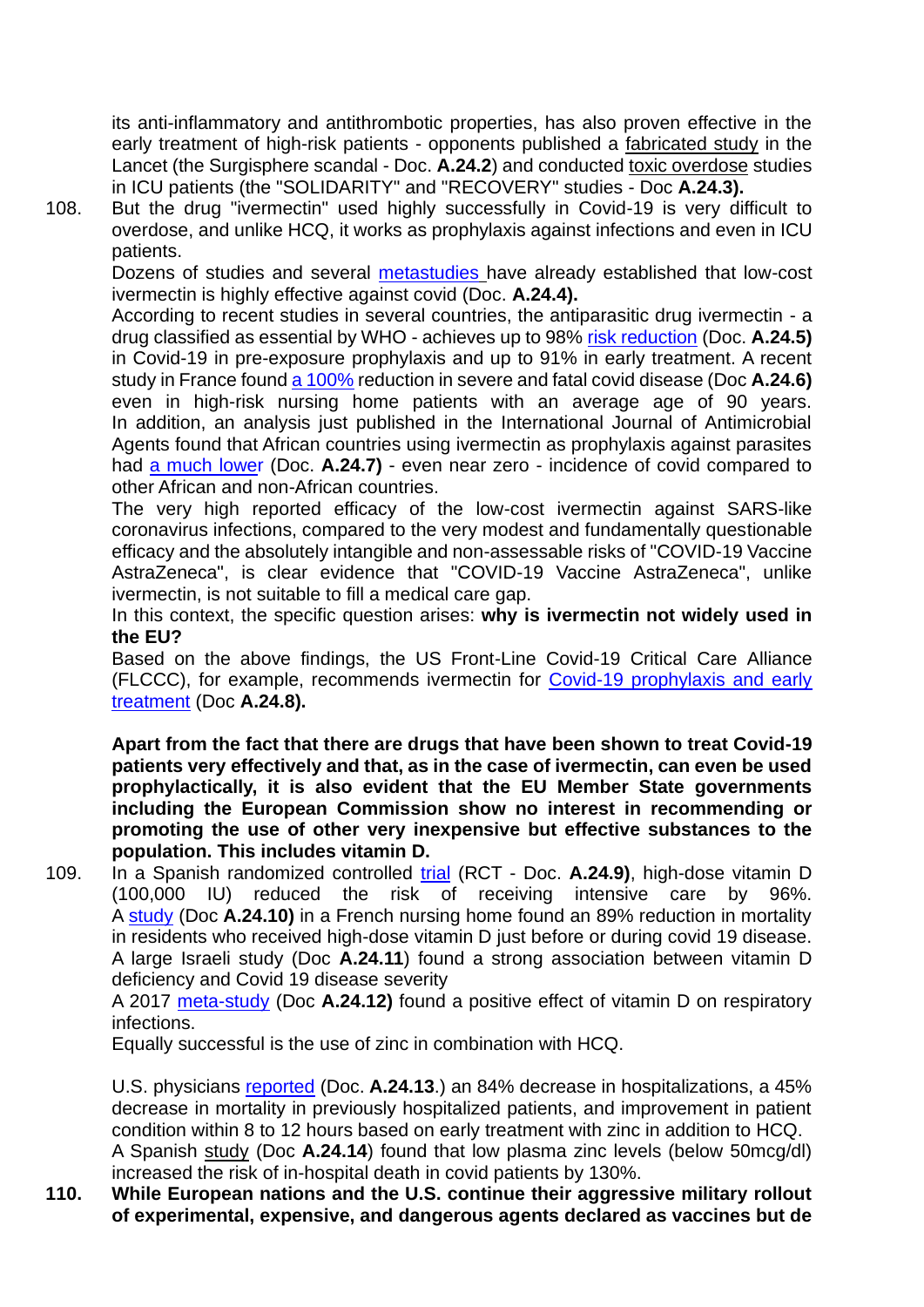**facto functioning like gene therapeutics, India has developed an "amazingly" effective and safe COVID-19 treatment KIT that costs as little as \$2.65 per person and has helped put the nation's case and death rates into "steep decline."**

FLCCC has developed a treatment protocol (Doc. **A.24.8**) that includes ivermectin, which the group claims has resulted in up to 83% lower COVID-19 death rates than average in hospitals that have used it.

**However, the Food and Drug Administration (FDA) in the U.S. has for months denied emergency approval of ivermectin for the treatment of coronavirus, citing the "need for further testing." In Europe, the drug is largely ignored.**

111. In contrast, India has adopted the treatment protocol specified by FLCCC and now manufactures this product under the brand name "Ziverdo Kit," and it costs only about \$2.65 per person.

Although the U.S. National Institutes of Health (NIH) does not recommend treatment for SARS-COV-2 sufferers "unless the patient is hospitalized and requires oxygen," treatment of coronavirus patients has begun early in India, including the use of hydroxychloroquine (HCQ).

Dr. Makarand Paranjpe and his wife, both 77-year-old Indian physicians, fully recovered from COVID-19 virus last November with early treatment, reports TrialSiteNews (TSN - Doc **A.24.15**). She took hydroxychloroquine and he took ivermectin.

*"We know that without any treatment, the virus enters the cells and multiplies," Paranjpe said. "This can cause diseases that become much more severe. Stopping that replication as early as possible is the simple function of these low-cost, safe treatments*."

**Last March, as debates raged in the U.S. over the merits of HCQ, India had already recommended it in its national guidelines, reiterating that it "should be used** *as early in the disease course as possible...and avoided in patients with severe disease***."**

Following the discovery of ivermectin's effectiveness in treating the virus in June and subsequent extensive testing, the country's largest state, Uttar Pradesh (UP) (population 230 million), announced in August (Doc **A.24.16**) that it was replacing its HCQ protocol with ivermectin for the prevention and treatment of COVID-19."At the end of 2020, Uttar Pradesh-which distributed free ivermectin for home care-had the second lowest mortality rate in India, at 0.26 per 100,000 population in December. Only the state of Bihar, with a population of 128 million, was lower, and there, too, ivermectin is recommended," writes TSN's Mary Beth Pfeiffer.Dr. Anil K. Chaurasia, a physician in UP, confirms that **as of mid-September, "a marked decline in COVID cases and deaths was seen in India ... [and the] steep decline in cases and deaths is still continuing**.

**The same results apply to neighbouring Bangladesh, one of the most densely populated nations in the world, where doctors also use home Ivermectin therapy, and they have an even lower mortality rate, ranking 128th in the world.**

**Ivermectin has also been successful in other countries. FLCCC cited similar results in Peru, Argentina, Brazil and several other South American countries demonstrating the effectiveness of Ivermectin.** In its written testimony before the US Senate committee, for example, an FLCCC representative told the committee that in Peru "the peak of deaths occurred at the time distribution began" of Ivermectin, which the country had approved for COVID-19 treatment in late spring. **Every Peruvian state experienced a "rapid and sustained decline in both case numbers and patient death rates" when Ivermectin was circulated,** the FLCCC representative said.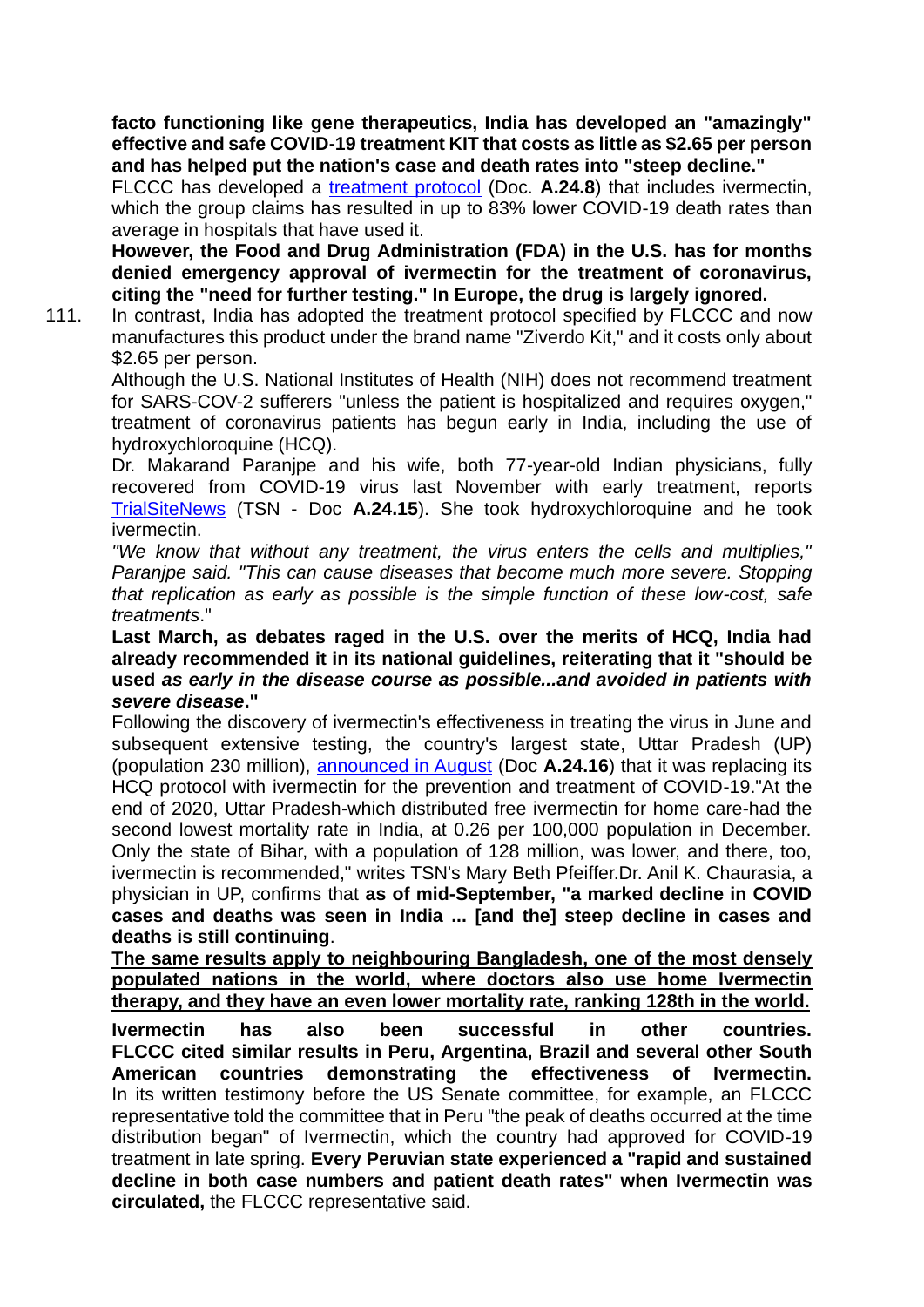**Despite this new and comprehensive evidence, however, the US and EU steadfastly reject Ivermectin as a means of combating coronavirus and instead continue to rely on high-risk experimental "vaccines" such as "COVID-19 Vaccine AstraZeneca", with a very modest positive effect, if any, and which in effect act like a "gene therapy drug" that should never have been approved in a fast-track procedure!**

Ivermectin has recently also been approved in Slovakia for the treatment of coronavirus patients in hospitals and can be obtained with a prescription from the pharmacy.

The Ministry of Health approved the therapeutic use of this drug for six months. It is to be used together with other treatments, said its spokeswoman Zuzana Eliášová, as reported by the TASR news agency. The drug can be legally imported into Slovakia and administered to patients. With this step, the ministry fulfilled the demand of the Association of Slovak Anaesthesiologists, the daily Denník N. reported (Doc. **A.24.17**).

Ivermectin is also demanded and partly already used in other countries. Prof. Paul R. Vogt, Clinic Director of Zurich University Hospital and visiting professor at a university in Wuhan, had called for an emergency approval of Ivermectin in an urgent appeal to the Swiss Federal Council at the end of December (Doc. **A.24.18**), at least in such a way that people who want it can have regular access to the drug.

In Italy, a doctors' group that has already had to fight for the right to use Hydroxychloroquine for the treatment of Covid-19 patients in court up to the last instance (Doc. **A.9**) has long since called on the Italian health authorities to approve Ivermectin. To date, Italy, like other EU countries, continues, for reasons that are objectively (if one wants to assume the welfare of the population as the goal) incomprehensible, to prefer experimental genetic engineering-based active substances that are extremely questionable in their use and highly dangerous (which, contrary to their mode of action, are declared to be "vaccines"), over medicines that have gone through proper approval procedures and whose modest side effects have long been known.

- 112. **2.4. Invalidity due to nonexistence of the condition according to Regulation (EC) No 507/2006 -Article 4 (1) d) - non-existence of the benefit to public health, brought about by the immediate availability of the medicinal product on the market, outweighing the danger due to the lack of additional data.**
- 113. Based on what has already been stated and documented above, the risk due to the lack of additional data far outweighs the de facto non-existent public health benefit of the immediate availability of "COVID-19 Vaccine AstraZeneca" on the market. **This substance should never have been authorised in the procedure chosen for this purpose in view of the lack of preconditions and must be withdrawn from the market immediately.**
- 114. **3. Invalidity for breach of Regulation (EC) No 1394/2007 of the European Parliament and of the Council of 13 November 2007, Directive 2001/83/EC of the European Parliament and of the Council of 6 November 2001 on the Community code relating to medicinal products for human use, and Regulation (EC) No 726/2004 of the European Parliament and of the Council, of 31 March 2004, laying down Community procedures for the authorisation and supervision of medicinal products for human use.**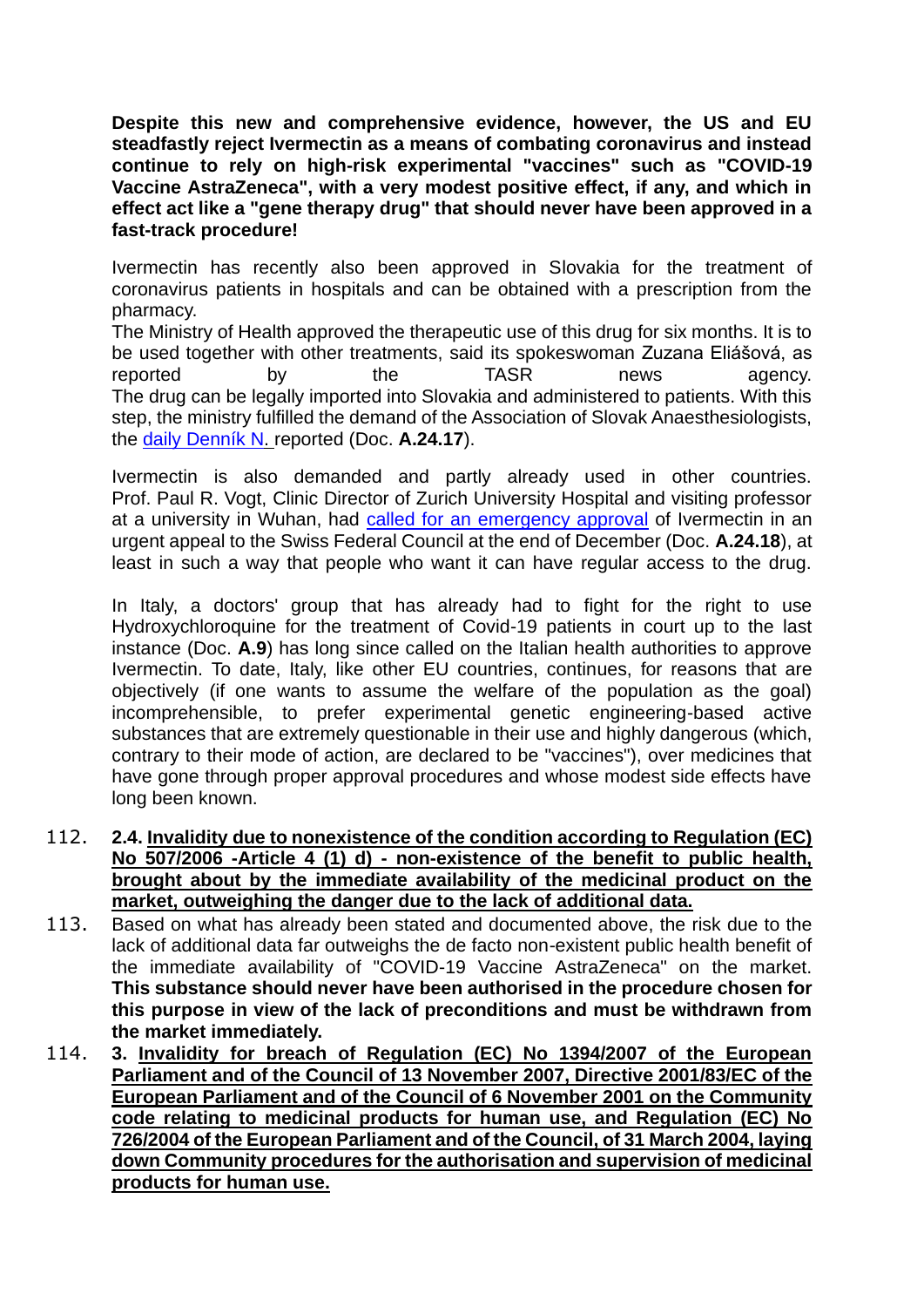### 115. **3.1 Violation of the EU legal provisions for the authorisation of "advanced therapy medicinal products"**

- 116. According to Directive 2001/83/EC Art. 1 point 4, vaccines are
	- Active substances used to induce active immunity, or
	- Active substances used to induce passive immunity.

The aim of active vaccination is to establish long-term effective protection. For this purpose, killed or only fragments of the pathogens, or attenuated pathogens that can no longer cause a serious illness themselves are administered. The body is thus fooled into thinking it has an infection and reacts by producing antibodies and so-called memory cells. If one is infected with the real pathogen in the future, these can quickly become active and fight off the disease.

For some diseases, it is possible to build up rapid protection through passive immunisation. This can be necessary if a person is currently in contact with a pathogen and there is no sufficient vaccination protection against this disease. For this, however, one must realise that one has been infected.

In passive vaccination, concentrates of antibodies are injected, which usually come from people who are immune to the disease, e.g. through vaccination. In contrast to active vaccination, passive vaccination offers immediate protection, which, however, only lasts for a short time - about three months.

- 117. Annex I to the implementing decision under appeal (Doc. **A.2.2)** literally states on page 4**:** *"The duration of the protective effect of the vaccine is not known and is currently being determined in ongoing clinical trials."*
- 118. *"COVID-19 Vaccine AstraZeneca" has been shown to lead neither directly nor successfully to active immunization.*

The Robert Koch Institute explicitly states the following on its hompage: *"How long the vaccination protection lasts is currently not known. Protection also does not begin immediately after vaccination, and some vaccinated persons remain unprotected. In addition, it is not yet known whether the vaccination also protects against colonization with the pathogen SARS-CoV-2 or against transmission of the pathogen to other persons. Therefore, despite vaccination, it is necessary to protect oneself and one's surroundings by observing the AHA + A + L rules (spacing rules, MNS)." (Doc. A.21).*

**There is no evidence of active immunization for "COVID-19 Vaccine AstraZeneca", and the goal of passive immunization is also not present.**

119. **"COVID-19 Vaccine AstraZeneca" as a genetically modified carrier virus substance cannot directly induce an immune response. However, such a direct immune response is a mandatory function for vaccines. "COVID-19 Vaccine AstraZeneca" is a classical prodrug, i.e. the precursor of a drug, which must first be metabolized by the body's own functions - in this case RNA transcription and protein biosynthesis - to become the hoped-for functioning drug. This process is known and described for therapeutic drugs (prodrug), but not for vaccines (the term "provaccine" is unknown). Also, this fact that "COVID-19 Vaccine AstraZeneca" requires endogenous activation precludes this gene therapy drug from being a vaccine. It is a gene therapy drug that is intended to have immunostimulatory effects to alleviate severe episodes of infection caused by coronaviruses. The alleviation of disease symptoms are clearly functions attributed to drugs (including prophylactic), and not to vaccines.**

**Accordingly, the active ingredient "COVID-19 Vaccine AstraZeneca" clearly does not fall under the term "vaccine" as defined in Directive 2001/83/EC of the**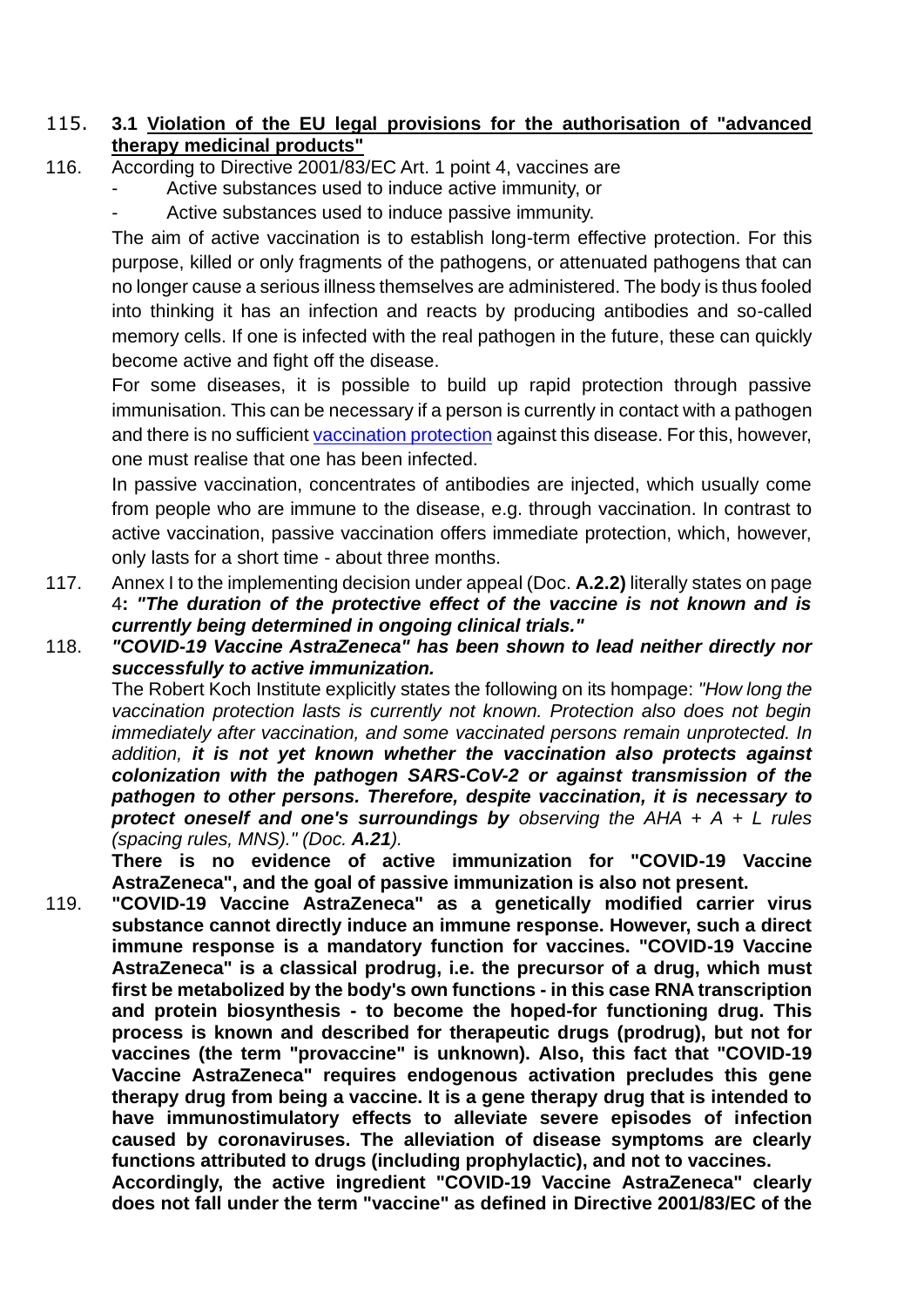**European Parliament and of the Council of 6 November 2001 on the Community code relating to medicinal products for human use.**

- 120. **In fact, the active ingredient "COVID-19 Vaccine AstraZeneca" corresponds to the definition of a "gene therapy medicinal product" according to Annex I, Part IV (advanced therapy medicinal products), point 2.1. of Directive 2001/83/EC.** Gene therapy medicinal product means a biological medicinal product which has the following characteristics: (a) it contains an active substance which contains or consists of a recombinant nucleic acid used in or administered to human beings in order to regulate, repair, replace, add to or remove a nucleic acid sequence (b) its therapeutic, prophylactic or diagnostic effect is directly related to the recombinant nucleic acid sequence it contains or to the product resulting from the expression of that sequence.
- 121. **"COVID-19 Vaccine AstraZeneca" works exactly according to this principle. Therefore, the specific requirements provided in Part IV of Annex I for "advanced therapy medicinal products" should have been applied to the active substance "COVID-19 Vaccine AstraZeneca". This was not done.** For this reason, the European Commission's implementing decision challenged here

(together with subsequent amendments and integrations) is grossly unlawful and void as a matter of law, because there has been a violation of the requirements laid down by Regulation (EC) No. 1394/2007 of the European Parliament and of the Council of 13 November 2007 on advanced therapy medicinal products and amending Directive 2001/83/EC and Regulation (EC) No. 726/2004 in Directive 2001/83/EC on the Community code relating to medicinal products for human use and in Regulation (EC) No 726/2004 of the European Parliament and of the Council of 31 March 2004 laying down Community procedures for the authorization and supervision of medicinal products for human use, and in particular for gene therapy medicinal products.

- 122. **3.2 Annulment of the Implementing Decision on the grounds of manifest error of assessment and inadequate reasoning of the risk mitigation measures proposed in the marketing authorization dossier and breach of the principle of proportionality under Article 5 TEU.**
- 123. The risk minimization measures proposed by AstraZeneca are not suitable to mitigate the potentially adverse side effects. Accordingly, safety has not been sufficiently demonstrated (see judgment of 19 December 2019, Vanda Pharmaceuticals Ltd, T-211/18, ECLI:EU:T:2019:892, paras 64, 131). See Risk Management Report (RMP) (Doc. **A.25**).
- 124. In principle, risk minimization measures are generally aimed at preventing or reducing the occurrence of adverse reactions that are unavoidable and associated with exposure to a pharmaceutical product or, if adverse reactions do occur, reducing their severity or impact on the patient. Risk minimization measures are intended to optimize the safe and effective use of a pharmaceutical product. It is generally recognized by those in the field of **pharmacovigilance** that **both the planning and implementation of risk minimization measures and the evaluation of their effectiveness are key elements of risk management. Whether or not proposed risk mitigation measures are adequate may therefore be critical to any decision on whether or not to approve a drug.** (Vanda Pharmaceuticals Ltd, T-211/18, para. 120)
- 125. The defectiveness of the final assessment report (Assessment Report) EMA/94907/2021 of the Committee for Medicinal Products for Human Use (Doc. **A.1**.) refers to the fact that **the risk minimization measures, including routine measures and pharmacovigilance activities** according to the risk management plan submitted by the applicant under point 2.7 (p.142 ff) based on the opinion of the Committee for Medicinal Products for Human Use and the Pharmacovigilance Risk Assessment Committee were considered sufficient **without adequate justification, although they are manifestly inadequate to control the identified safety risks.**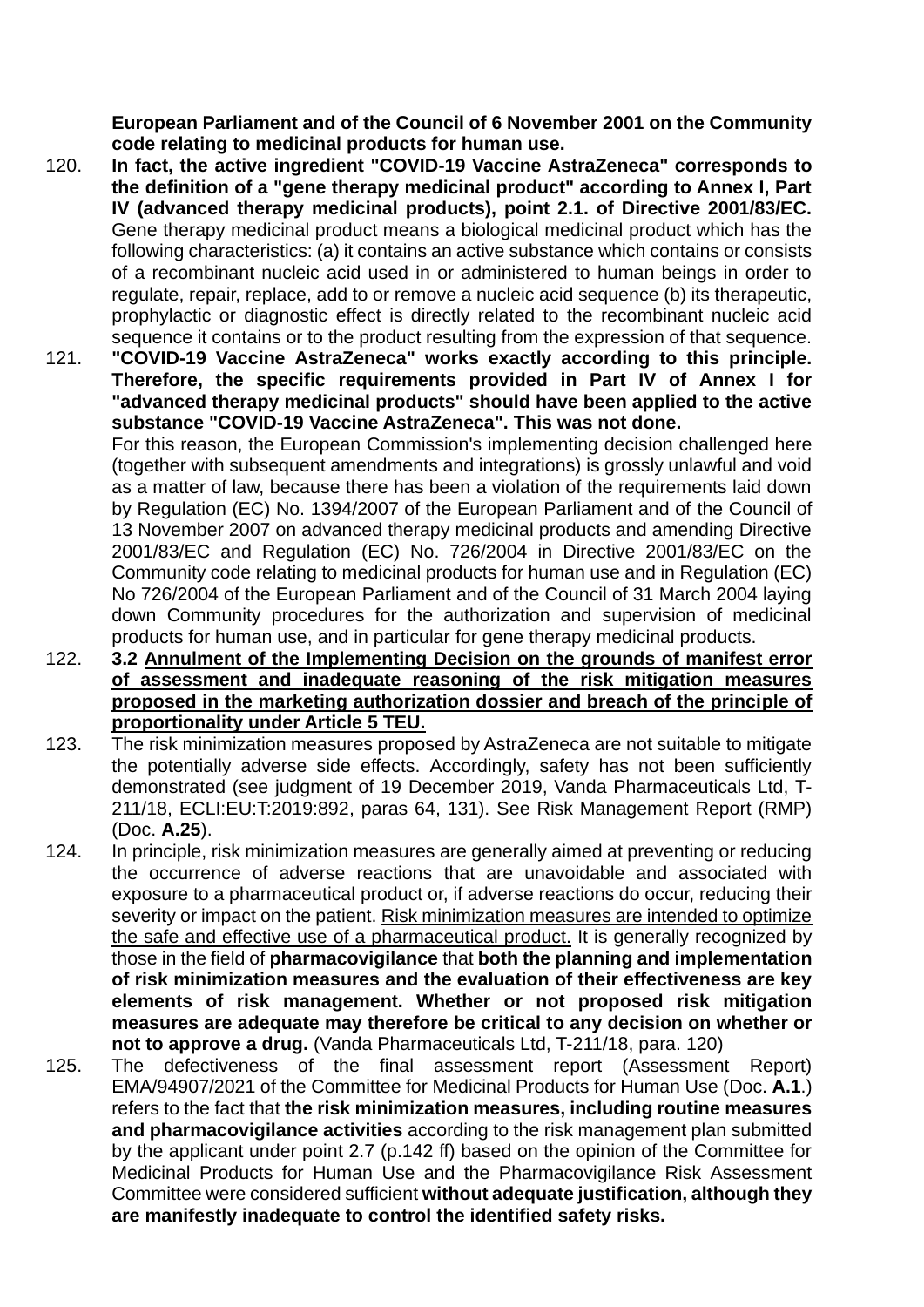126. **The significant safety risk of "Vaccine-associated enhanced disease (VAED) including vaccine-associated enhanced respiratory disease (VAERD)" has not been adequately excluded by the applicant AstraZeneca and the clinical trial observation to date is based on too small a data set to draw valid conclusions and the observation period has been too short to exclude with sufficient plausibility the safety concerns about VAED/VAERD, particularly with respect to novel viral mutations. Moreover, the risk is investigated in all clinical trials that are a condition of approval, and the applicant itself has not been able to exclude this risk with certainty, as shown in the RMP, p. 25:**

*"...the risk of VAED/VAERD cannot be ruled out. VAED/VAERD may be potentially serious or life-threatening, and require early detection, careful monitoring, and timely medical intervention."*

*"Generally, it cannot be foreseen whether potential future mutations of the SARS-CoV-2 virus may lead to a reduced susceptibility to the neutralising antibodies induced by vaccination with mRNA-1273. Therefore, even though the currently available data (non-clinical, clinical, neutralising capacity of antibodies) do not raise a concern at the time being, the possibility of enhanced disease cannot be excluded with certainty. The current version of the RMP lists vaccine-associated enhanced respiratory disease as a safety concern and an important potential risk. The applicant will report any COVID 19 cases requiring hospitalization and provide monthly safety updates including numbers of and information about relevant cases."*

127. **The significant safety risk of VAED/VAERD is substantiated in the attached scientific opinion** (Doc. **A.20)**. In addition, a variety of other scientific papers exist, most notably Cardozo et al, Informed consent disclosure to vaccine trial subjects of risk of COVID 19 vaccines worsening clinical disease, The International Journal of Clinicial Practice, Oct 2020, <https://doi.org/10.1111/ijcp.13795> The conclusions of the article call for comprehensive disclosure of VAED/VAERD risk to trial subjects as well as post-approval, as it is a significant safety risk:

*"The specific and significant COVID19 risk of ADE should have been and should be prominently and independently disclosed to research subjects currently in vaccine trials, as well as those being recruited for the trials and future patients after vaccine approval, in order to meet the medical ethics standard of patient comprehension for informed consent."*

- 128. On the other hand, due to the **mass vaccination campaign, which foresees an area-wide exposure for the population, as well as the increased occurrence of virus mutations, there is a particularly high risk of a massive health impairment of the European population by VAED/VAERD. This blatantly contradicts the general principle of public health protection established by case law as well as the precautionary principle of the Union** (Vanda Pharmaceuticals Ltd, T-211/18, para 46).
- 129. Consequently, there is a **serious error of reasoning** in the Implementing Decision, together with the subsequent integration/amendment in that **the applicant did not propose any routine or additional risk mitigation measures, although the possibility of VAED/VAERD occurrence is a real and serious health threat and an inclusion in the Summary of Product Characteristics** - Doc. **A.2.2** - **as well as in the package insert would have been readily available, but this action was omitted,** as can be seen in Table 38 on page 155 of the final assessment report.
- 130. Overall, **no risk mitigation measures** were applied to the missing safety information on *"Nervous system disorders, including immune-mediated neurological conditions, Vaccine-associated enhanced disease, including vaccine-associated enhanced*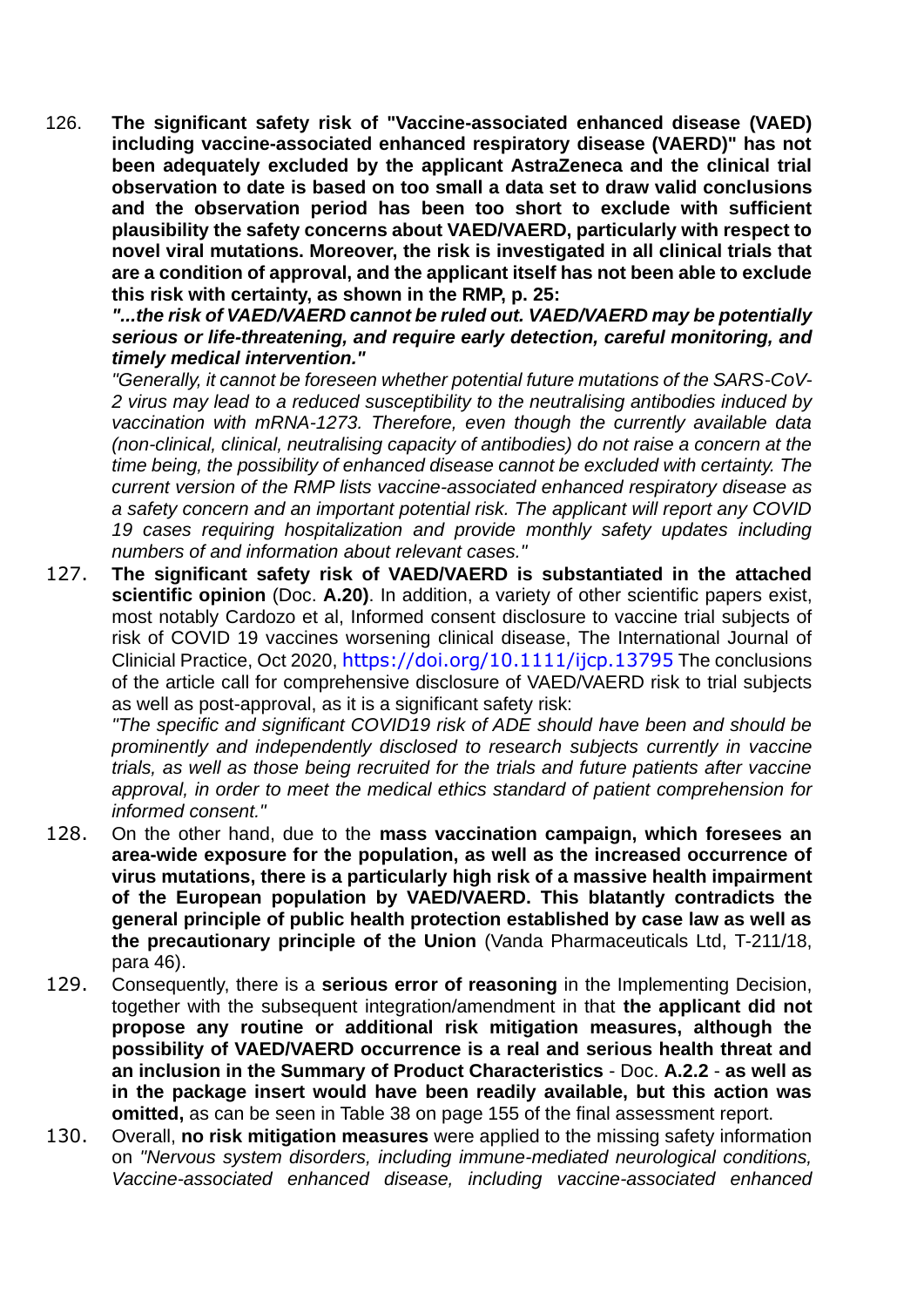*respiratory disease (VAERD), Use in frail patients with co-morbidities, Long-term safety Use" described in the final assessment report on pp. 156-157.*

- 131. *The risk minimization measure regarding the elderly appears, among others, in Appendix I in the Summary of Product Characteristics under item 5.1 regarding "elderly" with the following statement: "Among participants aged 56 to 65 years, 8 COVID-19 cases were reported in the COVID-19 vaccine AstraZeneca group (≥ 15 days post-dose2) compared to 9 cases in the control group; 2 and 6 cases of COVID-19 were reported for participants aged 65 years and older for the COVID-19 vaccine AstraZeneca group (≥ 15 days after dose2) and the control group, respectively."* **This risk minimization measure is inappropriate because it is not clear from the text that the vaccine is obviously ineffective for older individuals.**
- 132. **The misleading risk minimization statements for persons with fragile health status and comorbidities in the summary of drug characteristics led to the implementation of a false prioritization strategy that established a de facto vaccination requirement for the high-risk group of aged and very elderly persons ("nursing home residents") with unanticipated safety risks without being properly informed about them.** As a result, there is a concrete risk of many deaths and severely impaired health because the substance is applied to people for whom it is contraindicated in all cases*.*
- 133. According to established case law, the identified risk must be set against "simple" risk minimization measures, such as warnings in the summary of product characteristics and in the package insert. **For the case of materiality of risk, the relevance of simple risk minimization measures is often not sufficient** (Vanda Pharmaceuticals Ltd, T-211/18, para 132). **In the given case, however, the materiality of the identified unforeseeable risks is exceptionally high, so that the non-inclusion of simple risk minimization measures, as well as of not a single "additional" risk minimization measure, constitutes a particularly serious error of assessment as well as a defect in the statement of reasons, which results in the nullity of the act.**
- 134. This means that, in view of the incalculable potential for side effects, a safe and effective use of "COVID-19 Vaccine AstraZeneca" must be excluded a priori, in particular for the identified risk groups for which no or insufficient risk minimization measures have been taken.
- 135. In the overall view of the **mass vaccination of the population** prescribed by the European Vaccination Strategy, which results in a **high number of exposures in a short period of time**, versus the **medically absolutely incalculable health risks,** in particular VAED/VAERD, as well as the **lack of long-term safety data**, for which **no risk minimization** at all was provided, the Commission, respectively the **EMA**, exercised **its discretion** in the adoption of the legal act in a **grossly erroneous manner** and without justification (Assessment Report pp.142-157 - Doc. **A.1**), **since the regular health status of the entire population is massively and incalculably endangered by prophylactic gene immunization without correlatively minimizing the risks** (Vanda Pharmaceuticals Ltd, T-211/18, para. 53).
- 136. As already explained under point 2.1.3, **the risk of blood clotting disorders is highly alarming. Instead of withdrawing the product from the market until further absolutely necessary clarification, after the explanation provided by the EMA itself on 18/03/2021 (**Doc. **A. 26) is self-evident proof that the risk associated with "COVID-19 Vaccine AstraZeneca" is statistically at least as high as the benefit (which, moreover, is fundamentally unproven), the EMA has issued a recommendation for the maintenance of the conditional marketing authorization that is grossly contrary to EU law.**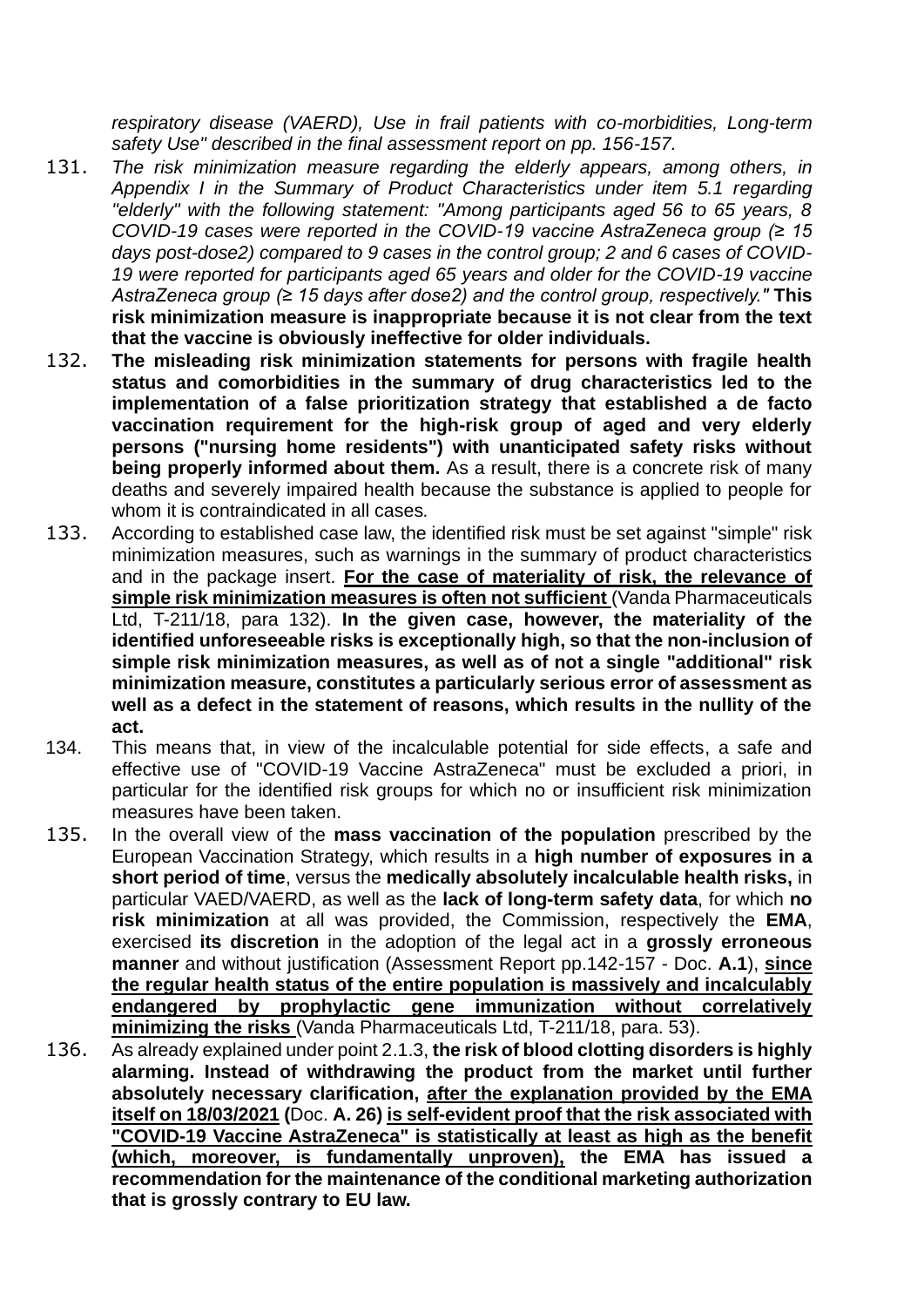This clearly contradicts the precautionary principle, which is fundamental in EU pharmaceutical law! **The statement of the EMA, according to which the benefitrisk ratio is positive, obviously lacks any factual justification and is, on the contrary, refuted by the EMA itself!**

### 137. **The complaint of violation of the principle of proportionality**

- 138. The issued implementing decision including the integration is unlawful due to the measures taken, since it is obviously unsuitable for achieving the objective that the competent bodies should pursue, i.e. the safe and effective use of the gene therapy medicinal product against infectious diseases (cf. in this sense, judgments of 4 May 2016, Pillbox 38, C-477/14, EU:C:2016:324, para. 49 and the case law cited therein, and of 16 March 2016, Dextro Energy v. Commission, T-100/15, EU:T:2016:150, para. 80).
- 139. **The principle of proportionality in the field of public health means that, among the goods and interests protected by the TFEU, the health and life of persons rank highest** (see, to that effect, judgment of 19 April 2012, Artegodan v Commission, C-221/10 P, EU:C:2012:216, para. 99 and the case law cited there; see also, mutatis mutandis, on the respect of this principle by Member States in the field of public health, judgment of 8 June 2017, Medisanus, C-296/15, EU:C:2017:431, para. 82 and the case law cited there).
- 140. For the control of safety risks through the complete absence or partial simplicity of risk minimization measures, considered both in isolation and in combination, less burdensome alternatives would have been available to achieve these objectives in accordance with the enshrined principles of pharmaceutical law of "safety, efficacy and quality", which correlate with the protection of human health and life (see under point 2.3. above). Therefore, **the authorization (even in conditional form) should not have been granted under Article 5 TEU because it was an inappropriate measure.**
- 141. **The approval of a highly risky gene therapy drug for application to the entire population radically contradicts the principle of proportionality!**Consequently, the present legal act, which includes the approval of the risk management plan proposed by the applicant, is an inappropriate measure with regard to the already mentioned principles of drug approval and public health.
- 142. **3.3 Violation of the EU legal provisions regarding the correct indication of the characteristics of the medicinal product and a correct package leaflet**
- 143. According to Article 9(1)(c) of Regulation (EC) No 726/2004 and Article 62 of Directive 2001/83/EC, the characteristics of the medicinal product, in particular the associated risks and information on groups of persons for whom the medicinal product is not recommended, must be correctly stated and the package leaflet must comply with this.
- 144. According to Art. 11 point 4.4 of Directive 2001/83/EC, the summary of product characteristics must contain the special warnings and precautions for use and, in the case of immunological medicinal products, any special precautions to be taken by persons dealing with immunological medicinal products and by persons administering these medicinal products to patients, as well as any precautions to be taken by the patient.
- 145. **According to Art. 11 point 4.5. directive 2001/83 EC the summary of product characteristics must contain the drug and other interactions.**
- 146. According to Art. 59(1)(c) of Directive 2001/83/EC, the package leaflet shall be drawn up in accordance with the summary of product characteristics and shall contain the following list of information which must be known before the medicinal product is taken: i) contra-indications, ii) appropriate precautions for use, iii) **interactions with other**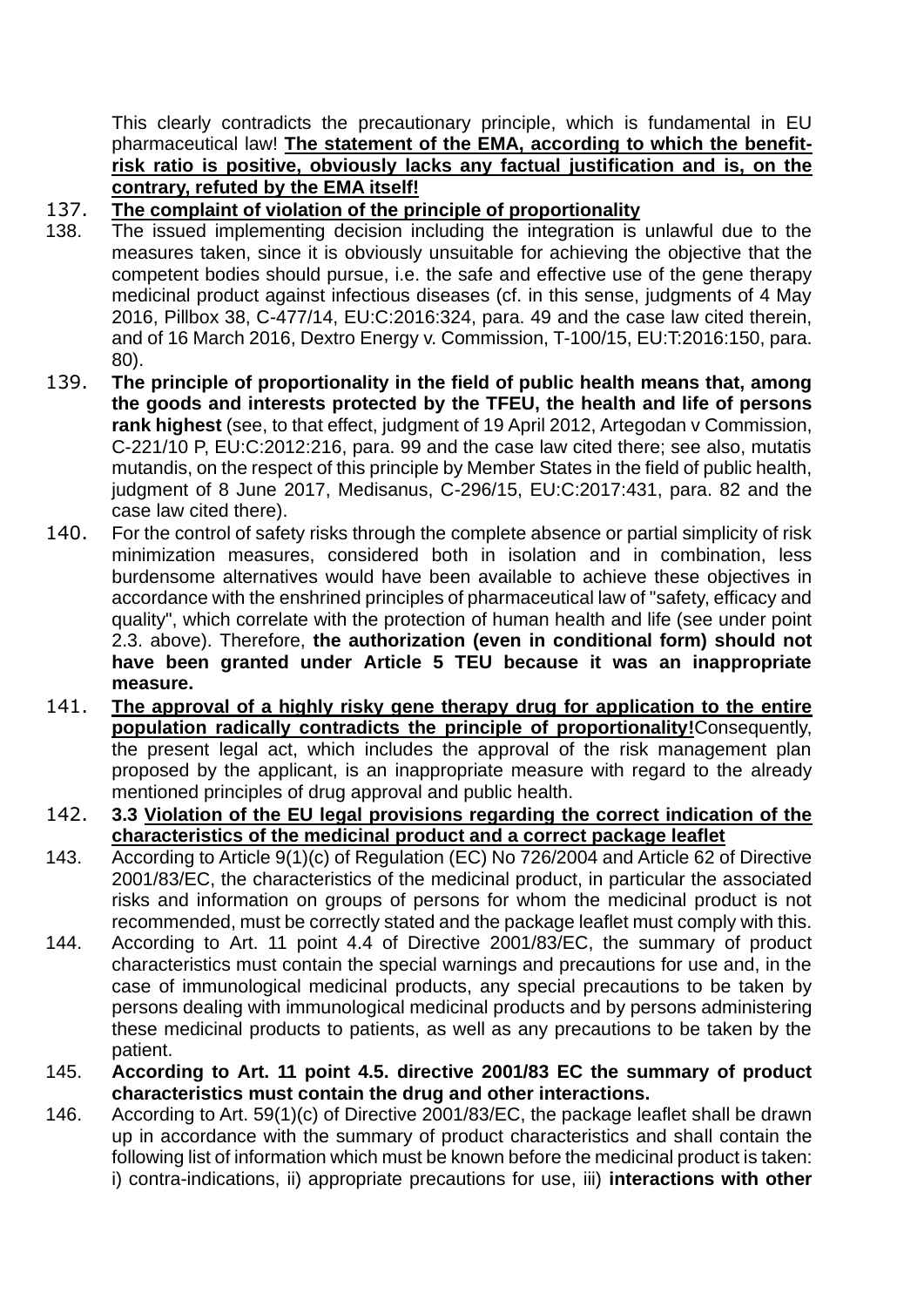**medicinal products and other interactions** which may affect the action of the medicinal product, iv) special warnings.

- 147. **Due to the gross error of assessment set out above under point 3.2, which led to a failure to observe significant safety risks, there is also an automatic violation of the EU legal provisions regarding the correct statement of the characteristics of the medicinal product and a correct package leaflet.**
- 148. **3.4 Invalidity due to violation of the EMA's own criteria for the monitoring of a "pandemic medicinal product" with enormous short-term exposure figures.**
- 149. According to Art. 2 of the implementing decision contested here, the placing on the market is subject to obligations listed in Annex II, which are reassessed annually. These include, but are not limited to, Annex II, Item C "Other conditions and obligations of the marketing authorization" the submission of periodic safety update reports {Periodic Safety Update Reports (PSURs)} .
- 150. **It is absolutely unacceptable that safety reports on a drug with short-term enormous exposure numbers do not have to be submitted until up to 6 months after approval, further exacerbating the threat to public health**.
- 151. In this context, the approval of the pre-pandemic influenza vaccine *Aflunov* should be noted. In this regard, the EMA has called for a tighter submission of safety reports: *"During a pandemic situation, the frequency of submission of periodic safety update reports (PSURs), as specified in Article 24 of Regulation 726/2004/EC, is not sufficient for monitoring the safety of a pandemic vaccine where high numbers of exposures are expected within a short period of time. Such a situation requires rapid display of drug safety information, which is of paramount importance to the risk-benefit balance in a pandemic. Immediate assessment of cumulative safety information, taking into account the magnitude of exposure, will be crucial for regulatory decisions and for the protection of the population to be vaccinated. Moreover, during a pandemic, the resources needed for a thorough evaluation of PSURs in the format specified in Book Volume 9a of the Rules Governing Medicinal Products in the European Union may not be sufficient for rapid identification of new safety issues."*
- 152. While these "orientations" or "guidelines" are not legally binding, they may be taken into account to some extent as complementary considerations in the risk-benefit assessment of a medicinal product (see, mutatis mutandis, judgment of 16 October 2003, AstraZeneca, C-223/01, EU:C:2003:546, para. 28).
- 153. **To make matters worse, even after the implementing decision was amended in connection with the safety concerns about thrombocytopenia and coagulation disorders, the PSURs were not required to be submitted more closely. This made it clear that the population would not be adequately protected despite mass vaccination within a few weeks and months.**

**The actual "special conditions"** (according to Art. 14a para. 4 of the Regulation 726/2004) **concern, among other things, specific obligations to conclude product and manufacturing quality of the active substance,** which have to be verified within the first 6 months. Furthermore, also with regard to the **confirmation of efficacy and safety, the submission of the final clinical study report** under point E "Specific obligation to complete post-authorization measures under "special conditions"", which obliges the marketing authorization holder **to submit the final clinical study report for study D8110C00001, for the purpose of confirming the efficacy and safety of "COVID-19 Vaccine AstraZeneca" only on March 31, 2024!** This deadline is clearly outside a valid assessment period for review in terms of efficacy and safety etc. at the renewal date.

154. The health-threatening problem lies in the proof of efficacy and safety to be provided by the marketing authorization holder, which is not to be provided until the **end of**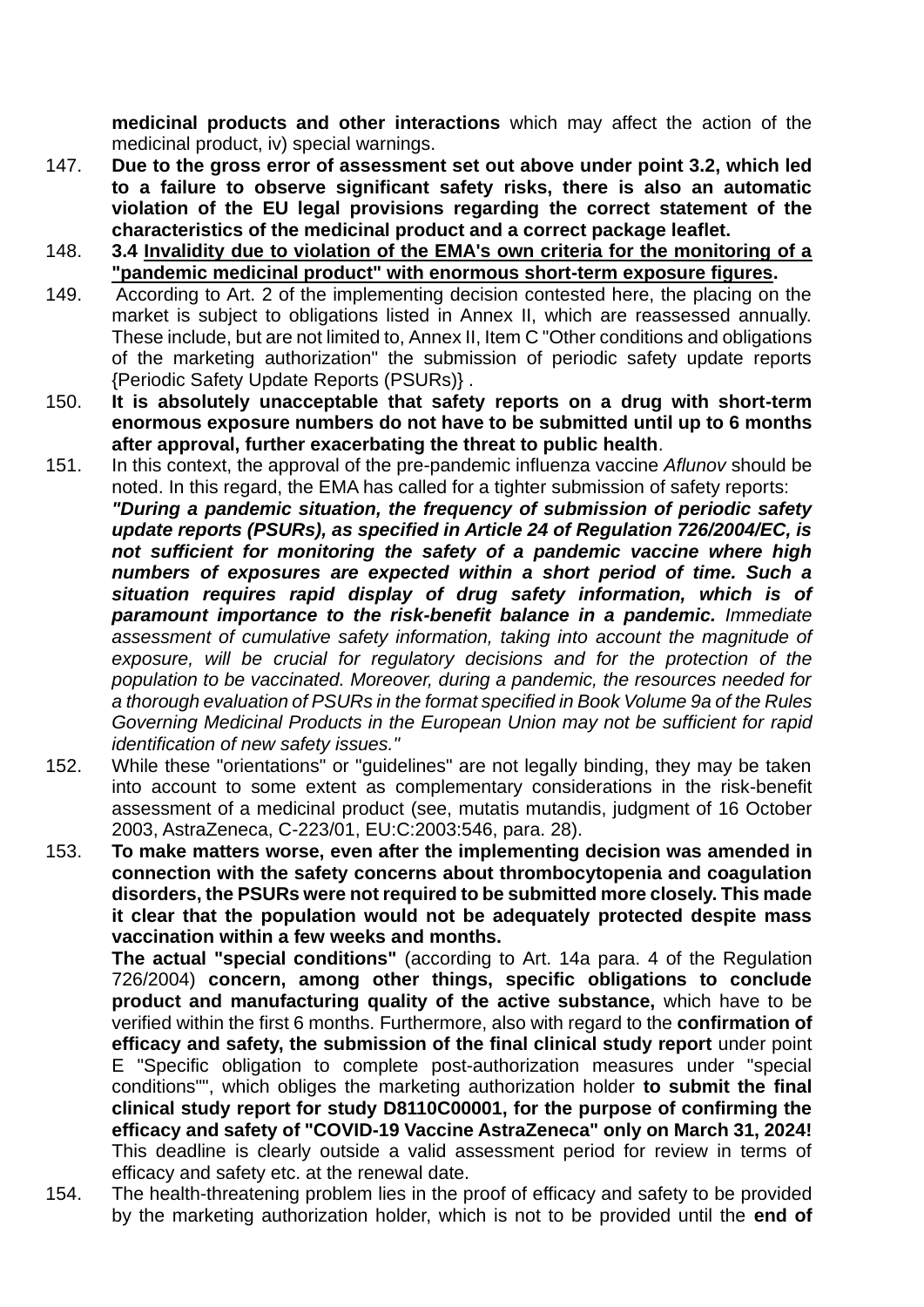**March 2024** although an annual review is to take place in accordance with the implementation notice. This results in an **irresolvable contradiction**, which calls into question the legality of this condition and thus the approval itself.

- 155. **3.5 Invalidity of the implementing decision due to the Commission's misuse of discretion regarding the clinical trials and the Declaration of Helsinki, respectively, while at the same time adopting legislative measures to establish a de facto compulsory vaccination.**
- 156. The implementing decision including the integration/amendment is void because Annex I (summary of product characteristics) and Annex III (labeling and package leaflet) **do not contain sufficient information within the meaning of Article 8 of Regulation 507/2006 on patient safety, information and education in conjunction with Article 3(2)(d) of the Directive. 3 para. 2 lit. d RL 2001/20 and Art. 107m para. 2 RL 2001/83, which enable information as a prerequisite for consent, i.e.**  *informed consent***, about the direct or indirect participation in the study or the studies running in parallel and largely missing study results.** As a result, **there is no valid consent for participation in the most far-reaching clinical studies,**  especially not from those who are administered the substance due to the de facto compulsory vaccination.
- 157. The present implementing decision is based, inter alia, on the basis for authorization of Article 4, last sentence, of Regulation 507/2006, according to which *"In emergency situations as referred to in Article 2(2), a conditional authorization may be granted provided that the conditions set out in points (a) to (d) of this paragraph are fulfilled, even if complete preclinical or pharmaceutical data have not yet been submitted."* In addition, the recitals should be consulted, which stipulate that *"the granting of conditional marketing authorizations should be limited to those cases where only the clinical part of the application dossier is less comprehensive than usual. Incomplete preclinical or pharmaceutical data should be allowed only when a drug is to be used in crisis situations against a threat to public health.*"

Apart from the fact that the crisis situation has never been properly established (see above under point 1.2.), it is basically to be noted that in the legal tension regarding **the safety of the medicinal product, the further legal requirements concerning the clinical studies remain unaffected in any case, even in the case of a real crisis situation** (cf. RL 2001/20 as well as Art. 107m para. 2 RL 2001/83).

- 158. **The enclosed expert opinion demonstrably shows which essential preclinical and clinical studies have not been completed or have only been completed in a grossly deficient manner or are still in progress, so that in a serious overall scientific assessment in the sense of patient information, this fact would have to be clearly communicated, and each person would have to give their consent with regard to the actual study participation and be informed about it beforehand. The priority application of the precautionary principle and the fundamental right to health requires that persons who are administered the same substance with the same effects as study participants outside of a study program must be afforded the same protection**.
- 159. In addition, the special condition of approval is linked to the performance of the safety study after approval in the USA (without code in the assessment report, p. 151) as well as in EU/UK with the study number D8111R00 006, which obtains secondary data from electronic health database portals. With reference to Art. 107m para. 2 RL 2001/83, this study contradicts the requirements of Union law with regard to the welfare and rights of the participants, since no consent is available and the study design is not suitable to measure all identified missing safety information due to the secondary and thus highly error-dependent data analysis, thus leaving the health-impaired persons "unprotected".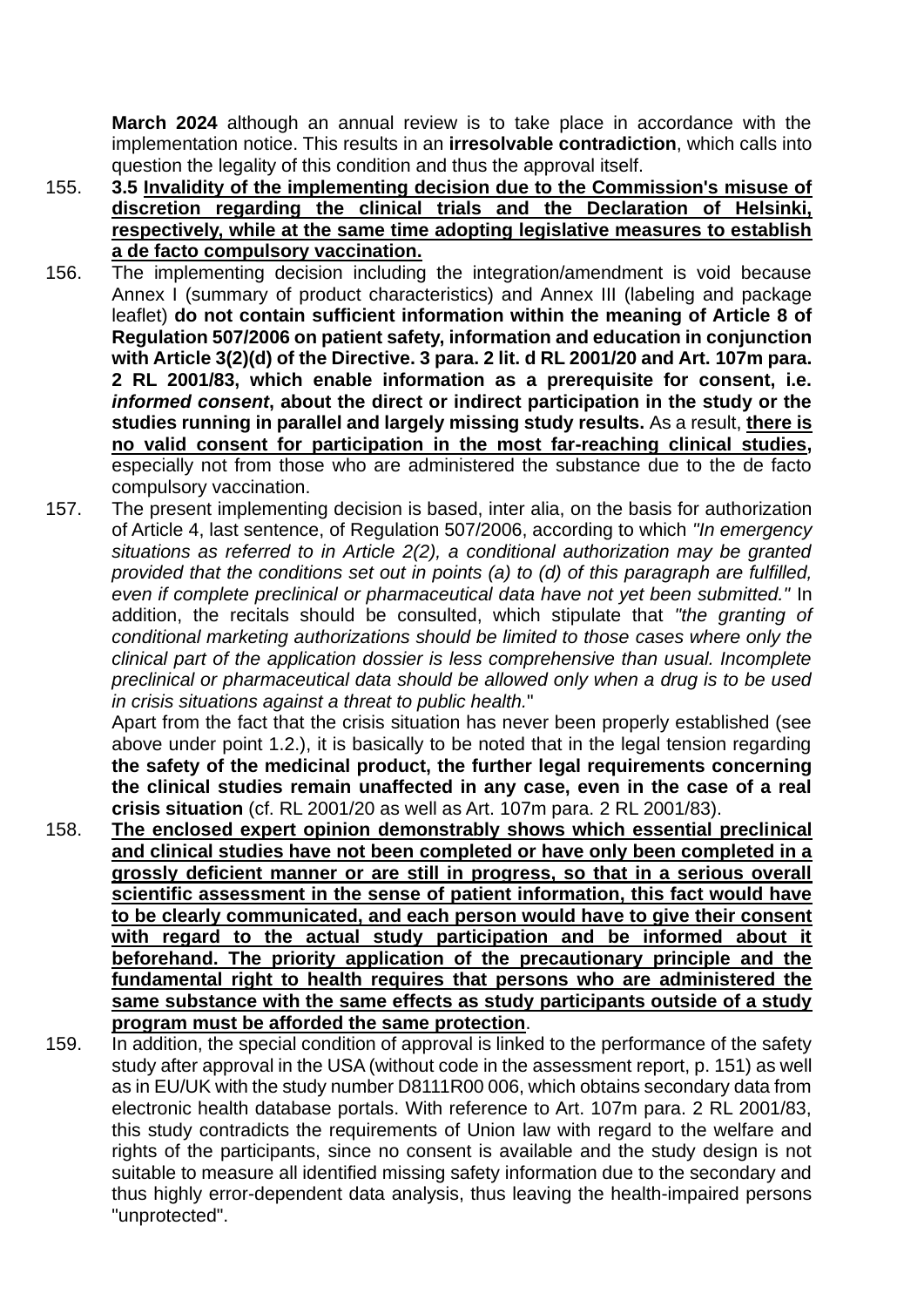- 160. These serious scientific misjudgements, which have already been sufficiently explained under the other points of complaint, **must be qualified as a violation of the Declaration of Helsinki on Ethical Principles for Medical Research Involving Human Subjects of the World Medical Association when considered systematically as a whole**. Point 25 states that *"Participation in medical research by persons capable of giving consent must be voluntary. Although it may be appropriate to involve family members or leaders of the relevant community, no person capable of giving consent may be included in a research project unless he or she consents voluntarily."*
- 161. This declaration was also recognized as a valid part of Union law in the second recital of Directive 2001/20: *"The recognized principles for the conduct of clinical trials on human subjects are based on the protection of human rights and the dignity of the human being with regard to the application of biology and medicine, as stated, for example, in the 1996 version of the Helsinki Declaration. The protection of trial subjects is ensured by risk assessment based on the results of toxicological studies prior to the start of each clinical trial, reviews by the ethics committees and the competent authorities of the Member States, and by the provisions on the protection of personal data."*
- 162. In the present case, moreover, the authorization and thus the use in humans is not based on the legally required comprehensive **toxicological results.** These are **neither comprehensive in the sense of genotoxicity or carcinogenicity studies, which are completely missing, nor with regard to toxicity study 513351, characterized by serious scientific misconduct.**
- 163. **At the same time, the Commission is pursuing a policy that establishes a de facto compulsory vaccination** for European citizens, as is undoubtedly evident, inter alia, from the European Vaccine Strategy of 17/06/2020, COM(2020) 245 final, as well as from the current total procurement volume of 2.6 billion vaccine doses and the Commission Communication on "Arrangements for COVID-19 vaccination strategies and vaccine supply" of 15/10/2020, COM(2020) 680 final. The recent effort to introduce "digital green certificates" with the legislative proposal COM/2021/130 final, is a further push to establish the de facto Europe-wide vaccination obligation in order to make the enjoyment of fundamental rights, in particular freedom of movement, dependent on it.
- 164. **The lack of information and education, as shown above, in combination with the fact that the Commission is the licensing authority of Covid vaccines, including AstraZeneca, and at the same time establishes legislative measures that oblige the individual citizen of the European Union to be vaccinated, violates imperative legal principles of international law, which are referred to as** *ius cogens*.
- 165. The principles on consent requirements in medical studies of the Helsinki Declaration go back to the **Nuremberg Code**, which has also found its way into the criminal provisions of the Rome Statute of the International Criminal Court.
- 166. International law is not only an "integral part" of the Union legal order. **Legal acts of the Commission that systematically and collectively violate** *ius cogens* are **ipso iure void** in accordance with Article 53 of the Vienna Convention on the Law of Treaties, which is recognized under customary international law (see further references in the literature: Schmalenbach, in: Calliess/Ruffert, EUV/AEUV (fn. 1), Art. 216, marginal no. 50; Tomuschat, in: von der Groeben/Schwarze, EUV/EGV (fn. 10), Art. 281, marginal no. 43; in detail Schmalenbach, in: Europarecht als Mehrebenensystem (fn.4 ),67 (75 et seq.)).

Apart from this, the agreement under international treaty law between the International Criminal Court and the European Union on cooperation and assistance of 10/04/2006,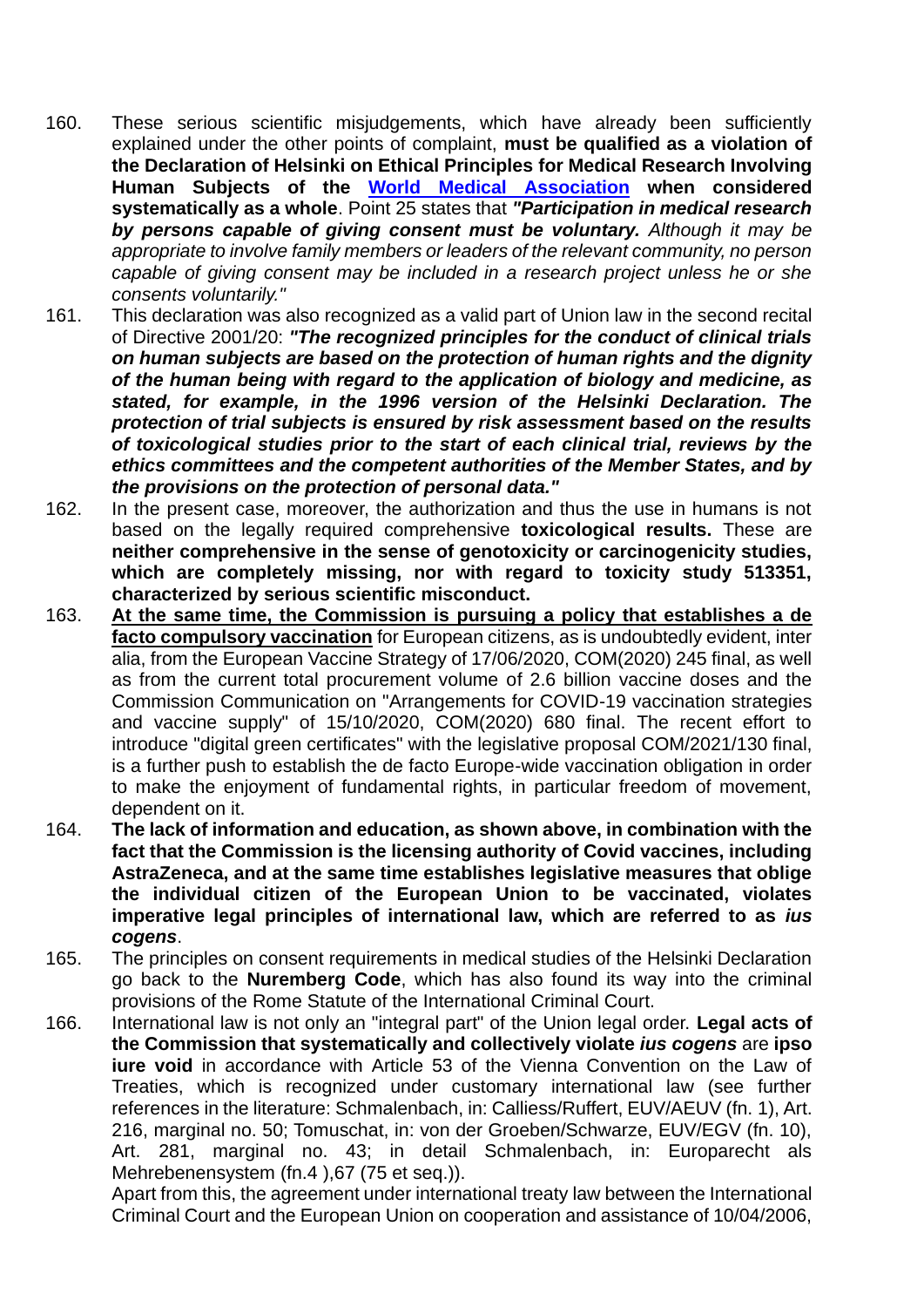OJ 2006 L 115, p. 50) regulates in Art. 4 that the respective provisions of the statute are to be observed for the EU.

167. **The performance of medical or scientific experiments on human beings in peacetime, which violate the principles of medical ethics, could constitute a violation of the Rome Statute of the International Criminal Court, if they are the result of state policy or action. Under the alternative of Article 7(1)(k) of the Rome Statute of the International Criminal Court, with reference to the wartime prohibition on** *"inhumane treatment, including biological experiments"* **and "***intentionally causing great suffering or serious harm to physical integrity or health"* **under Article 8(2)(a) of the Rome Statute of the International Criminal Court, a violation of the Rome Statute of the International Criminal Court could occur. 8 para. 2 lit. a of the Rome Statute on the willful commission of "***other inhumane acts of a similar nature***" could be sanctioned as** *"crimes against humanity***" if great suffering or serious impairment of physical integrity is thereby caused as a consequence of state or community of states action.**

#### 168. **4. Annulment of the contested implementing decision due to gross violation of Art. 168 and 169 TFEU as well as Art. 3, 35 and 38 EU-Carta**

 **\***

169. On the basis of the facts and circumstances set out above and documented in this application, it is obvious that the contested implementing decision of the EU Commission grossly violates the principles enshrined in Article 168 TFEU (Public Health) of the EU legislator. **The EU legislator has guaranteed EU citizens that a high level of health protection is to be ensured in the definition and implementation of all Union policies and activities.**

Union action should be directed towards improving public health, preventing human illness and diseases, and **obviating sources of danger to physical and mental health.**

**The EU has to set measures to establish high quality and safety standards for medicinal products and medical devices.**

The European Commission has grossly violated all of these obligations entered into with Article 168 TFEU with the implementing decision challenged here and is concretely putting the plaintiffs in a situation that endangers their health

- 170. In **Article 3 of the EU Charter (right to physical integrity),** every person present in the EU is guaranteed the following: (1) **Every person has the right to physical and mental integrity.** (2) **In the context of medicine and biology, the following must be respected in particular: the free informed consent of the person concerned, in accordance with the modalities established by law, ..., the prohibition of using the human body and parts thereof as such for profit, ....**
- 171. In **Article 35 of the EU Charter (Health Protection)**, every person present in the EU is guaranteed that **a high level of health protection shall be ensured in the definition and implementation of all Union policies and activities.**
- 172. In **Art. 169 TFEU (consumer protection)**, consumers are guaranteed that, in order to ensure a high level of consumer protection, the EU shall contribute to **protecting the health** and safety of consumers and to promoting their **right to information.**
- 173. And according to Article 38 of the EU Charter (Consumer Protection), the policies of the Union shall constitute a high level of consumer protection.
- 174. Based on the foregoing, it is obvious that the EU Commission has also grossly violated the Plaintiffs' fundamental right to consumer protection and the obligations applicable in Article 169 TFEU, in particular also to the Commission, with the implementing decision challenged here.

\*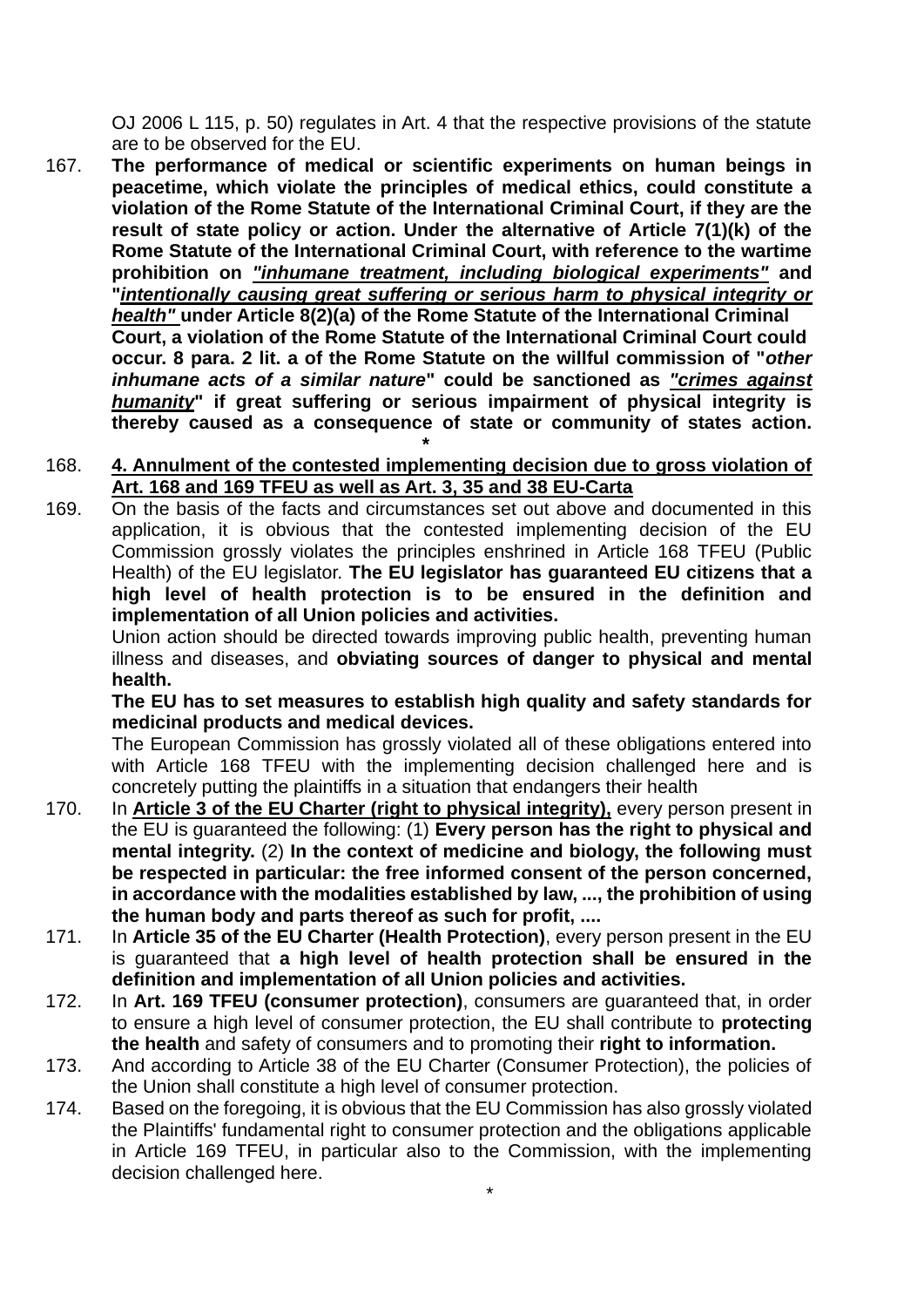175. The above-mentioned plaintiffs therefore request that this honorable European Court, on the basis of the multiple gross violations of applicable EU law cited, which affect the plaintiffs directly and personally, recognise and declare the implementing decision contested here, including subsequent integrations and amendments, to be null and void.

Avv./RA DDr. Renate Holzeisen

Bolzano, 29 March 2021

The following documents are filed:

- **A1** EMA Assessment report "COVID-19 Vaccine AstraZeneca" Procedure No. EMEA/H/C005676/0000 dated 29/01/2021; p. 1 to 182 of the appendices; paragraph 1; (color print)
- **A2** p. 183 of the annexes
- **A2.1** European Commission, Implementing Decision of 29/01/2021 granting conditional marketing authorization for the medicinal product for human use "COVID-19 Vaccine AstraZeneca-Covid-19 mRNA vaccine (ChAdOx1- S[recombinant])" in accordance with Regulation (EC) No 726/2004 of the European Parliament and of the Council; pp. 184 to 187 of the Annexes; paragraph 2;
- **A2.2** Annexes I, II, III and IV to Implementing Decision C(2021) 698 (final); pp. 188 to 224 of the Annexes; paragraph 3;
- **A2.3** AIFA, Italian Medicines Agency, PM of 15/03/2021; pp. 225 to 226 of the Annexes; paragraph 4; (color print).
- **A2.4** Paul Ehrlich Institute, COVID-19 vaccine AstraZeneca Safety assessment result: the vaccine is safe and effective in the fight against COVID-19; pp.227 to 229 of the Annexes; paragraph 4 (color print);
- **A2.5** Commission Implementing Decision of 19/03/2021 C(2021) 1998 (final) together with the corrected Annexes, p.230 to 268 of the Annexes; paragraph 5;
- **A3** p.269 of the Annexes (color print).
- **A3.1** Alto Adige, online edition of the Italian language daily newspaper, article" L'infettivologo Galli: "Perseguire legalmente medici e infermieri no vax in Alto Adige", published on13/01/2021; pp.270 to 273 of the Annexes; paragraph 11;
- **A3.2.** Email message from the Coordinating Care Manager of the South Tyrolean Ambulance Service, published onJanuary 2020; pp. 274 to 277 of the attachments; paragraph 12;
- **A3.3.** Covid "Vaccination Plan" Italy published on Dec. 7, 2020; pp. 278 to 304 of the attachments; paragraph 13;
- **A3.4.** email communication from the responsible persons of Merano Hospital (Autonomous Province of Bolzano - Italy) to the hospital staff dated 07/01/2021; pp. 305 to 306 of the annexes; paragraph 13;
- **A3.5.** communication from the persons in charge of the Home for the Elderly Heinrich von Rottenburg - Kaltern to the staff, dated 25/1/2021; pp. 307 to 308 of the annexes; paragraph 13;
- **A3.6.** email from the Bolzano Chamber of Physicians and Dentists to physicians requesting vaccination, dated 15.01.2021; pp. 309 to 310 of the annexes;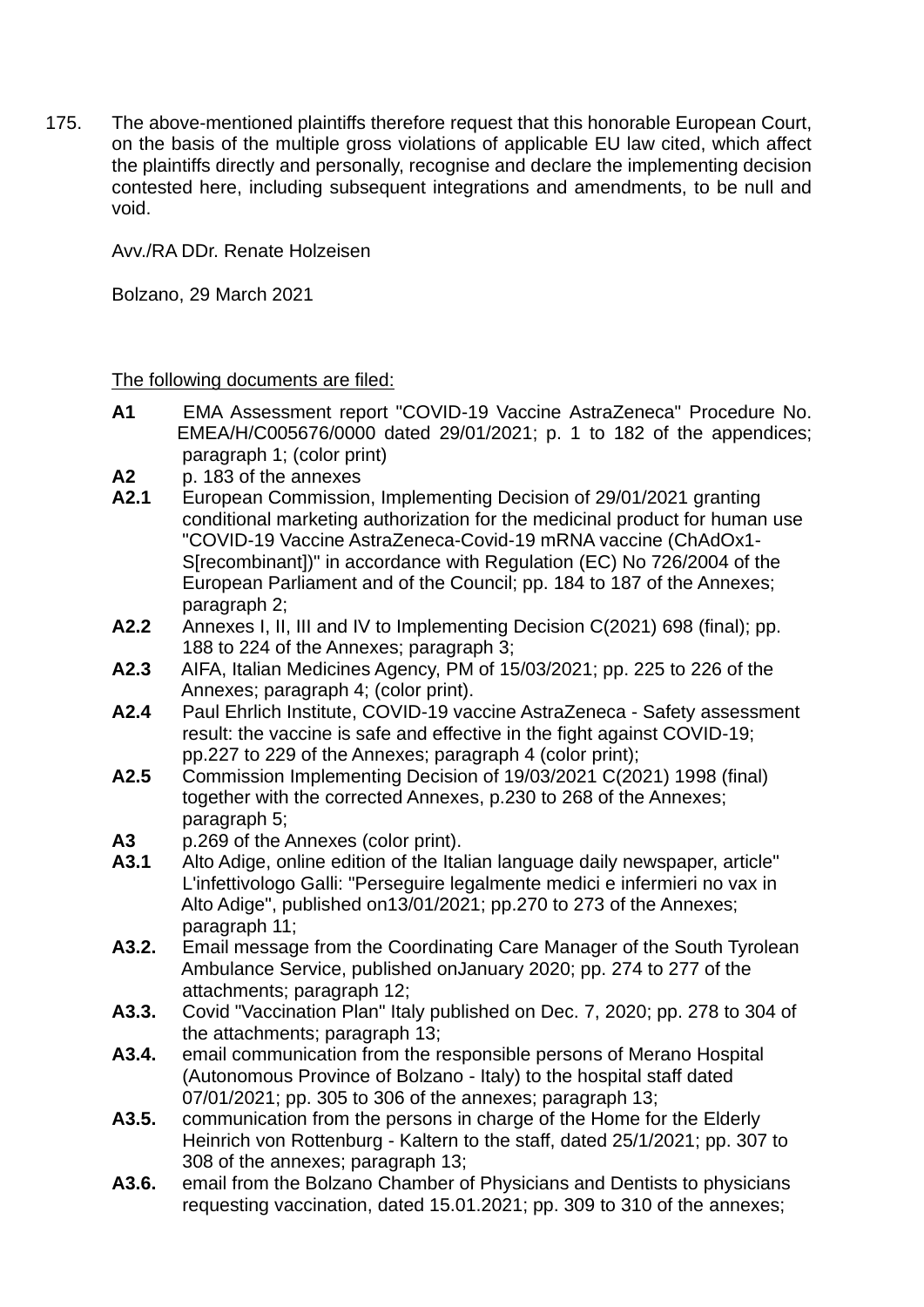paragraph 13;

- **A3.7.** AssoCareNews.it, article, 04.01.2021, about a geriatric nurse who was forced to receive the Covid vaccination against her will: "Cristina, OSS: "mi hanno costretta al vaccino ..., mi hanno minacciata"; pp. 311 to 315 of the attachments; paragraph 14;
- **A3.8** Nurse Times, article dated 08/01/2021 about the threat of dismissal of 19 geriatric nurses for refusing Covid "vaccination"; pp. 316 to 320 of the Appendices; paragraph 14;
- **A3.9** Studio Cardiologico Dr. Maurizio Bina S.r.l., Cagliari 25/02/2021 warning of employees not undergoing Covid vaccination; pp. 321 to 322, paragraph  $15:$
- **A4** RA DDr. Renate Holzeisen, warning letter of 12/19/2020 to EU Commission, EMA, et al; "; pp. 323 to 397 of attachments; paragraph 19; (color print).
- **A5** p. 398 of attachments (color print).
- **A5.1** EU Vaccine Strategy excerpt from EU Commission website, Feb. 11, 2021; pp. 399 to 415 of attachments; paragraph 21;
- **A5.2** European Commission, Communication "united front to beat covid-19", pp. 416 to 428, paragraph 23;
- **A5.3** European Commission Proposal for a REGULATION OF THE EUROPEAN PARLIAMENT AND OF THE COUNCIL on a framework for the issuance, verification and acceptance of interoperable certificates of vaccination, screening and recovery to facilitate the free movement of goods during the COVID-19 pandemic (Digital Green Certificate), 17/03/2021, pp. 429 to 432, paragraph 25;
- **A6.** MedRixiv The infection fatality rate of COVID-19 inferred from seroprevalence data, John P.A. Ioannidis, May 2020; pp. 433 to 443 of the Appendices; paragraph 38;
- **A7.** Bulletin of the World Health Organization: type: research article ID: BLT.20.265892 - Infection fatality rate of COVID-19 inferred from seroprevalence data, John P.A. Ioannidis, October 14, 2020; pp. 444 to 481 of the Appendices; paragraph 38; (color print).
- **A8.** LaVerità, article on an interview with the new president of the Italian Medicines Agency announcing guidelines for family physicians for home therapy of Covid-19 patients, "Via libera agli anticorpi monoclonali e alle linee guida per curarsi a casa," February 03, 2021; pp. 482 to 483 of the appendices; paragraph 39;
- **A9.** Consiglio di Stato, Judgment of the Council of State of Rome No. 09070/2020, dated 11 December 2020; pp. 484 to 520 of the Annexes; paragraph 39;
- **A10.** Tribunale Lazio, Ordinanza pubblicata il 04/03/2020 + AIFA, nota del 09/12/2020; pp. 521 to 527 of the Annexes; para. 39;
- **A11.** P. 528 of the Appendices
- **A11.1** WHO, Bulletin, 30/01/2020 WHO Director-General statement on the IHR Emergency Committee on Novel Coronaviruses (2019-nCoV); pp. 529 to 533 of the Annexes; para. 43;
- **A11.2** WHO, Bulletin, 30/01/2020 Statement on the second meeting of the International Health Regulations (2005) Emergency Commit
- **A12.1** WHO, Jan. 17, 2020, Interim guidance Laboratory testing for 2019 novel coronavirus (2019-nCoV) in suspected human cases; pp. 544 to 550 of the attachments; paragraph 47;
- **A12.2** Christian Drosten, Diagnostic detection of 2019 Wuhan coronavirus by real-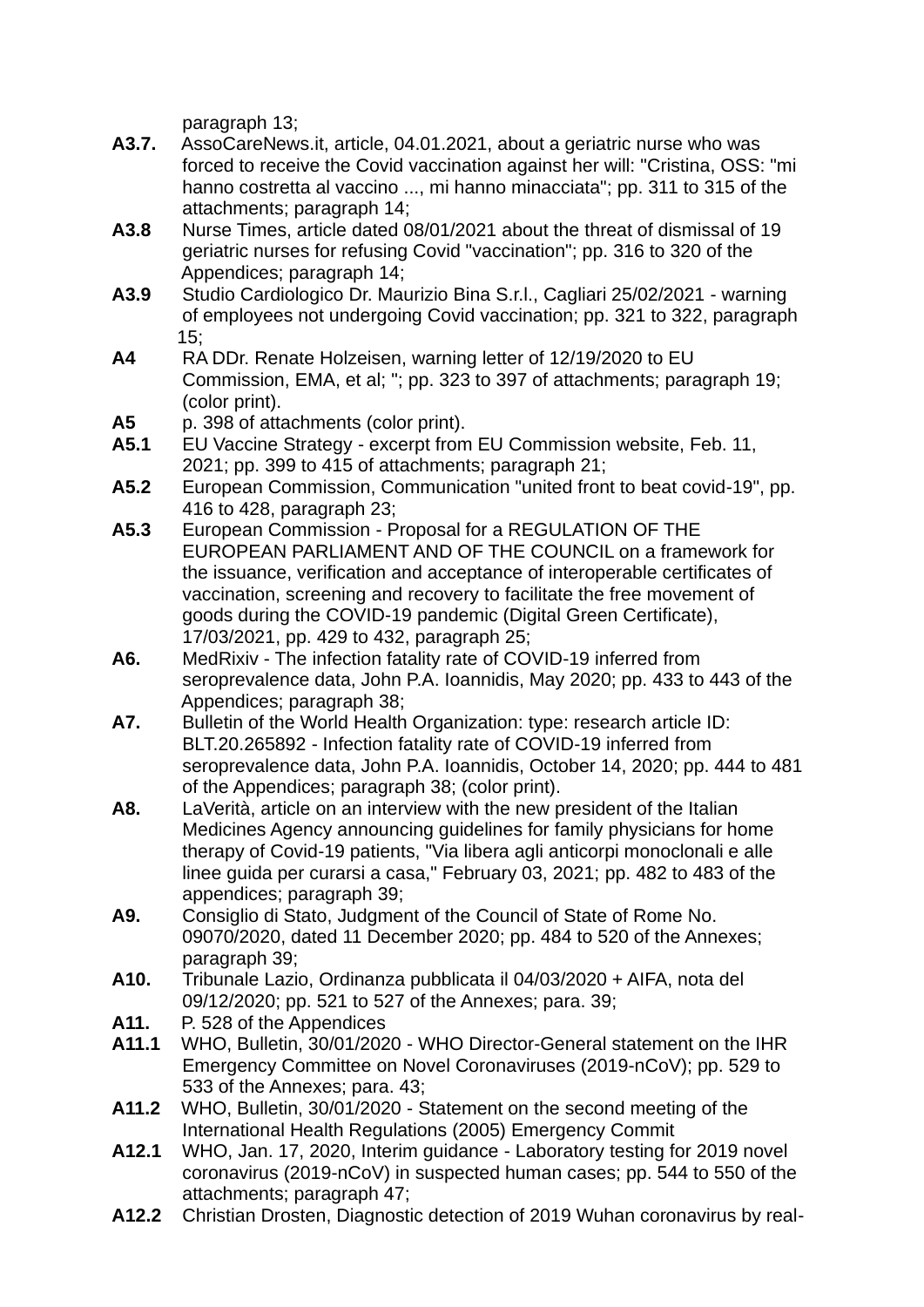|        | time RT-PCR; pp. 551 to 563 of the appendices; paragraph 47;                                                                        |
|--------|-------------------------------------------------------------------------------------------------------------------------------------|
| A12.3  | WHO, Summary table of available protocols; pp. 564 to 644 of the                                                                    |
|        | appendices; paragraph 47;                                                                                                           |
| A12.4  | Eurosurveillance, Detection of 2019 novel coronavirus (2019-nCoV) by real-                                                          |
| A13.   | time RT-PCR; pp. 645 to 653 of the appendices; paragraph 47;                                                                        |
| A13.1  | P. 654 of the appendices                                                                                                            |
|        | WHO, Bulletin, Dec. 14, 2020 - WHO Information Notice for IVD Users; pp.<br>655 to 659 of the appendices; paragraph 52;             |
| A13.2  | WHO, Bulletin, Jan. 30, 2020 - WHO Information Notice for IVD Users                                                                 |
|        | 2020/05; pp. 660 to 663 of the Appendices; paragraph 54;                                                                            |
| A14.   | P. 664 of the appendices                                                                                                            |
| A14.1  | The New Your Times - Your Coronosvirus Test Is Positive. Maybe It                                                                   |
|        | Shouldn't Be, Aug. 29, 2020; pp. 665 to 669 of attachments; paragraph 56;                                                           |
| A14.2  | Times of India - Covid-19 test reports must also indicate cycle threshold:                                                          |
|        | Doctors, 06/09/2020; pp. 670 to 672 of attachments; paragraph 56;                                                                   |
| A14.3. | EU Commission, experts Christian Drosten and Lothar Wieler advise EU                                                                |
|        | Commission, 18/03/2020, pp. 673 to 675, paragraph 57;                                                                               |
| A15.   | Nature communications - Post-lockdown SARS-CoV-2 nucleic acid                                                                       |
|        | screening in nearly ten million residents of Wuhan, China; pp. 676 to 683                                                           |
|        | of attachments; paragraph 58; (color print).                                                                                        |
| A16.   | P. 684 of attachments (color print).                                                                                                |
| A16.1  | Tribunal da Relacao de Lisboa, Conclusao, 11/11/2020; pp. 685 to 719 of                                                             |
|        | the Annexes; paragraph 61;                                                                                                          |
| A16.2  | Infectious Disease Society of America, Rita Jaafar and others, Correlation                                                          |
|        | Between 3790 Quantitative Polymerase Chain Reaction-Positives                                                                       |
| A16.3. | Samples, pp. 720 to 722 of the attachments; paragraph 61;<br>The Lancet, Elena Surkova and others, False positive COVID-19 results: |
|        | hidden problems and costs, 09/29/2020; pp. 723 to 725 of attachments;                                                               |
|        | paragraph 61;                                                                                                                       |
| A16.4  | Tumori Journal, Giovanni Apalone and others, Unexpected detection of                                                                |
|        | SARS-CoV-2 antibodies in the pre-pandemic period in Italy, 11/11/2020;                                                              |
|        | pp. 726 to 732 of attachments; paragraph 62;                                                                                        |
|        | A16.5. Istat - Istituto Nazionale di Statistica - Impact of the Covid-19 epidemic on                                                |
|        | total mortality in the resident population in the first quarter of 2020; pp. 733                                                    |
|        | to 736 of the attachments; paragraph 63;                                                                                            |
| A17.   | P. 737 of attachments (color print).                                                                                                |
| A17.1  | Retraction request letter to Eurosurveillance + Review report Corman-                                                               |
|        | Drosten et al. Eurosurveillance 2020, Dr. Peter Borger and others Nov. 27,<br>2020; pp. 738 to 767 of attachments; paragraph 65;    |
| A17.2  | Corman-Drosten Review Report, Addendum, last update 11/01/2021; pp.                                                                 |
|        | 768 to 827 of attachments; paragraph 65;                                                                                            |
| A17.3  | Eurosurveillance, Response to Retraction Request and Allegations of                                                                 |
|        | Misconduct and Scientific Laws, 04/02/2021; pp. 828 to 840 of the                                                                   |
|        | attachments; paragraph 65;                                                                                                          |
| A17.4. | South Tyrol Sanitary Company and Azienda Provinciale per i Servizi                                                                  |
|        | Sanitari Provincia Autonoma di Bolzano, letters dated 11/26/2020 and                                                                |
|        | 11/25/2020; pp. 841 to 848 of the attachments; paragraph 66;                                                                        |
| A17.5  | Physicians Group, Requests for Disclosure PCR Test Data Province of                                                                 |
|        | Alto Adige and Province of Trento dated 27/10/2020 and 26/10/2020; pp.                                                              |
|        | 849 to 860 of the attachments; paragraph 66;                                                                                        |
| A18.   | WHO, Bulletin, Statement on the fifth meeting of the International Health                                                           |
|        | Regulations (2005) Emergency Committee regarding the coronavirus                                                                    |
|        |                                                                                                                                     |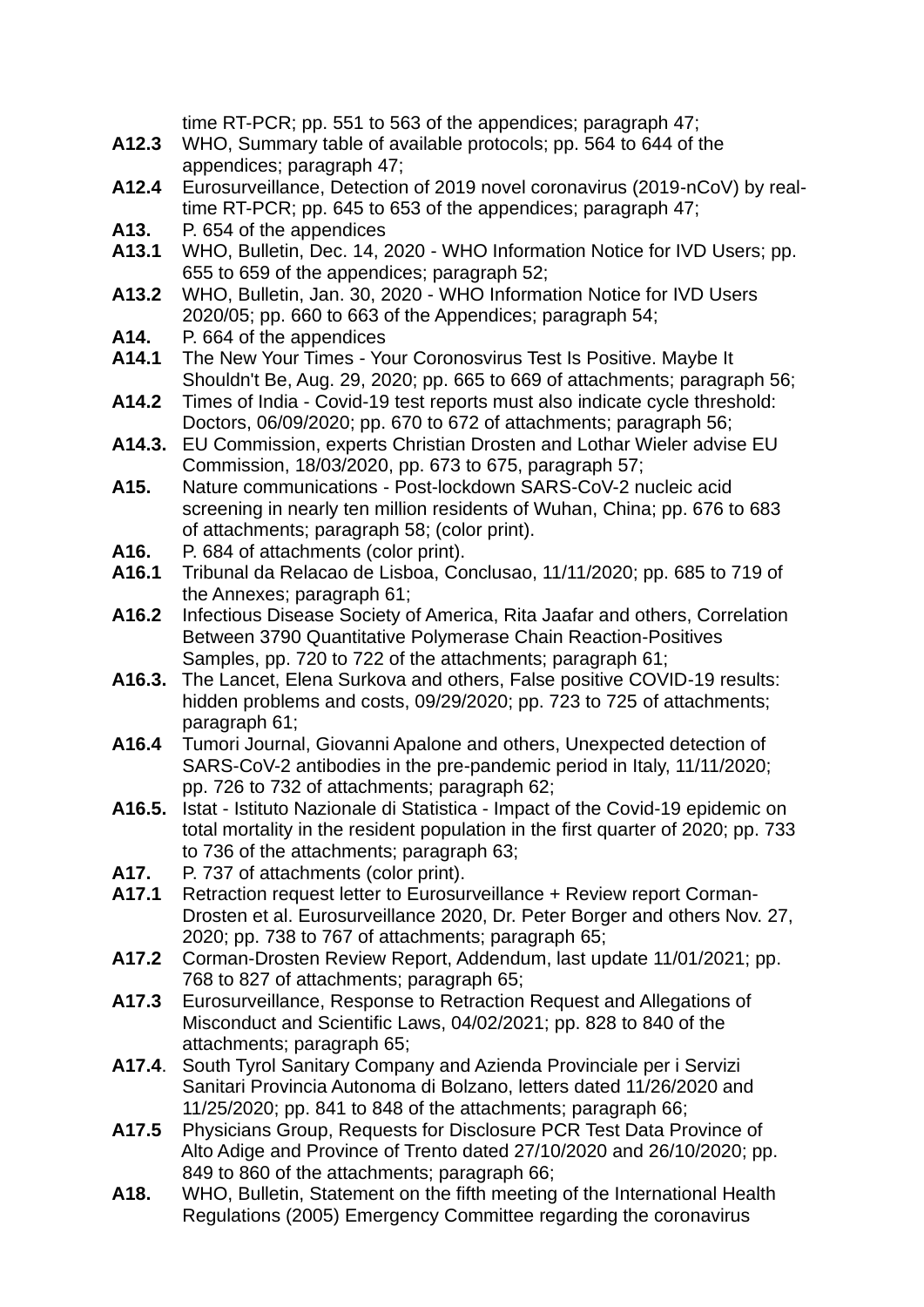disease (COVID-19) pandemic, 30/10/2020; pp. 861 to 868 of the Annexes; paragraph 68;

- **A.19**. BioRxiv Preprint: ChAdOx1 nCoV-19 vaccination prevents SARS-CoV-2 pneumonia in rhesus macaques; pp. 869 to 892 of the appendices; paragraph 83;
- **A.20** Prof.Dr.Stefan Hockertz, Prof. Dr. Sucharit Bhakdi, Prof.Dr. Michael Palmer, Dr.med. Wolfgang Wodarg, expert opinion of 26/03/2020, pp. 893 to 943 of the appendices; paragraph 85;
- **A.21** Robert Koch Institute COVID-19 and Vaccination: answers to frequently asked questions, p. 20/21 pp. 944 to 946 of the appendices; paragraph 86;
- **A.22** Call letter from a group of experts to the EMA, Feb. 28, 2021, pp. 947 to 953 of the appendices; paragraph 92;
- **A.23** Dr.med Wolfgang Wodarg, Dr. Michael Yeadon, Petiton/Motion ..., 17/12/2020; pp. 954 to 997, paragraph 92; (color print).
- **A.24** p. 998 of attachments
- **A.24.1** 1 hcqmeta.com: HCQ is effective in COVID-19 when used early: Real-time meta-analysis of 200 trials; pp. 999 to 1066 of attachments; paragraph 107; (color print).
- **A.24.2** The Guardian, Sugisphere: Governments and WHO changed Covid-19 policy based on questionable data from small U.S. firm, 03.06.2020; pp. 1067 to 1077 of attachments; paragraph 107;
- **A.24.3** France Soir, Oxford, Recovery and solidarity: overdose in two clinical trials involving criminal acts? 25.06.2020 S. 1078 to 1085 of the attachments; paragraph 107;
- **A.24.4.** Swiss Policy Research Covid-19: WHO-sponsored preliminary review indicates ivermectin efficacy, 12/31/2020; pp. 1086 to 1091 of attachments; paragraph 108;
- **A.24.5.** ivmmeta.com Ivermectin is efficacious in COVID-19: real-time meta analysis of 37 studies; pp. 1092 to 1117 of attachments; paragraph 108; (color print).
- **A.24.6** Science Direct Bénéfice de l'invermectine: de la gale à la COVID19,unexemple de sérendipité; pp. 1118 to 1123 of attachments; paragraph 108;(color print).
- **A.24.7.** Science Direct A COVID-19 prohylaxis? Lower incidence associated withprophylactic administration of ivermectin; pp. 1124 to 1136 of attachments; paragraph 108; (color print).
- **A.24.8.** FLCCC Protokoll zur Prophylaxe und frühzeitigen ambulantenBehandlungvon Covid-19; pp. 1137 to 1139 of attachments; paragraph 108; (color print).
- **A.24.9.** Science Direct Effect of calcifediol treatment and best available therapy versus best available therapy on intensive care unit admission and mortality among patients hospitalized for COVID-19…". October 2020; pp.1140 to 1144 of attachments; paragraph 109;
- **A.24.10.** Science Direct Vitamin D and survival in COVID-19 patients: A quasiexperimental study; pp. 1145 to 1148 of attachments; paragraph 109;
- **A.24.11.** medRxiv The link between vitamin D deficiency and Covid-19 in a large population; pp.1149 to 1174 of attachments; paragraph 109;(color print).
- **A.24.12.** the bmj Vitamin D supplementation to prevent acute respiratory tract infections: systematic review and meta-analysis of individual participant data; pp. 1175 to 1197 of attachments; paragraph 109